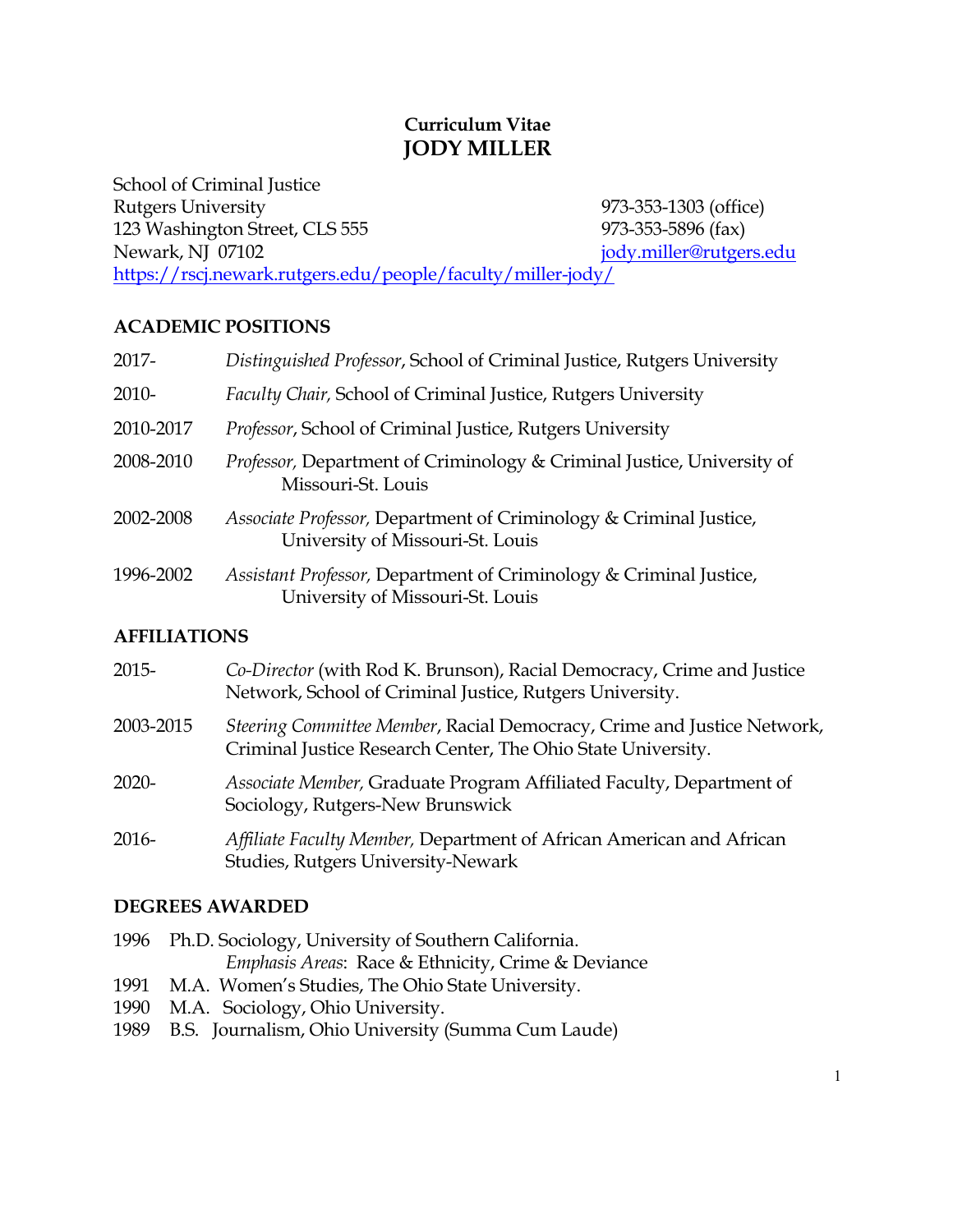#### **AREAS OF SPECIALIZATION**

Qualitative Research Methods Gender, Crime and Victimization Race, Neighborhoods, and Inequality Feminist Theory International/Comparative Research Commercial Sex/Sex Work Youth Gangs

#### **FELLOWSHIPS, HONORS, AND AWARDS**

- 2016 *Meda Chesney-Lind Award,* Western Society of Criminology
- 2016 *Guest Scholar,* Department of Criminology and Criminal Justice, University of Missouri-St. Louis, College of Arts and Sciences Visiting Scholars Program
- 2015 *Mentor Award,* American Society of Criminology
- 2015 *Faculty Scholar-Teacher Award,* Rutgers University
- 2015 *Leaders in Faculty Diversity Award,* Office of Faculty Diversity Initiatives, Rutgers University
- 2015 *Visiting Scholar in Residence,* Department of Criminology, Law and Society, University of California-Irvine
- 2014 *Fellow,* American Society of Criminology
- 2011 *Visiting Fellow,* Netherlands Institute for the Study of Crime and Law Enforcement, Amsterdam, Netherlands
- 2010 *Distinguished Scholar Award,* Division on Women and Crime, American Society of **Criminology**
- 2010 *Distinguished Contribution to Scholarship Book Award,* Race, Gender, and Class Section, American Sociological Association
- 2009 *Coramae Richey Mann Award,* Division on People of Color and Crime, American Society of Criminology
- 2008 Finalist, *C. Wright Mills Award,* Society for the Study of Social Problems
- 2007 *Chancellor's Award for Excellence in Service,* University of Missouri-St. Louis
- 2007 *Meritorious Service Award,* Students with disAbilities Association, University of Missouri-St. Louis
- 2001 *Ruth Shonle Cavan Young Scholar Award,* American Society of Criminology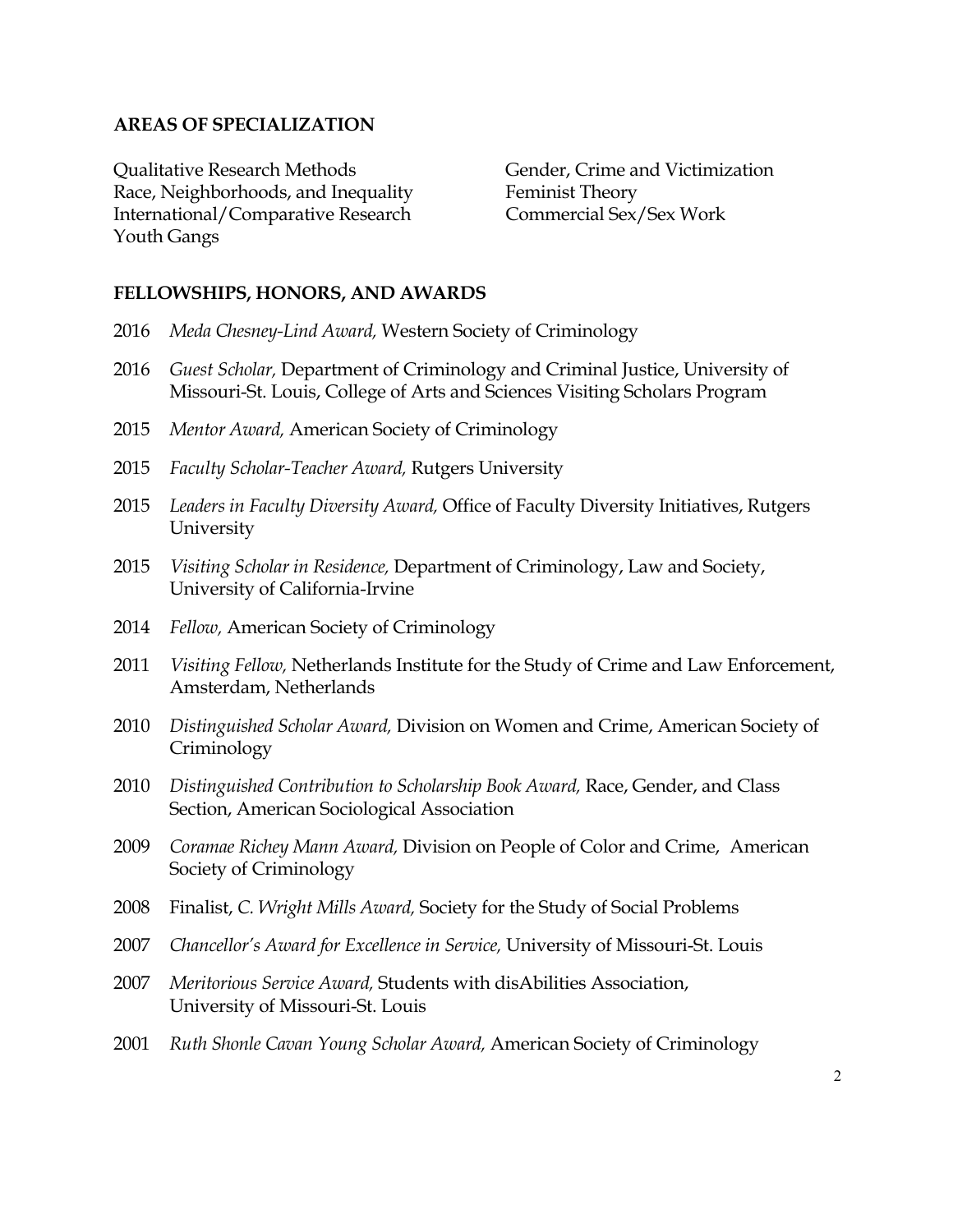- 2001 *New Scholar Award,* Division on Women and Crime, American Society of Criminology
- 1999 *Fulbright Senior Scholar Award,* J. William Fulbright Foreign Scholarship Board, Sri Lanka.
- 1998 *Meritorious Service Award,* Students with disAbilities Association, University of Missouri-St. Louis
- 1997 *Meritorious Service Award,* Students with disAbilities Association, University of Missouri-St. Louis
- 1995 *Assistant Attorney General's Dissertation Fellowship,* National Institute of Justice, Department of Justice.
- 1994 *Haynes Dissertation Fellowship,* University of Southern California.
- 1994 Second Place, *Gene Carte Student Paper Award,* American Society of Criminology.
- 1993 *Haynes Continuing Student Fellowship,* University of Southern California.
- 1993 *Crime, Law and Deviance Student Paper Award,* American Sociological Association.
- 1991 *Herbert Blumer Student Paper Award,* Society for the Study of Symbolic Interaction.

# **PUBLICATIONS <sup>1</sup>**

#### **Books**

Miller, Jody. 2008. *Getting Played: African American Girls, Urban Inequality, and Gendered Violence.* New York: New York University Press.

2010 Distinguished Contribution to Scholarship Book Award, Race, Gender and Class Section, American Sociological Association.

Finalist, 2008 C. Wright Mills Award, Society for the Study of Social Problems.

Miller, Jody. 2001. *One of the Guys: Girls, Gangs and Gender.* New York: Oxford University Press.

Chapter 3 reprinted (pp. 86-102) in Maxson, Cheryl L., Arlen Egley, Jody Miller, and Malcolm W. Klein, eds. 2014. *The Modern Gang Reader, 4th Edition.* New York: Oxford University Press.

<sup>1</sup> \* indicates student co-author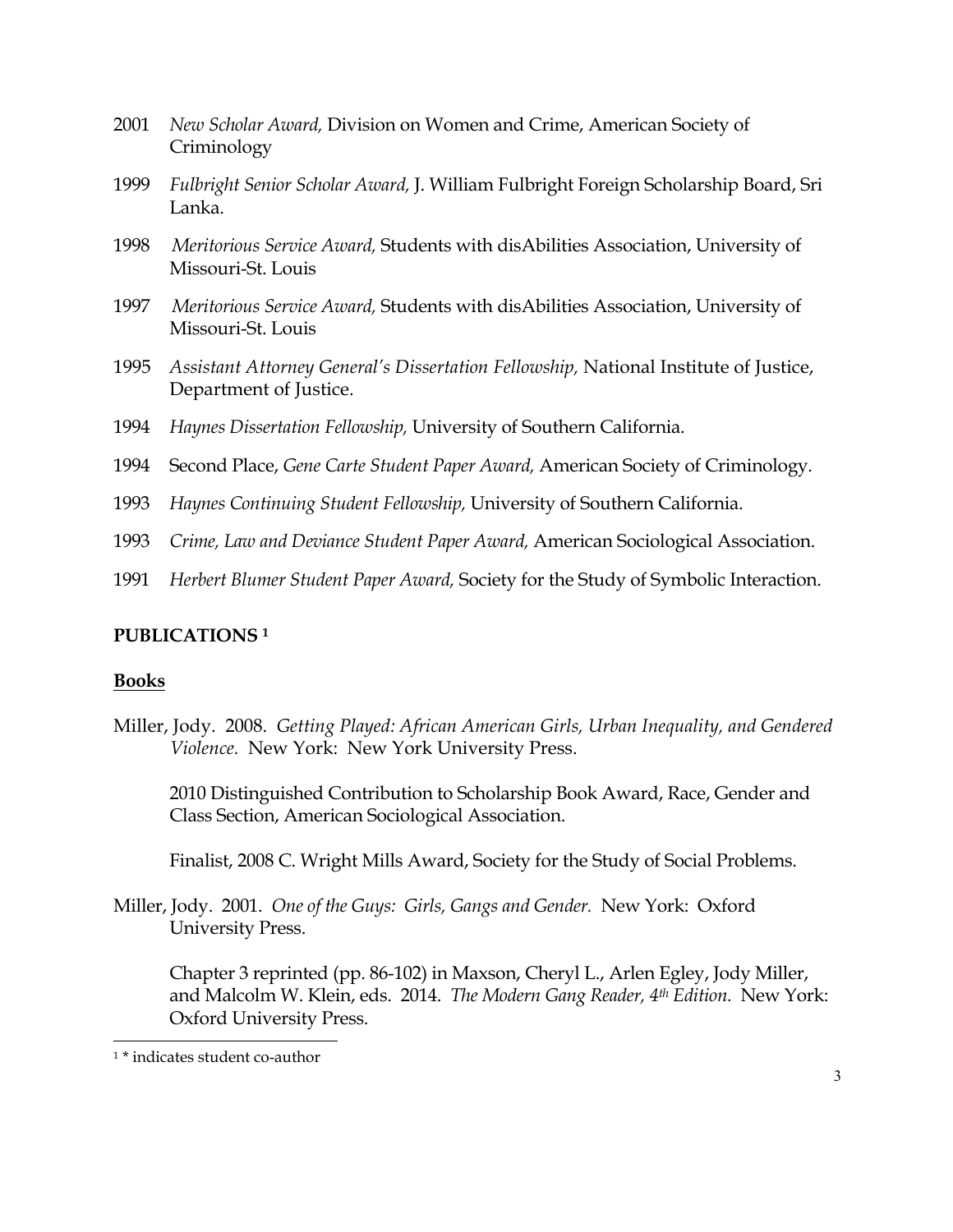Chapter 3 reprinted (pp. 43-59) in Egley, Arlen, Cheryl L. Maxson, Jody Miller, and Malcolm W. Klein, eds. 2006. *The Modern Gang Reader, 3rd Edition.* New York: Oxford University Press.

#### **Edited Books and Volumes**

- Miller, Jody and Wilson R. Palacios, eds. 2015. *Qualitative Research in Criminology.* Volume 20, *Advances in Criminological Theory* (Freda Adler and William Laufer, series editors). Piscataway, NJ: Transaction Publishers.
- Maxson, Cheryl L., Arlen Egley, Jody Miller and Malcolm W. Klein, eds. 2014. *The Modern Gang Reader, 4th Edition.* New York: Oxford University Press.
- Vélez, María, Rod K. Brunson, and Jody Miller (Guest Editors). 2011. Special Issue on "Beyond Black and White: Theorizing Racial Democracy, Crime and Justice." *Journal of Contemporary Criminal Justice*. 27(3).
- Egley, Arlen, Cheryl L. Maxson, Jody Miller and Malcolm W. Klein, eds. 2006. *The Modern Gang Reader, 3rd Edition.* New York: Oxford University Press.
- Miller, Jody (Guest Editor). 2003. Special Issue on "Gender, Crime and (In)Justice." *Journal of Contemporary Ethnography.* 32(1).
- Miller, Jody, Cheryl L. Maxson and Malcolm W. Klein, eds. 2001. *The Modern Gang Reader, 2nd Edition.* Los Angeles: Roxbury Publishing Company.
- Klein, Malcolm W., Cheryl L. Maxson, and Jody Miller, eds. 1995. *The Modern Gang Reader.* Los Angeles: Roxbury Publishing Company.

#### **Articles in Refereed Journals/Volumes**

- Jacobsen, Shannon K., Jody Miller, and Ntasha Bhardwaj\*. 2020 (online first). "Gender, Racial Threat, and Perceived Risk in an Urban University Setting." *Journal of Research in Crime and Delinquency.*
- Grundetjern, Heidi\* and Jody Miller. 2019. "'It's Not Just the Drugs that are Difficult to Quit': Women's Drug Dealing as a Source of Empowerment and its Implications for Crime Persistence." *British Journal of Criminology.* 59: 416-434.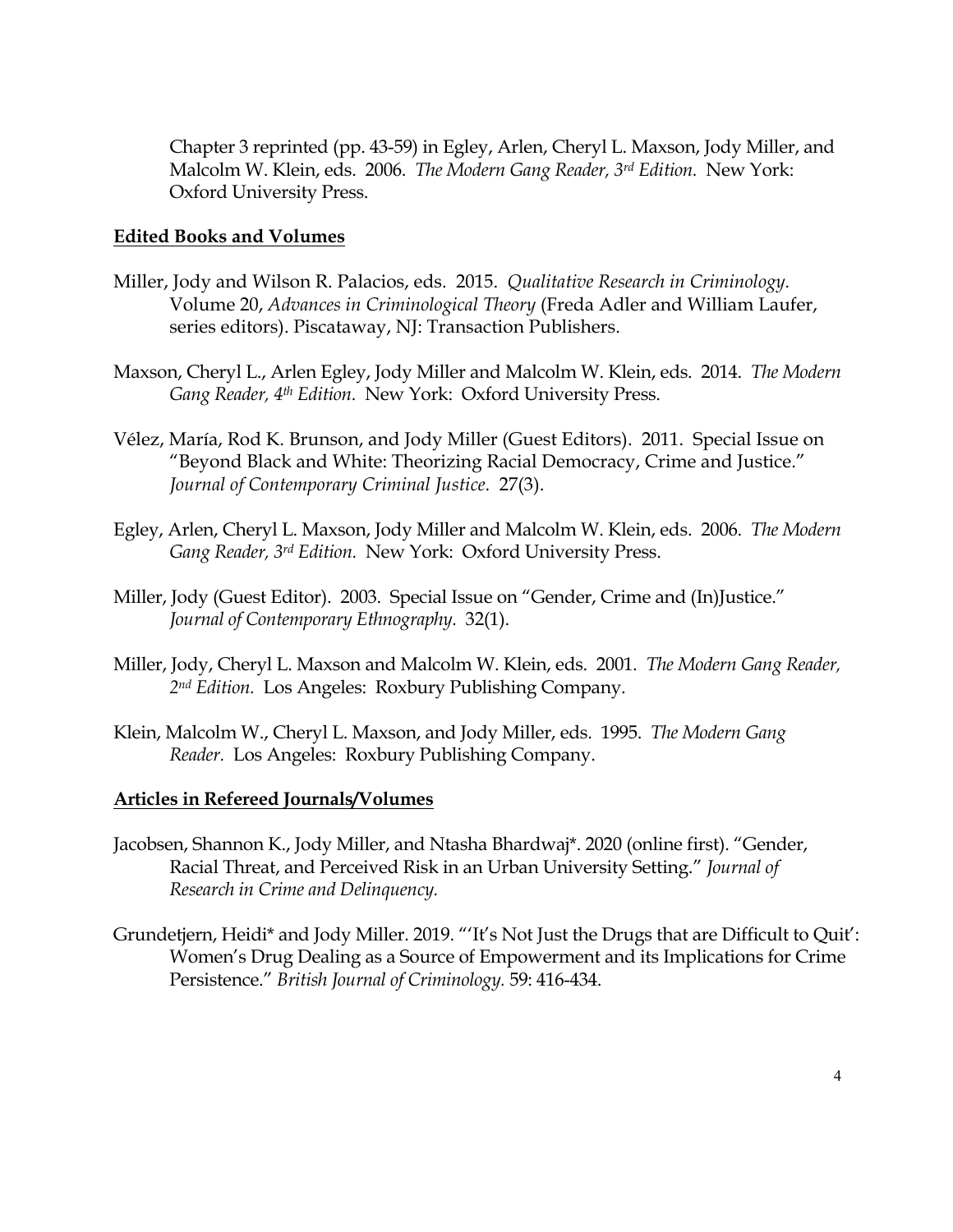- Magnus, Amy M.\*, Jenny S. West\*, Daniel W. Scott, Cheryl L. Maxson, and Jody Miller. 2018. "Quantifying Qualitative Scholarship: A Fool's Errand or a Methodological Necessity?" *Journal of Criminal Justice Education*. DOI: 10.1080/10511253.2018.1462887.
- Panfil, Vanessa R., Jody Miller and Maren Greathouse. 2017. "Utilizing Youth Advocates and Community Agencies in Research with LGBTQ Young People: Ethical and Practical Considerations." *Sociological Studies of Children and Youth.* Volume 22: Researching Children and Youth: Methodological Issues, Strategies, and Innovations.
- Cobbina, Jennifer, Toya Like-Haislip, and Jody Miller. 2016. "Gender-Specific Conflicts Among Urban African American Youth: The Roles of Situational Context and Issues of Contention." *Deviant Behavior.* 37: 1032-1051.
- Webster, Elizabeth\* and Jody Miller. 2015. "Gendering and Racing Wrongful Conviction: Intersectionality, 'Normal Crimes,' and Women's Experiences of Miscarriages of Justice." *Albany Law Review.* 78: 973-1034. (Miscarriage of Justice, 5th Annual Issue).
- Miller, Jody and Kristin Carbone-Lopez. 2015. "Beyond 'Doing Gender': Incorporating Race, Class, Place and Life Transitions into Feminist Drug Research." *Substance Use and Misuse.* 50: 693-707. (Special issue on Gender within Alcohol and Drug Use(r) Research).
- Livingston, Lindsey\* and Jody Miller. 2014. "Inequalities of Race, Class and Place and their Impact on Post-Incarceration Higher Education." *Race & Justice*. 4: 212-245. (Special issue on Examining Racial Disparities in a Post-Racial Era).
- Lindegaard, Marie Rosenkrantz, Jody Miller and Danielle M. Reynald. 2013. "Cultural Heterogeneity, Transitory Mobility and Victimization Risk among Young Men of Color: Insights from an Ethnographic Study in Cape Town, South Africa." *Criminology*. 51: 967-1008.
- Miller, Jody and Kristin Carbone-Lopez. 2013. "Gendered Carceral Regimes in Sri Lanka: Colonial Laws, Post-Colonial Practices, and the Social Control of Sex Workers." *Signs: Journal of Women in Culture and Society.* 39: 79-103. (Special issue on Women, Gender and Prison).
- Henriksen, Ann-Karina\* and Jody Miller. 2012. "Dramatic Lives and Relevant Becomings: Toward a Deleuze- and Guattari-Inspired Cartography of Young Women's Violent Conflicts." *Theoretical Criminology.* 16: 435-461.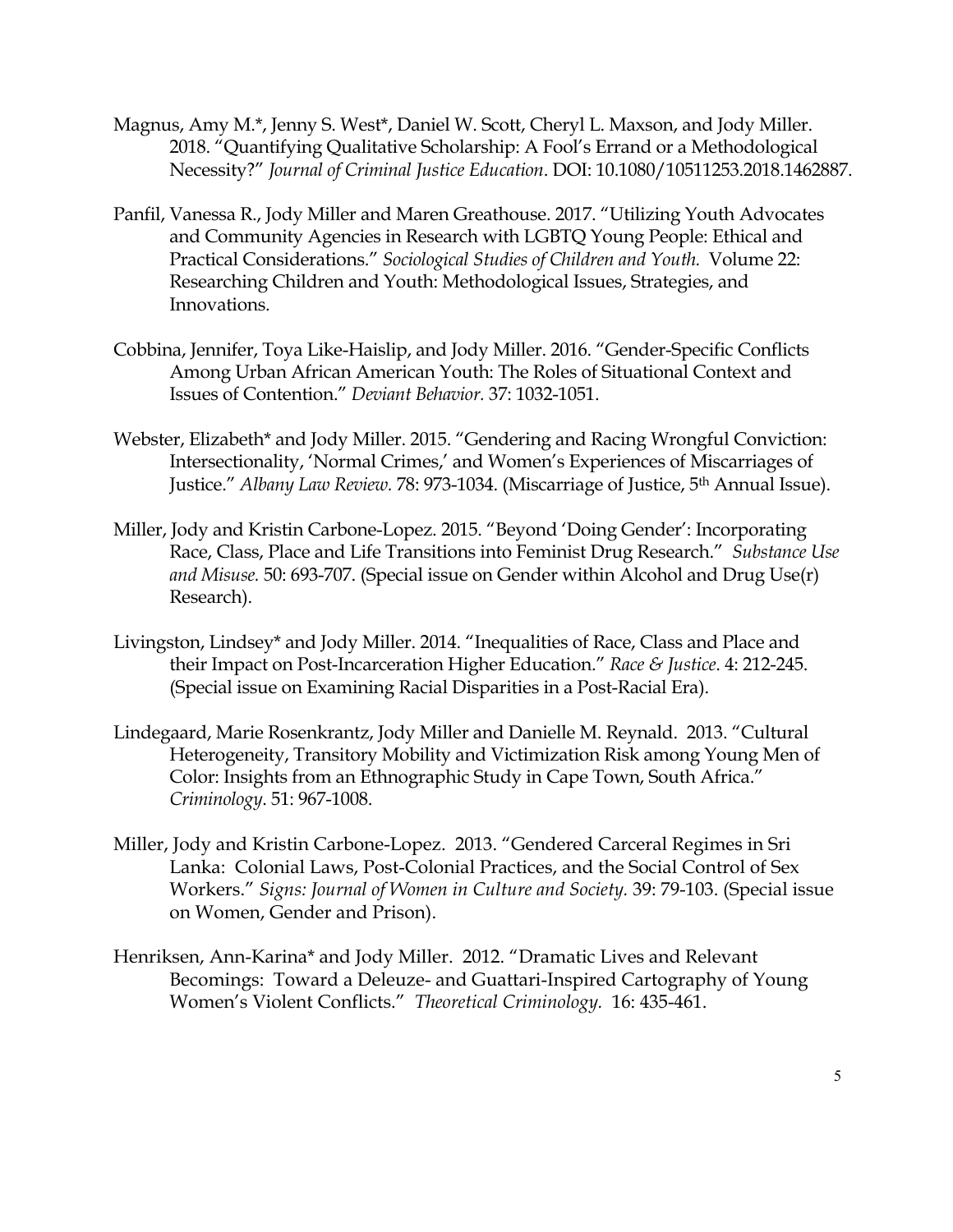- Carbone-Lopez, Kristin, Jennifer Gatewood Owens\*, and Jody Miller. 2012. "Women's 'Storylines' of Methamphetamine Initiation in the Midwest." *Journal of Drug Issues.* 42: 226-246.
- Miller, Jody and Andrea Nichols\*. 2012. "Identity, Sexuality, and Commercial Sex among Sri Lankan *Nachchi.*" *Sexualities.* 15: 554-569. (Special issue on LGBT Sex Work).
- Miller, Jody. 2012. "American Cities and American Political Science: A Discussion of Justice and the American Metropolis." Invited Review Symposium Essay. *Perspectives on Politics.* 10: 737-740.
- Carbone-Lopez, Kristin and Jody Miller. 2012. "Precocious Role Entry as a Mediating Factor in Women's Methamphetamine Use: Implications for Life-Course and Pathways Research." *Criminology*. 50: 187-220.
- Miller, Jody. 2011. "Beach Boys or Sexually Exploited Children? Competing Narratives of Sex Tourism and their Impact on Young Men in Sri Lanka's Sex Industry." *Crime, Law and Social Change.* 56: 485-508.
- Cobbina, Jennifer\*, Toya Z. Like-Haislip, and Jody Miller. 2010. "Gang Fights Versus Cat Fights: Urban Young Men's Gendered Narratives of Violence." *Deviant Behavior*. 31: 596-624.
- Miller, Jody. 2010. "Commentary on Heidensohn's 'The Deviance of Women': Continuity and Change over Four Decades of Research on Gender, Crime, and Social Control." *British Journal of Sociology,* 60th Anniversary Virtual Issue. 133- 139.
- Brunson, Rod K. and Jody Miller. 2009. "Schools, Neighborhoods, and Adolescent Conflict: A Situational Examination of Reciprocal Dynamics." *Justice Quarterly.* 26: 183-210.

Selected for VIP Section of *Justice Quarterly* Research Showcase, Academy of Criminal Justice Sciences Annual Meeting, San Diego, February 2010.

- Cobbina, Jennifer\*, Jody Miller and Rod K. Brunson. 2008. "Gender, Neighborhood Risk, and Risk Avoidance Strategies among Urban African American Youth." *Criminology.* 46: 501-537.
- Miller, Jody. 2008. "Violence against Urban African American Girls: Challenges for Feminist Advocacy." *Journal of Contemporary Criminal Justice.* 24: 148-162.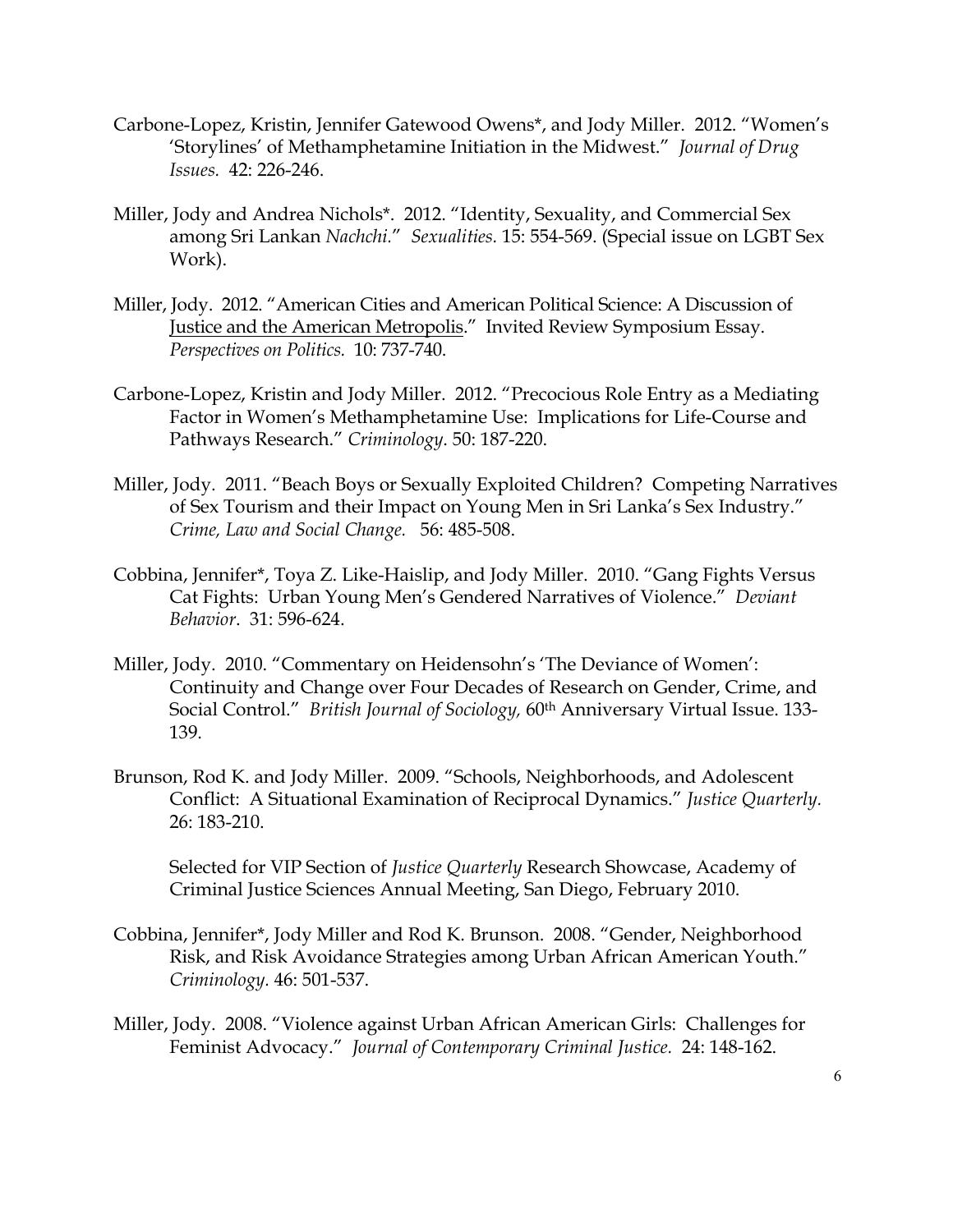(Invited article, special issue on Advancing the Usefulness of Research for Victims of Crime).

- Mullins, Christopher W. and Jody Miller. 2008. "Temporal, Situational and Interactional Features of Women's Violent Conflicts." *Australian and New Zealand Journal of Criminology.* 41: 36-62. (Invited article, Special Issue on Current Approaches to Understanding Female Offending).
- Zhang, Sheldon, Ko-Lin Chin, and Jody Miller. 2007. "Women's Participation in Chinese Transnational Human Smuggling: A Gendered Market Perspective." *Criminology.* 45: 699-733.
- Brunson, Rod K. and Jody Miller. 2006. "Gender, Race, and Urban Policing: The Experience of African American Youths." *Gender & Society*. 20: 531-552.

Reprinted in Patricia A. and Peter Adler, eds. 2011. *Constructions of Deviance,* 7th Edition. Belmont, CA: Wadsworth Publishing.

- Brunson, Rod K. and Jody Miller. 2006. "Young Black Men and Urban Policing in the United States." *British Journal of Criminology.* 46: 613-640.
- Miller, Jody and Christopher W. Mullins\*. 2006. "Feminist Theories of Crime." Pp. 217- 250 in *Taking Stock: The Status of Criminological Theory,* edited by Francis T. Cullen, John Wright and Kristie Blevins. Volume 15 of *Advances in Criminological Theory*, Freda Adler and William Laufer, series editors. Piscataway, NJ: Transaction Publishers.
- Miller, Jody and Norman A. White. 2003. "Gender and Adolescent Relationship Violence: A Contextual Examination." *Criminology.* 41(4): 1501-1541.
- Miller, Jody. 2002. "The Strengths and Limits of 'Doing Gender' For Understanding Street Crime." *Theoretical Criminology*. 6: 433-460.

Reprinted in Mary Bosworth, ed. 2016. *Theoretical Criminology.* London, UK: Routledge.

Miller, Jody. 2002. "Reply to James W. Messerschmidt, 'On Gang Girls, Gender and Structured Action Theory: A Reply to Miller.'" *Theoretical Criminology.* 6: 477- 480.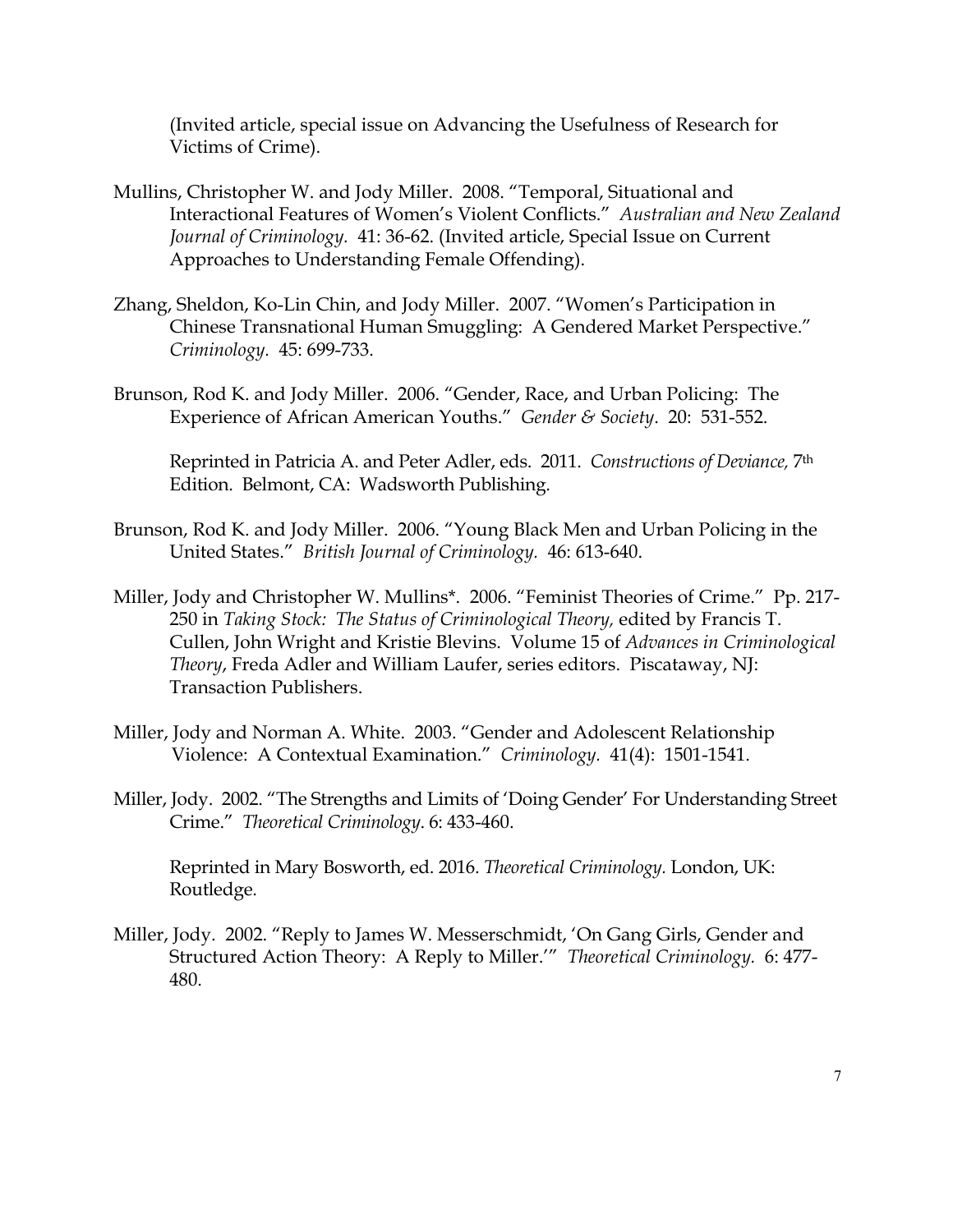- Miller, Jody. 2002. "Violence and Coercion in Sri Lanka's Commercial Sex Industry: Intersections of Gender, Sexuality, Culture and the Law." *Violence Against Women.* 8(9): 1045-1074.
- Peterson, Dana\*, Jody Miller and Finn-Aage Esbensen. 2001. "The Impact of Sex Composition on Gangs and Gang Member Delinquency." *Criminology*. 39(2): 411- 439.

Reprinted in Berger, Ronald J. and Paul Gregory, eds. 2009. *Juvenile Delinquency and Justice: A Sociological Approach,* 3rd edition. Boulder, CO: Lynne Rienner Publishers.

Reprinted (pp. 206-223) in Egley, Arlen, Cheryl L. Maxson, Jody Miller, and Malcolm W. Klein, eds. 2006. *The Modern Gang Reader, 3rd Edition.* New York: Oxford University Press.

Miller, Jody and Scott H. Decker. 2001. "Young Women and Gang Violence: An Examination of Gender, Street Offending and Violent Victimization in Gangs." *Justice Quarterly.* 18(1): 115-140.

Reprinted (pp. 133-144) in Leanne Fiftal Alarid and Paul Cromwell, eds. 2006. *In Her Own Words: Women Offenders' Views on Crime and Victimization.* Los Angeles: Roxbury Publishing.

- Miller, Jody. 2000. "The Protection of 'Human Subjects' in Street Ethnography: Ethical and Practical Considerations from a Field Study in Sri Lanka." *Focaal.* 36: 53-68. (Special Issue on Contemporary Street Ethnography)
- Miller, Jody and Rod K. Brunson\*. 2000. "Gender Dynamics in Youth Gangs: A Comparison of Male and Female Accounts." *Justice Quarterly.* 17(3): 801-830.

Reprinted in Finn-Aage Esbensen, Stephen G. Tibbetts and Larry K. Gaines, eds. 2004. *American Youth Gangs at the Millennium.* Long Grove, IL: Waveland.

Miller, Jody. 1998. "Gender and Victimization Risk among Young Women in Gangs." *Journal of Research in Crime and Delinquency.* 35(4): 429-453.

Reprinted in Patricia A. and Peter Adler, eds. 2016. *Constructions of Deviance,* 8th Edition. Belmont, CA: Cengage.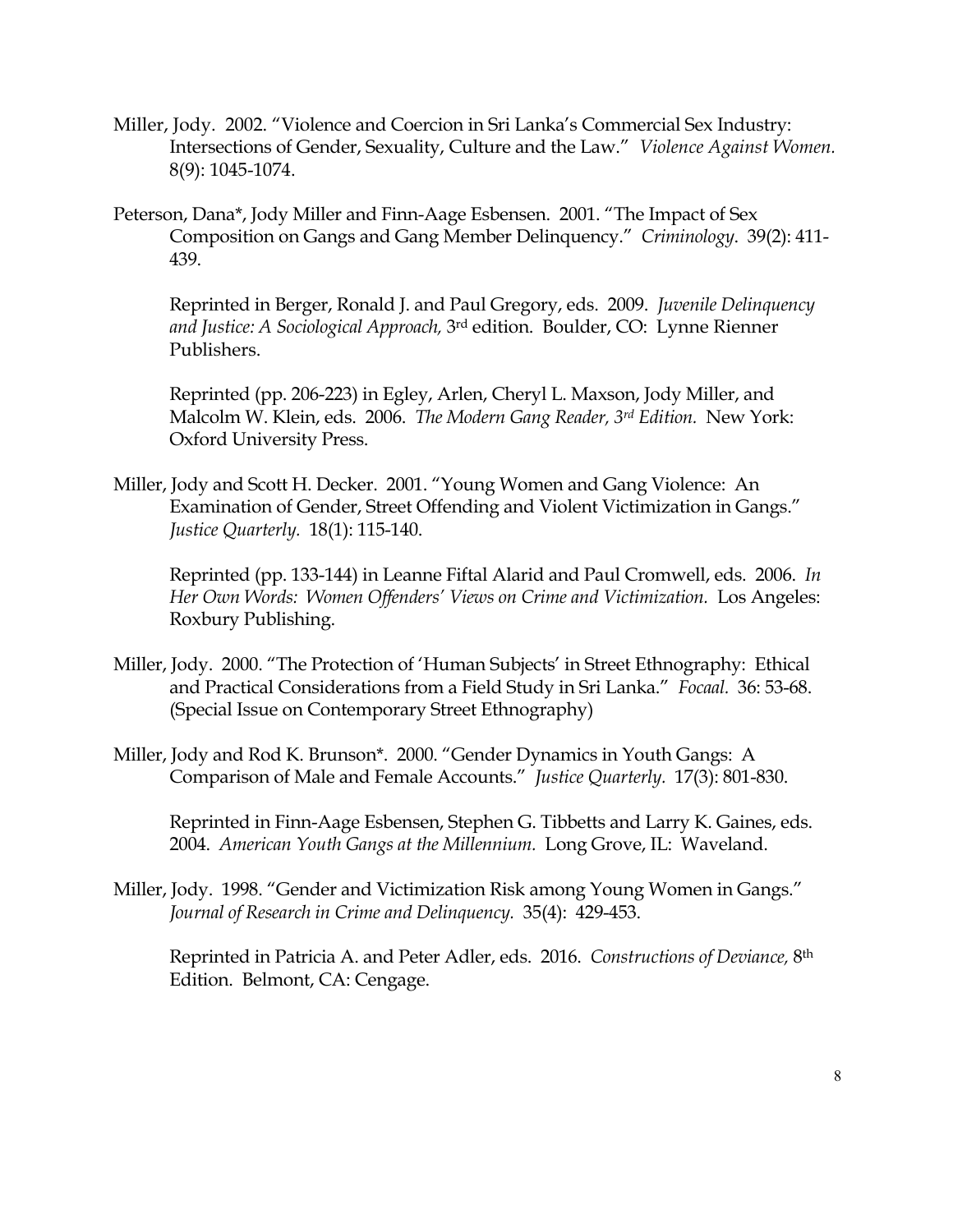Reprinted (pp. 282-295) in Maxson, Cheryl L., Arlen Egley, Jody Miller, and Malcolm W. Klein, eds. 2014. *The Modern Gang Reader, 4th Edition.* New York: Oxford University Press.

Reprinted in Patricia A. and Peter Adler, eds. 2011. *Constructions of Deviance,* 7th Edition. Belmont, CA: Wadsworth Publishing.

Reprinted in Paul Cromwell, ed. 2009. *In Their Own Words: Criminals on Crime,* 5th Edition. New York: Oxford University Press.

Reprinted in Patricia A. and Peter Adler, eds. 2008. *Constructions of Deviance,* 6th Edition. Belmont, CA: Wadsworth Publishing.

Reprinted (pp. 263-272) in Paul Cromwell, ed. 2006. *In Their Own Words: Criminals on Crime,* 4th Edition. Los Angeles: Roxbury Publishing.

Reprinted in Mark Pogrebin, ed. 2004. *About Criminals: A View of the Offender's World.* Thousand Oaks, CA: Sage.

Reprinted in Rebecca Peterson, ed. 2003. *Understanding Contemporary Gangs in America: An interdisciplinary approach.* Prentice Hall.

Reprinted in Elizabeth Stanko, ed. 2002. *Violence.* International Library of Criminology, Criminal Justice and Penology Series (David Nelken and Gerald Mars, Series Editors). Aldershot Hants, UK: Ashgate Publishing Limited.

Reprinted in Patricia A. and Peter Adler, eds. 2002. *Constructions of Deviance, 4th Edition.* Belmont, CA: Wadsworth Publishing.

Reprinted (pp. 228-244) in Jody Miller, Cheryl L. Maxson and Malcolm W. Klein, eds. 2001. *The Modern Gang Reader, 2nd Edition.* Los Angeles: Roxbury Publishing Company.

Miller, Jody. 1998. "Up It Up: Gender and the Accomplishment of Street Robbery." *Criminology.* 36(1): 37-66.

Reprinted in Dick Hobbs, ed. 2011. *Ethnography in Context, Volume 4: Deviance.* London: Sage Publications.

Reprinted in Robert Agnew and Joan M. Kaufman, eds. 2010. *Anomie, Strain, and Subcultural Theories of Crime.* The Library of Essays in Theoretical Criminology Series (Series Editor Stuart Henry). Hampshire, UK: Ashgate Publishing, Ltd.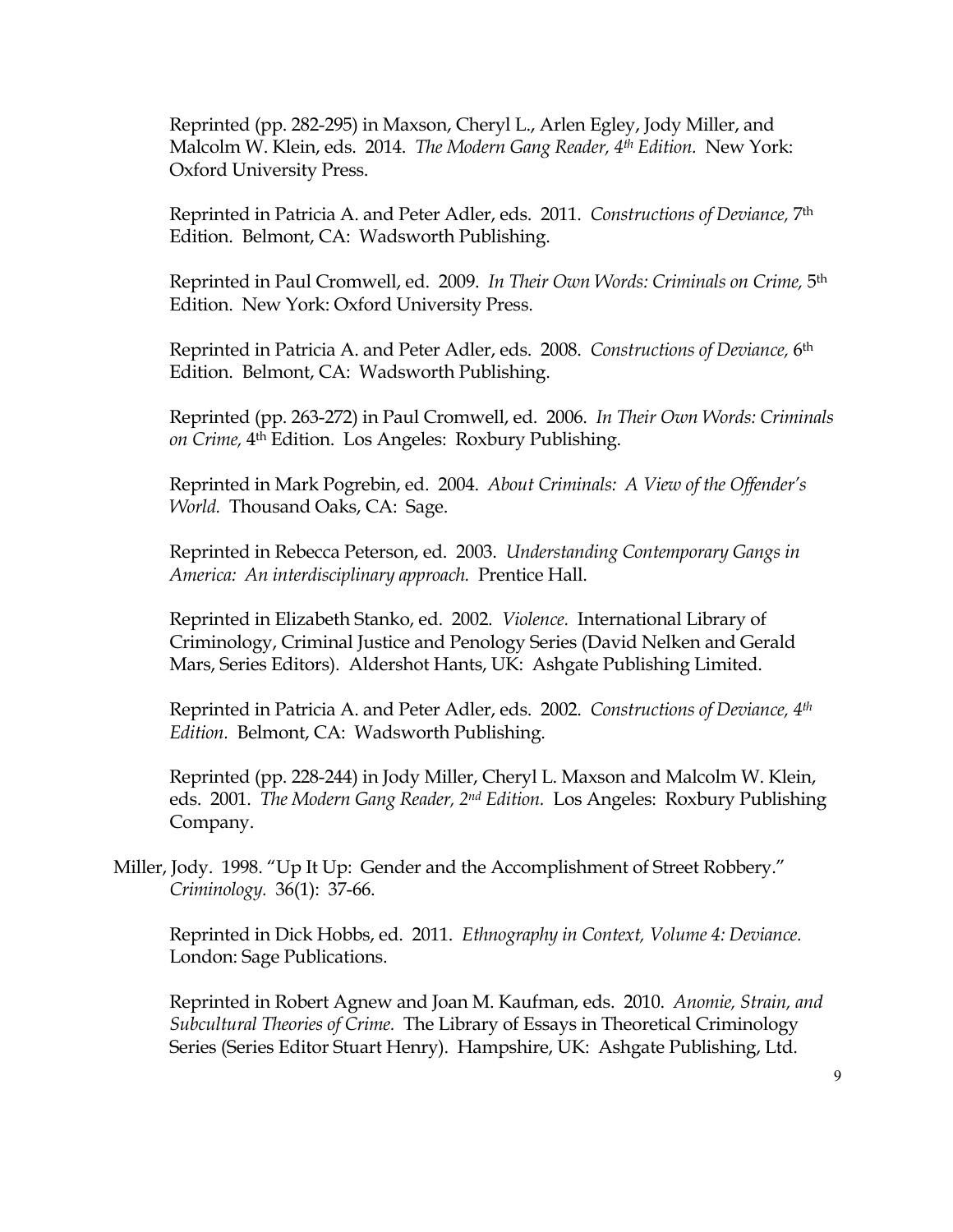Reprinted in Robert Hornsby and Richard Hobbs, eds. 2008. *Gun Crime.* The International Library of Criminology, Criminal Justice & Penology, 2nd Series (Series Editors David Nelken and Gerald Mars). Hampshire, UK: Ashgate Publishing, Ltd.

Reprinted (pp. 213-224) in Leanne Fiftal Alarid and Paul Cromwell, eds. 2006. *In Her Own Words: Women Offenders' Views on Crime and Victimization.* Los Angeles: Roxbury Publishing.

Reprinted (pp. 141-160) in Shaun L. Gabbidon and Helen Taylor Green, eds. 2005. *Race, Crime and Justice: A Reader.* New York: Routledge.

Reprinted in Pamela J. Schram and Barbara Koons-Witt, eds. 2004. *Gendered (In)Justice: Theory and Practice in Feminist Criminology.* Long Grove, IL: Waveland.

Reprinted in Mark Pogrebin, ed. 2004. *About Criminals: A View of the Offender's World.* Thousand Oaks, CA: Sage.

Reprinted in Patricia A. and Peter Adler, eds. 2000. *Constructions of Deviance, 3rd Edition.* Belmont, CA: Wadsworth Publishing.

Jacobs, Bruce A. and Jody Miller. 1998. "Crack Dealing, Gender and Arrest Avoidance." *Social Problems.* 45(4): 550-569.

Reprinted (pp. 207-228) in Wilson R. Palacios, ed. 2004. *Cocktails and Dreams: Perspectives on Drug and Alcohol Use.* Upper Saddle River, NJ: Pearson Prentice Hall.

- Miller, Jody. 1995. "Gender and Power on the Streets: Street Prostitution in the Era of Crack Cocaine." *Journal of Contemporary Ethnography.* 23(4): 427-452.
- Miller, Jody and Martin D. Schwartz. 1995. "Rape Myths and Violence Against Street Prostitutes." *Deviant Behavior.* 16(1): 1-23.

Reprinted (Pp. 73-82) in Richard Tewksbury and Patricia Gagne, eds. 2000. *Deviance and Deviants: An Anthology.* Los Angeles: Roxbury Publishing Company.

Miller, Jody. 1993. "'Your life is on the line every night you're on the streets': Victimization and Resistance Among Street Prostitutes." *Humanity & Society.* 17(4): 422-446.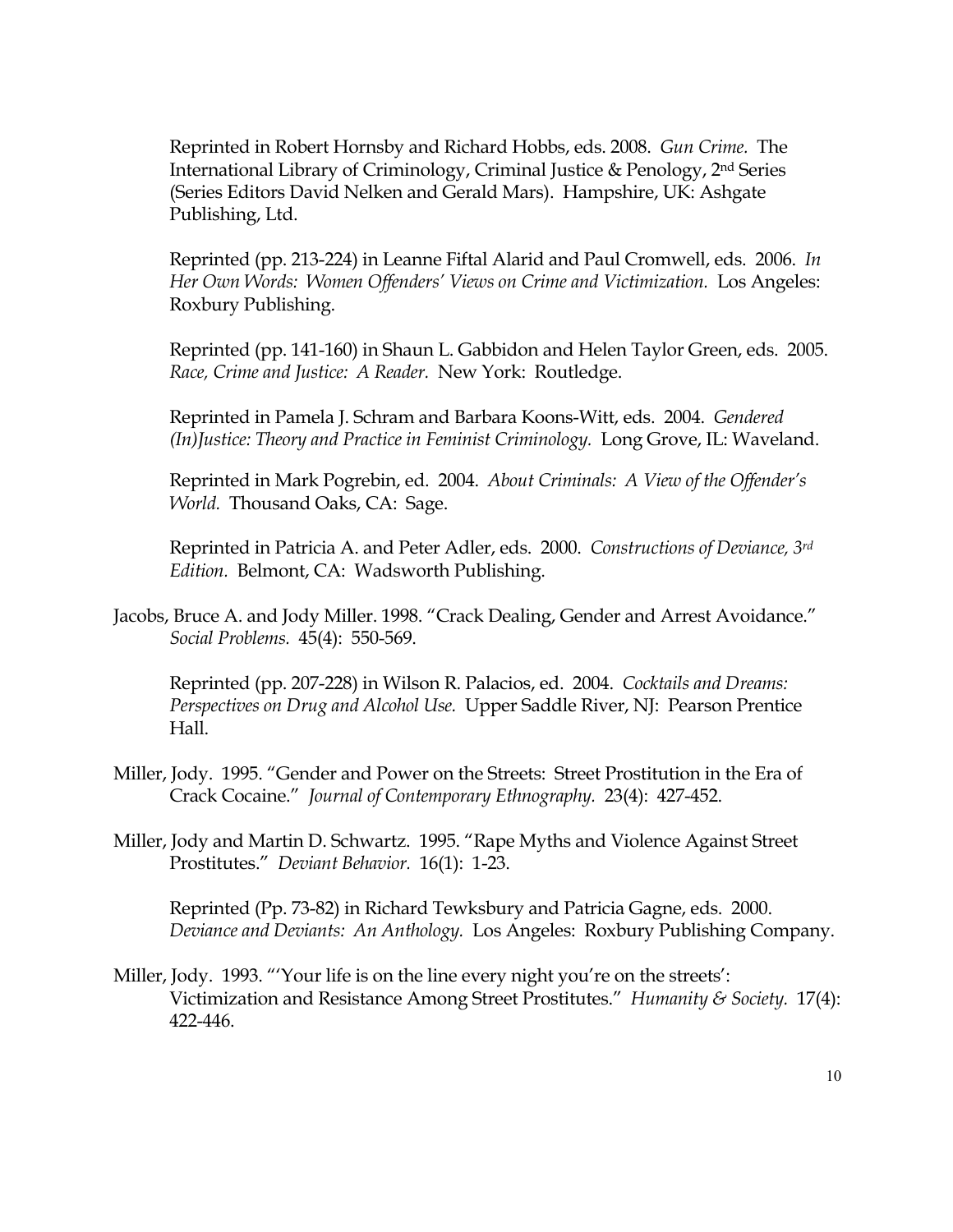Reprinted (Pp. 500-515) in Patricia A. Adler and Peter Adler, eds. 1996. *Constructions of Deviance, 2nd Edition.* Belmont, CA: Wadsworth Publishing.

#### **Book Chapters**

- Wickramagamage, Carmen and Jody Miller. 2019. "Stories that are Skyscraper Tall: The Place of 'Tall Tales' in Narrative Criminology." In *Doing Narrative Criminology,* edited by Lois Presser, Sveinung Sandberg, Thomas Ugelvik, and Jennifer Fleetwood. Bingley, UK: Emerald.
- Miller, Jody and Barry Glassner. 2016. "The 'Inside' and the 'Outside': Finding Realities in Interviews." In *Qualitative Research: Theory, Method and Practice*, 4<sup>th</sup> edition, edited by David Silverman. London: Sage Publications. (updated/revised from 3rd edition)
- Miller, Jody, Kristin Carbone-Lopez, and Mikh V. Gunderman.\* 2015. "Gendered Narratives of Self, Addiction, and Recovery among Women Methamphetamine Users." Pp. 69-95 in *Narrative Criminology: Understanding Stories of Crime,* edited by Lois Presser and Sveinung Sandberg. New York: New York University Press.
- Panfil, Vanessa R. and Jody Miller. 2015. "Feminist and Queer Perspectives on Qualitative Methods." Pp. 32-48 in *The Routledge Handbook of Qualitative Criminology,* edited by J. Heith Copes and J. Mitchell Miller. New York: Routledge.
- Miller, Jody. 2015. "Culture, Inequality, and Gender Relations Among Black Youth." Pp. 369-390 in *The Cultural Matrix: Understanding Black Youth*, edited by Orlando Patterson with Ethan Fosse. Harvard University Press.
- Novich, Madeleine\* and Jody Miller. 2014. "The Social World of Girls in Gangs." Pp. 125- 148 in *Sisters in Crime Revisited: Bringing Gender into Criminology—in Honor of Freda Adler,* edited by Francis T. Cullen, Pamela Wilcox, Jennifer L. Lux, and Cheryl Lero Jonson*.* New York: Oxford University Press.
- Miller, Jody. 2014. "Doing Crime as Doing Gender? Masculinities, Femininities and Crime." Pp. 19-39 in *The Oxford Handbook on Gender, Sex, and Crime,* edited by Rosemary Gartner and Bill McCarthy. New York: Oxford University Press.
- Miller, Jody. 2014. "Case Study: African American Girls, Urban Inequality, and Gendered Violence." Pp. 252-279 in *The Oxford Handbook on Race, Ethnicity, Immigration and Crime,* edited by Sandra M. Bucerius and Michael Tonry. Oxford University Press.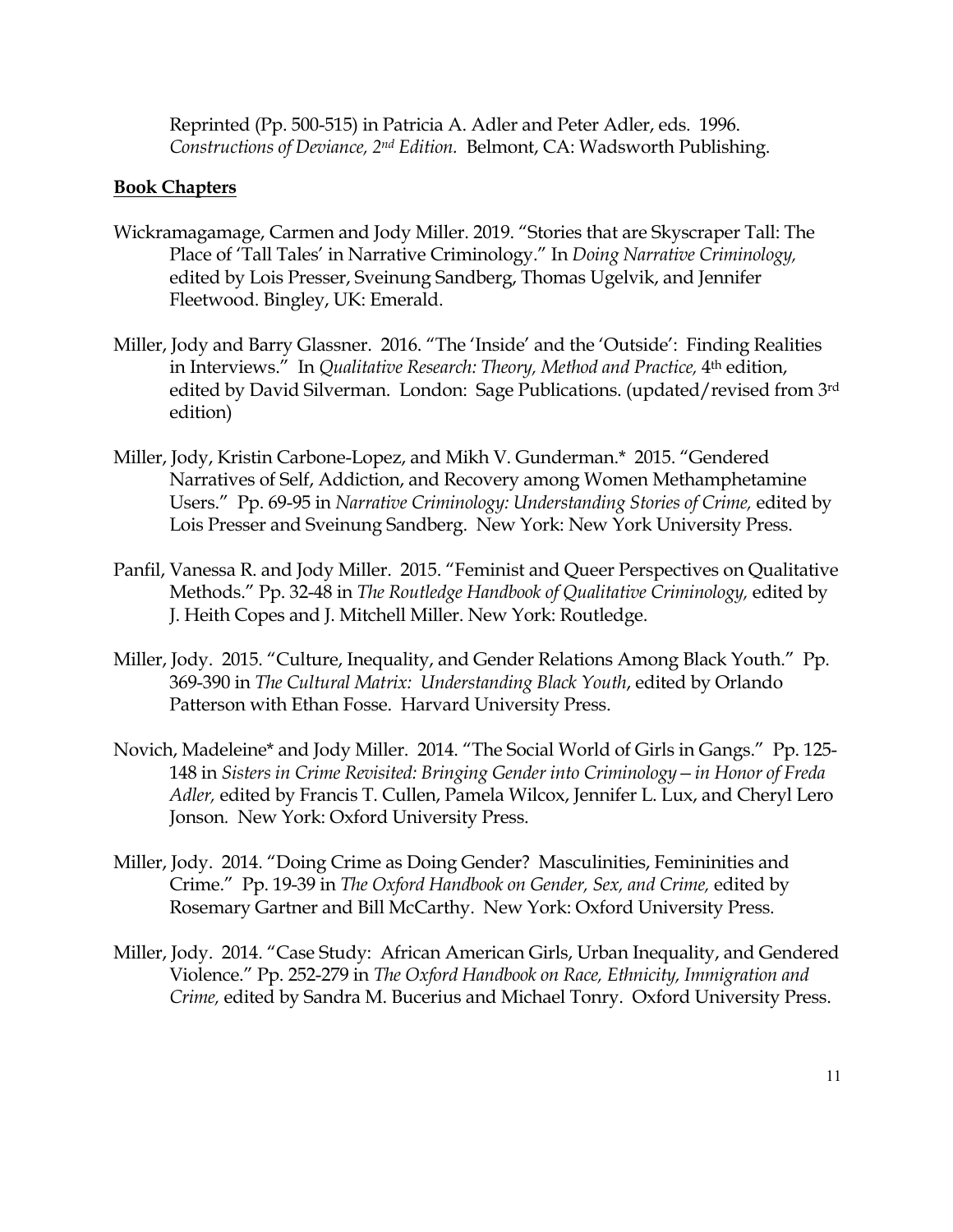Miller, Jody. 2011. "Grounding the Analysis of Gender and Crime: Accomplishing and Interpreting Qualitative Interview Research." Pp. 49-62 in *The Sage Handbook of Criminological Research Methods,* edited by David Gadd, Susanne Karstedt, and Steven F. Messner. London: Sage Publications.

Reprinted in Stacy L. Mallicoat. 2018. *Women, Gender and Crime: A Text/Reader.* Thousand Oaks, CA: Sage Publications.

- Miller, Jody. 2011. "Sex Tourism." Pp. 383-389 in *The Routledge Handbook of Deviant Behavior,* edited by Clifton D. Bryant. New York: Routledge.
- Miller, Jody and Barry Glassner. 2011. "The 'Inside' and the 'Outside': Finding Realities in Interviews." Pp. 131-148 in *Qualitative Research: Theory, Method and Practice,* 3rd edition, edited by David Silverman. London: Sage Publications. (updated/revised from 2nd edition)
- Miller, Jody. 2010. "The Impact of Gender when Studying 'Offenders on Offending.'" Pp. 161-183 in *Offenders on Offending: Learning about Crime from Criminals,* edited by Wim Bernasco and Michael Tonry. London, UK: Willan Press.
- Miller, Jody. 2009. "Prostitution." Pp. 547-577 in *The Oxford Handbook of Crime and Public Policy,* edited by Michael Tonry. New York: Oxford University Press.
- Miller, Jody. 2008. "Young Women and Street Gangs." Pp. 207-224 in *The Delinquent Girl: Findings from the Girls Study Group,* edited by Margaret Zahn. Philadelphia: Temple University Press.
- Miller, Jody and Christopher W. Mullins. 2008. "Feminist Theories of Girls' Delinquency." Pp. 30-49 in *The Delinquent Girl: Findings from the Girls Study Group,* edited by Margaret Zahn. Philadelphia: Temple University Press.
- Like, Toya Z.\* and Jody Miller. 2006. "Race, Inequality and Gender Violence: A Contextual Examination." Pp. 157-177 in *The Many Colors of Crime: Inequalities of Race, Ethnicity and Crime in America,* edited by Ruth Peterson, Lauren Krivo and John Hagan. NY: New York University Press.
- Miller, Jody. 2006. "Global Prostitution, Sex Tourism and Trafficking." Pp. 139-154 in *Rethinking Gender, Crime and Justice: Feminist Readings,* edited by Claire Renzetti, Lynne Goodstein and Susan Miller. Los Angeles: Roxbury Publishing.
- Miller, Jody and Christopher W. Mullins\*. 2006. "Stuck Up, Telling Lies, and Talking Too Much: The Gendered Context of Young Women's Violence." Pp. 41-66 in *Gender*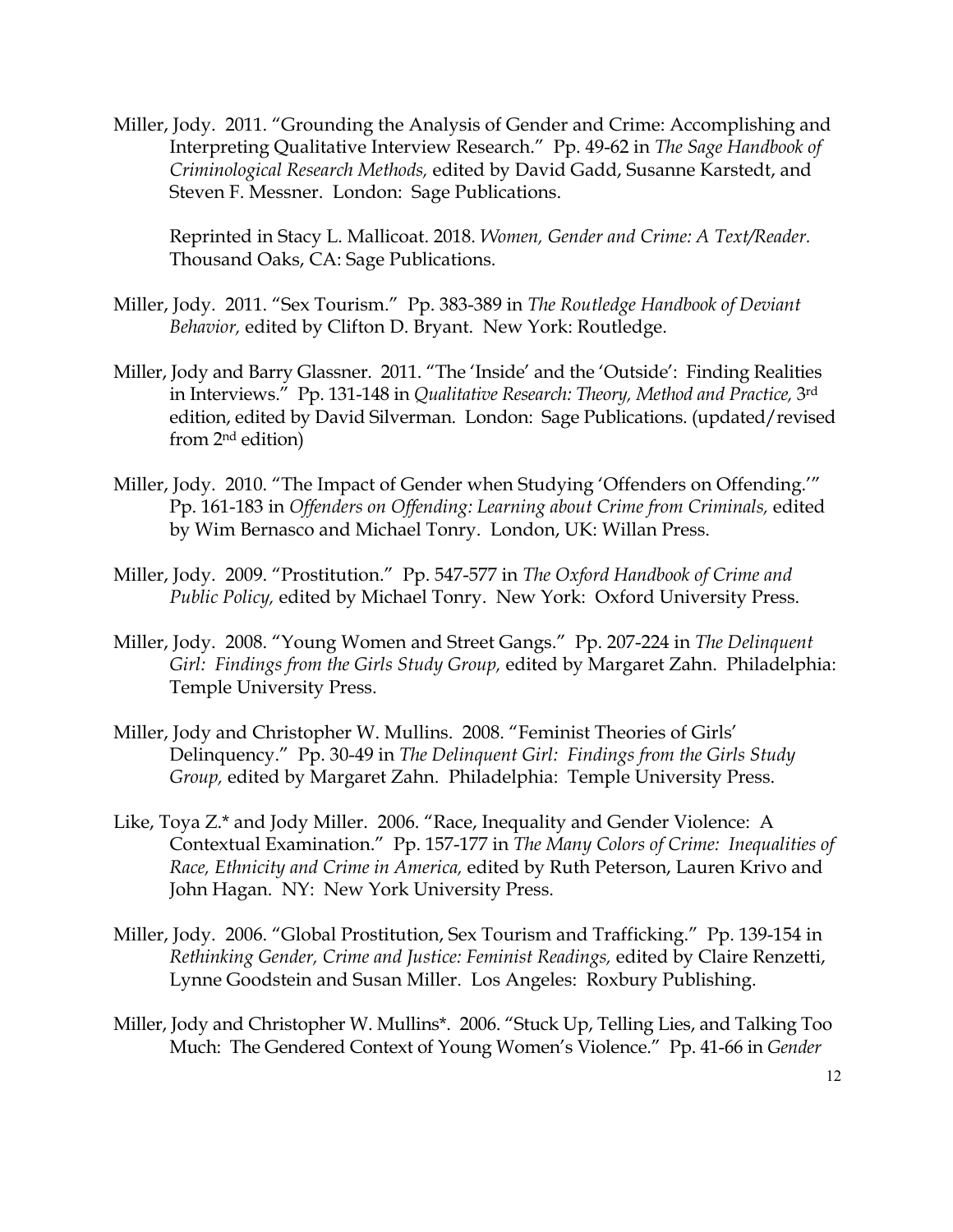*and Crime: Patterns of Victimization and Offending,* edited by Karen Heimer and Candace Kruttschnitt. New York: New York University Press.

- Miller, Jody, Toya Z. Like\* and Peter Levin. 2006. "The Caucasion Evasion: Victims, Exceptions and Defenders of the Faith." Pp. 111-127 in *Images of Color/Images of Crime,* 3rd edition, edited by Coramae Richey Mann, Marjorie Zatz, and Nancy Rodriguez*.* Los Angeles: Roxbury Publishing Company. (updated/revised from 2nd edition)
- Miller, Jody and Norman A. White. 2004. "Situational Effects of Gender Inequality on Girls' Participation in Violence." Pp. 167-190 in *Girls' Violence?* edited by Christine Alder and Anne Worrall. SUNY Press.
- Miller, Jody and Barry Glassner. 2004. "The 'Inside' and the 'Outside': Finding Realities in Interviews." Pp. 125-139 in *Qualitative Research: Theory, Method and Practice,* 2nd edition, edited by David Silverman. London: Sage Publications. (updated/revised from 1st edition)
- Miller, Jody. 2003. "Feminism in the Field." Pp. 233-244 in *Our Studies, Ourselves,* edited by Barry Glassner and Rosanna Herz. New York: Oxford University Press.
- Miller, Jody. 2003. "Feminist Criminology." Pp. 15-28 in *Critical Criminology* (Controversies in Crime and Justice Series), edited by Martin D. Schwartz and Suzanne Hatty. Anderson Publishing.
- Miller, Jody. 2003. "Young Women in Street Gangs: Risk Factors, Delinquency and Victimization Risk." In *Responding to Gangs: Evaluation and Research.* Washington DC: National Institute of Justice.
- Miller, Jody, Toya Z. Like\* and Peter Levin. 2002. "The Caucasion Evasion: Victims, Exceptions, and Defenders of the Faith." Pp. 100-114 in *Images of Color/Images of Crime,* 2nd edition, edited by Coramae Richey Mann and Marjorie Zatz*.* Los Angeles: Roxbury Publishing Company. (updated/revised from 1<sup>st</sup> edition)
- Miller, Jody. 2001. "The Girls in the Gang: What We've Learned from Two Decades of Research." Pp. 175-197 in *Gangs in America,* 3rd Edition, edited by C. Ronald Huff. Thousand Oaks, CA: Sage Publications.

Reprinted (chapter six) in Meda Chesney Lind and Lisa Pasko, eds. 2003. *Girls, Women and Crime: Selected Readings*. Thousand Oaks, CA: Sage.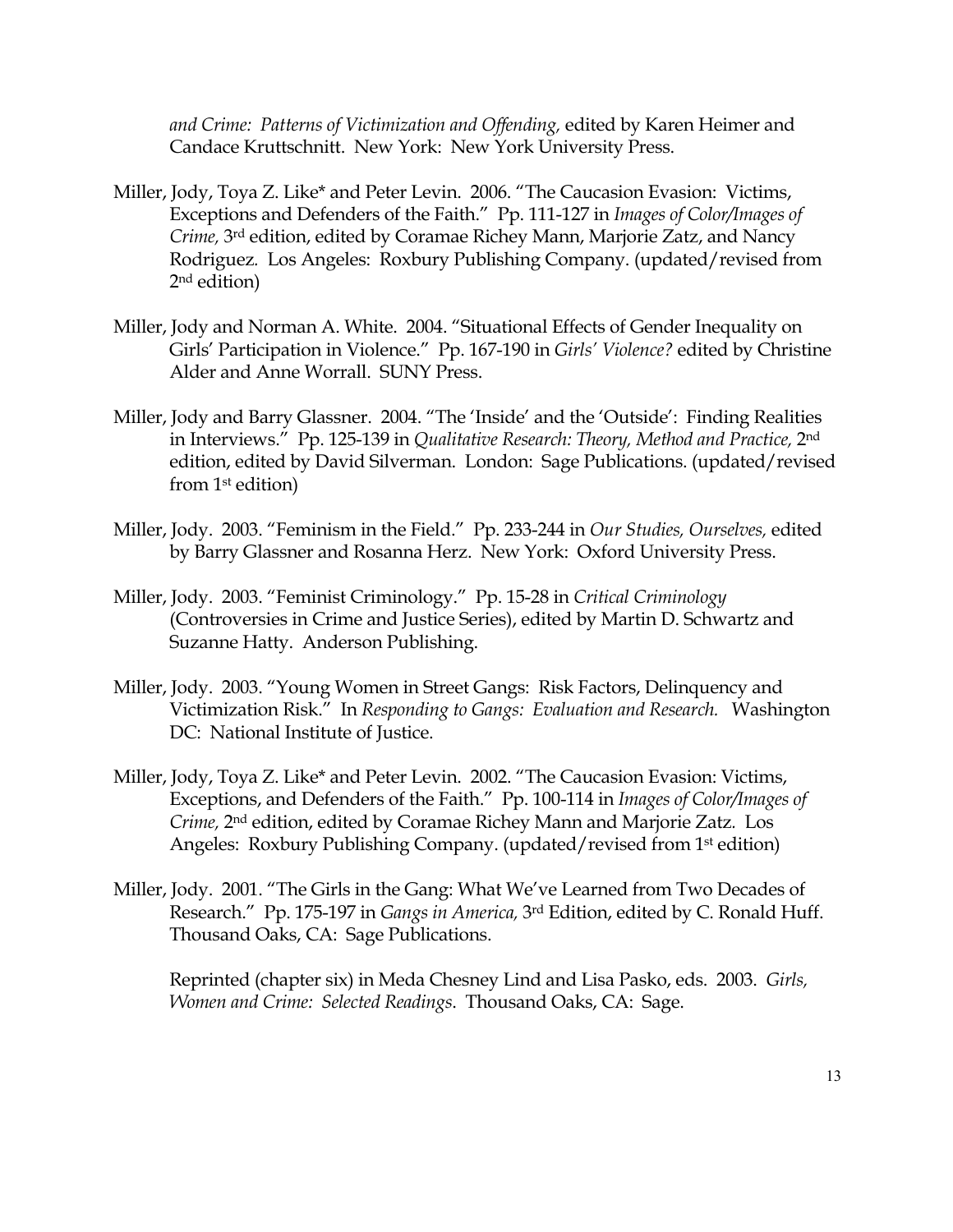- Miller, Jody. 2001. "Reconciling Feminism and Rational Choice Theory: Women's Agency in Street Crime." Pp. 219-240 in *Rational Choice and Criminal Behavior,* edited by Alex Piquero and Stephen Tibbetts. New York: Garland Publishing.
- Miller, Jody. 2001. "Race, Class, and Gender in Female Sentencing: An Ethnographic Perspective." Pp. 513-523 in *Investigating Deviance,* edited by Bruce A. Jacobs. Los Angeles: Roxbury Publishing Company.
- Miller, Jody. 2001. "Young Women's Involvement in Gangs in the United States: An Overview." Pp. 115-134 in *The Eurogang Paradox: Youth Groups and Gangs in Europe and America,* edited by Malcolm W. Klein, Hans-Jurgen Kerner, Cheryl L. Maxson and Elmar E.M. Weitekamp*.* The Hague: Kluwer.
- Miller, Jody and Dheeshana Jayasundera\*. 2001. "Prostitution, the Sex Industry and Sex Tourism." Pp. 459-489 in *Sourcebook on Violence Against Women,* edited by Claire Renzetti, Jeff Edelsen and Rachel Bergen*.* Thousand Oaks, CA: Sage Publications.

Reprinted in Ronald M. Holmes and Steven T. Holmes, eds. 2002. Pp. 56-72 in *Current Perspectives on Sex Crimes.* Thousand Oaks, CA: Sage Publications.

Miller, Jody. 2000. "Feminist Theories of Women's Crime: Robbery as a Case Study." Pp. 25-46 in *Of Crime & Criminality: The Use of Theory in Everyday Life,* edited by Sally S. Simpson*.* Thousand Oaks, CA: Pine Forge Press.

Reprinted in Barbara Raffel Price and Natalie Sokoloff, eds. 2004. Pp. 51-67 in *The Criminal Justice System and Women: Offenders, Victims, and Workers.* New York: McGraw-Hill.

- Brunson, Rodney K.\* and Jody Miller. 2000. "Young Women's Involvement in Gangs." Pp. 44-59 in *Women, Crime and Criminal Justice: Original Feminist Readings,* edited by Claire M. Renzetti and Lynne Goodstein*.* Los Angeles: Roxbury Publishing Company.
- Miller, Jody and Peter Levin. 1998. "The Caucasian Evasion: Victims, Exceptions, and Defenders of the Faith." Pp. 217-233 in *Images of Color/Images of Crime,* edited by Coramae Richey Mann and Marjorie Zatz*.* Los Angeles: Roxbury Publishing Company.
- Miller, Jody. 1997. "Researching Violence Against Street Prostitutes: Issues of Epistemology, Methodology and Ethics." Pp. 144-156 in *Researching Sexual Violence Against Women: Methodological and Personal Perspectives,* edited by Martin D. Schwartz*.* Thousand Oaks, CA: Sage Publications.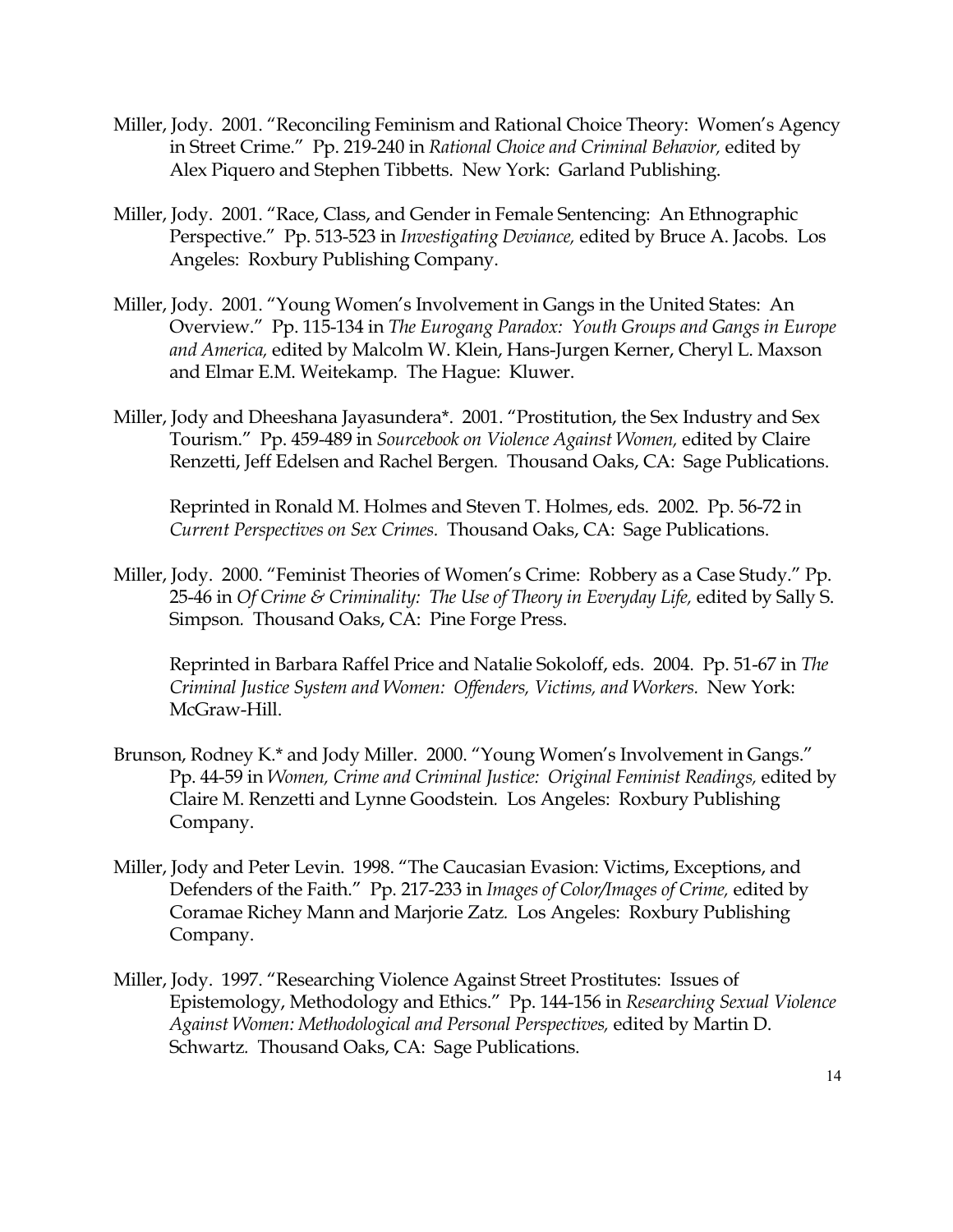- Miller, Jody and Barry Glassner. 1997. "The 'Inside' and the 'Outside': Finding Realities in Interviews." Pp. 99-112 in *Qualitative Research: Theory, Method, and Practice,* edited by David Silverman*.* London: Sage Publications.
- Miller, Jody. 1996. "An Examination of Disposition Decision-Making for Delinquent Girls." Pp. 219-246 in *The Intersection of Race, Gender and Class in Criminology,* edited by Martin D. Schwartz and Dragan Milovanovic*.* New York: Garland Press.

Reprinted, 1999 in Dragan Milovanovic and Martin D. Schwartz, eds. *The Intersections of Race, Gender and Class in Criminology, 2nd edition. New York:* Garland Press.

Reprinted, 2016 in Dragan Milovanovic and Martin D. Schwartz, eds. *The Intersections of Race, Gender and Class in Criminology, 3rd edition. New York:* Routledge.

- Miller, Jody. 1995. "Struggles Over the Symbolic: Gang Style and the Meanings of Social Control." Pp. 213-234 in *Cultural Criminology,* edited by Jeff Ferrell and Clinton Sanders*.* Boston: Northeastern University Press.
- Miller, Jody. 1995. "Feminist Perspectives in Deviance." Pp. 54-62 in *Readings in Deviant Behavior,* edited by Alex Thio and Tom Calhoun*.* New York: HarperCollins.
- Miller, Jody. 1995. "Sex Tourism in Southeast Asia." Pp. 278-283 in *Readings in Deviant Behavior,* edited by Alex Thio and Tom Calhoun*.* New York: HarperCollins.
- Miller, Jody. 1995. "The Discursive Construction of 'Delinquent' Girls: Race, Class, Sexuality and Generation in Probation Investigation Reports." Pp. 177-198 in *Legality and Illegality: Semiotics, Postmodernism and Law,* edited by Richard Janikowski and Dragan Milovanovic*.* New York: Peter Lang Publishers.
- Schwartz, Martin D. and Jody A. Miller. 1992. "Child Sexual Assault and the Criminal Justice System." Pp. 203-226 in *The Changing Roles of Women in the Criminal Justice System,* edited by Imogene L. Moyer*.* Prospect Heights, IL: Waveland Press.

#### **Other Publications**

Panfil, Vanessa R. and Jody Miller. 2014. "Beyond the Straight and Narrow: Why Queer Criminology Matters for Criminology and Criminal Justice." *The Criminologist.* 39(4): 1, 3-8.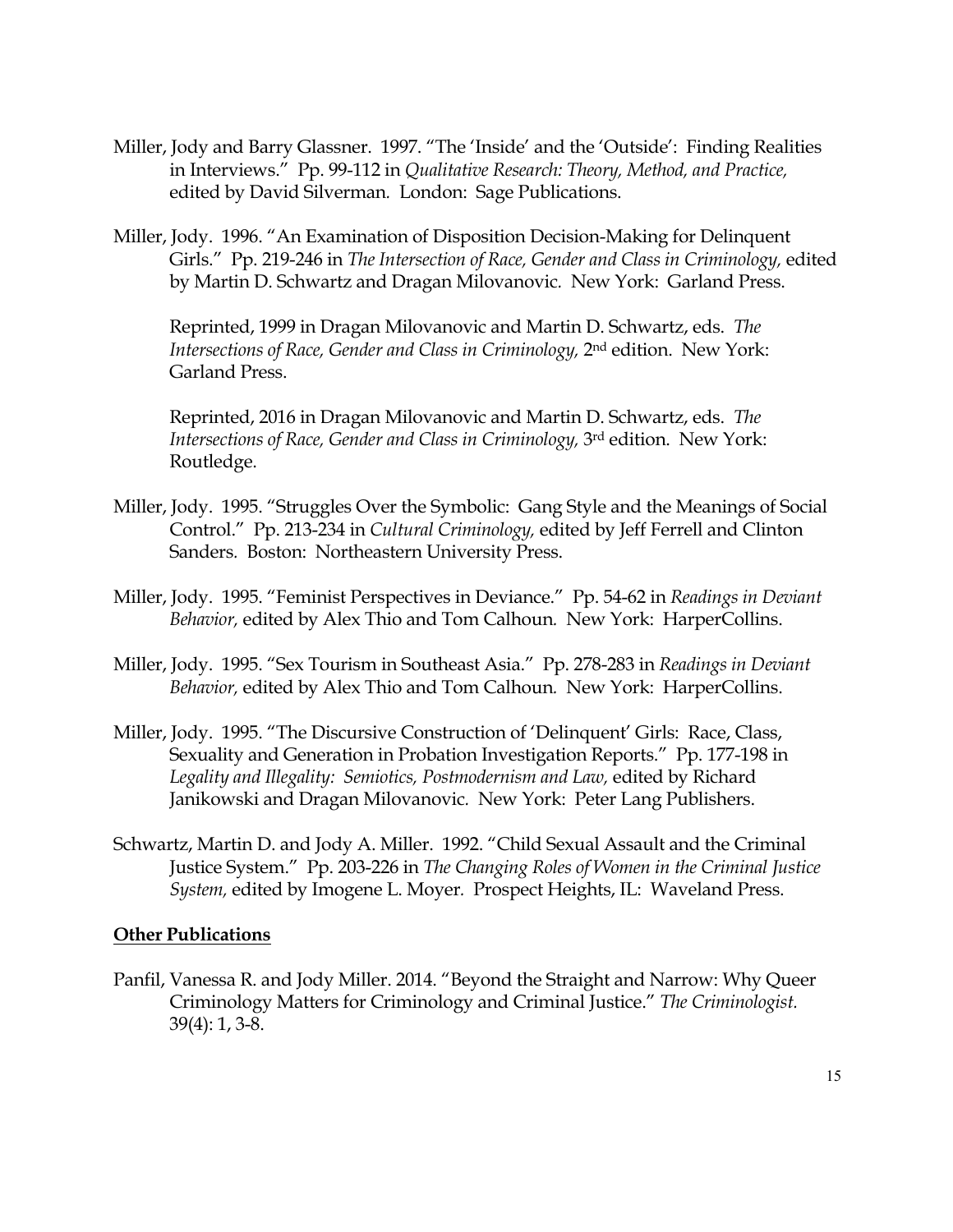- Miller, Jody. 2014. "Foreword." In Dana Peterson and Vanessa R. Panfil, eds., *Handbook of LGBT Communities, Crime and Justice.* New York: Springer.
- Miller, Jody. 2013. "Epistemology and Rigor in Criminological Research: An Exploratory Journey." *Henk Elffers Festschrift.* Amsterdam: NSCR.
- Miller, Jody and Rod K. Brunson. 2011. "'Minority Candidates are Strongly Encouraged to Apply': Making Diversity Matter in Criminology and Criminal Justice." *The Criminologist.* 36(4): 1, 3-7.
- Miller, Jody. 2010. "Steffensmeier, Darrell J.: Organization Properties and Sex-Segregation in the Underworld." *Encyclopedia of Criminological Theory,* edited by Francis T. Cullen and Pamela Wilcox. Thousand Oaks, CA: Sage Publications.
- Miller, Jody and Puny Gunawardena, eds. 2009. *Tea & Me: Estate Life through the Eyes of Children.* Colombo, Sri Lanka: Chakra (Pvt) Ltd/UM-St. Louis Sri Lankan Educational Fund.
- Zahn, Margaret A., Darrell Steffensmeier, Barry C. Feld, Merry Morash, Meda Chesney-Lind, Jody Miller, Allison Ann Payne, Denise Gottfredson, and Candace Kruttschnitt. 2008. *Violence and Teenage Girls.* Washington, DC: U.S. Department of Justice, Office of Justice Programs, Office of Juvenile Justice and Delinquency Prevention.
- Miller, Jody. 2008. "Sex Tourism." In *Encyclopedia of Interpersonal Violence,* edited by Claire Renzetti and Jeff Edelson. Thousand Oaks, CA: Sage.
- Miller, Jody. 2008. "International Sex Industry." In *Encyclopedia of Interpersonal Violence,* edited by Claire Renzetti and Jeff Edelson. Thousand Oaks, CA: Sage.
- Miller, Jody. 2006. "Foreword." Pp. xi-xiv In Christopher W. Mullins. *Holding Your Square: Masculinities, Streetlife, and Violence.* London, UK: Willan Press.
- Miller, Jody. 2005. "The Status of Qualitative Research in Criminology." Pp. 69-75 in Michèle Lamont and Patricia White, *Final Report: Workshop on Interdisciplinary Standards for Systematic Qualitative Research.* Arlington, VA: National Science Foundation.
- Miller, Jody. 2004. "Monster? Portraits of a Female 'Serial Killer.'" *Contemporary Psychology: APA Review of Books.*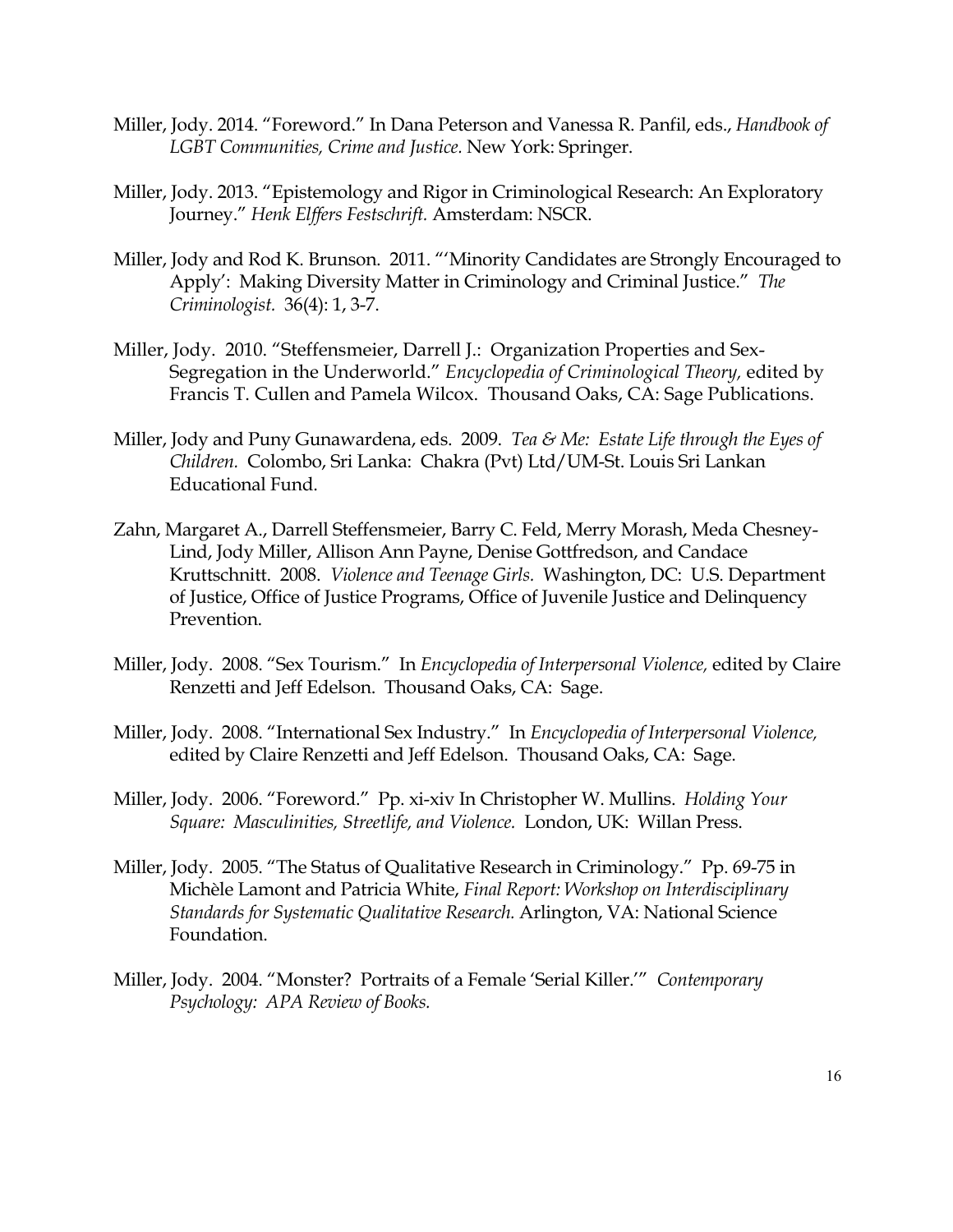- Miller, Jody, Dheeshana Jayasundera\* and Manjula Adhihetty. 2000. "Sex Tourism." Pp. 343-346 in Nanette Davis and Gilbert Geis, eds. *Encyclopedia of Criminology and Deviant Behavior, Volume 3, Sexual Deviance.* London: Taylor & Francis.
- Miller, Jody, with Dheeshana Jayasundara\* and D.M. Dayawansa. 2000. *Violence Against Sex Workers in Sri Lanka: Causes, Consequences and Remedies.* ICES Lecture Series Address. Sri Lanka: International Centre for Ethnic Studies.
- Miller, Jody. 2000. "Feminism and the Study of Girls' Delinquency." *DivisioNews: Division on Women and Crime Newsletter,* Winter 2000-2001. American Society of Criminology (www.ou.edu/soc/dwc/newsletter4.htm).
- Miller, Jody. 1999. Review of Sexed Work: Gender, Race, and Resistance in a Brooklyn Drug Market, by Lisa Maher. *Theoretical Criminology.* 3(2): 249-251.
- Miller, Jody. 1999. Review of Nothing Bad Happens to Good Girls: Fear of Crime in Women's Lives, by Esther Madriz. *Women & Criminal Justice.* 10(3): 98-100.
- Miller, Jody. 1998. "Inside the Shattered Lives of Members of a Youth Gang: Dead End Kids: Gang Girls and the Boys They Know, by Mark Fleisher." *The Chicago Tribune.* October 25, Section 14, pages 2, 4.
- Miller, Jody. 1997. "Girls, Gangs, and Violence: 8-Ball Chicks, by Gini Sikes and Locas, by Yxta Maya Murray." *The Chicago Tribune.* May 11, Section 14, page 6.
- Miller, Jody. 1997. Review of The Invisible Woman: Gender, Crime and Justice, by Joanne Belknap. *The Criminologist.* 22(4): 29-30.
- Miller, Jody. 1996. "Review Essay. Crime and Oppression: Structure and Agency in the Inner City." *Critical Criminology.* 7(2): 123-128.
- Miller, Jody. 1995. Review of Wannabe: Gangs in Suburbs and Schools, by Daniel J. Monti. *Contemporary Sociology.* 24(6): 799-800.
- Miller, Jody. 1993. Review of American Skinheads: The Criminology and Control of Hate Crime, by Mark S. Hamm. *Critical Criminologist.* 5(4): 11-12.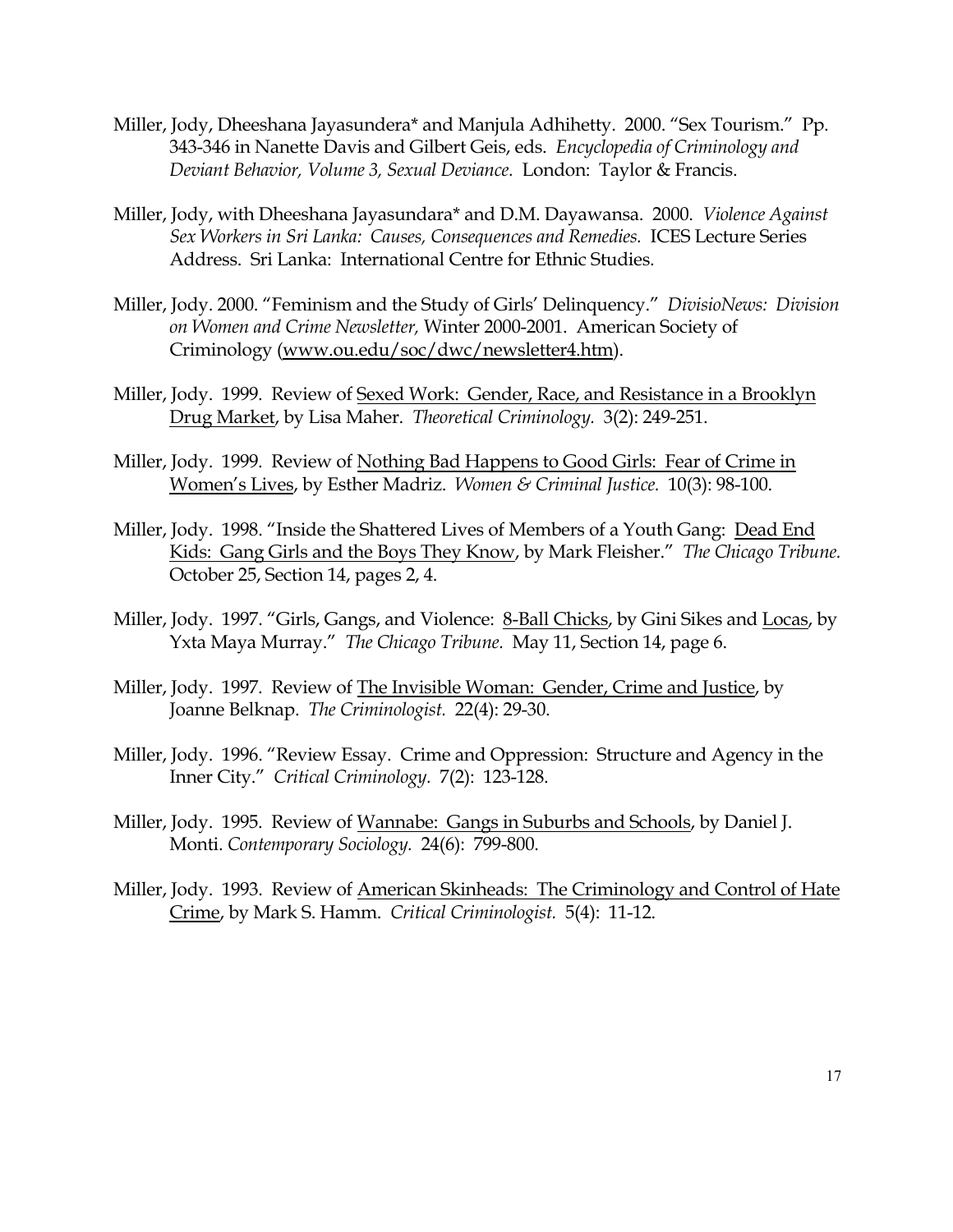# **GRANTS**

- 2018 Collaborative Research: Broadening Participation and Perspectives in the Study of Crime and Justice. *National Science Foundation.* Principal Investigator, with Rod K. Brunson (Co-Principal Investigator). Amount: \$249,870.
- 2016 Research Experiences for Undergraduates Supplement, Broadening Participation and Perspectives in the Study of Crime and Justice. *National Science Foundation*, with support from the *National Institute of Justice.* Principal Investigator, with Rod K. Brunson (Co-Principal Investigator). Amount: \$311,969.
- 2015 Collaborative Research: Broadening Participation and Perspectives in the Study of Crime and Justice. *National Science Foundation.* Principal Investigator, with Rod K. Brunson (Co-Principal Investigator). Amount: \$466,039.
- 2014 Pathways to Incarceration among Women in Sri Lanka: Life-Event and Narrative Perspectives*. International Collaborative Research Grant, Rutgers University Centers for Global Advancement and International Affairs.* Co-Principal Investigator with Carmen Wickramagamage and Catrien Bijleveld. Amount: \$8,000.
- 2012 Sex Work and Violence: Understanding Factors for Safety and Protection. *United Nations Population Fund (UNFPA) and United Nations Development Programme (UNDP), Asia Pacific Regional Offices.* Co-Lead Researcher with Nilu Abeyaratne; Sri Lanka country site. Amount: LKR 1,772,553 + \$11,500 (approximately \$25,135).

Recipient of the 2014 Robert Carr Research Award, International Council of AIDS Service Organizations, International AIDS Society, Human Rights Watch, Johns Hopkins Center for Public Health and Human Rights.

- 2009 Methamphetamines in the Context of Women's Lives. *University of Missouri Research Board.* Co-Principal Investigator with Kristin Carbone-Lopez. Amount: \$27,500.
- 2009 The Gendered Organization of Commercial Sex in Sri Lanka. *University of Missouri-St. Louis Research Award.* Principal Investigator. Amount: \$8,369.
- 2009 Language Instruction Award, *American Institute for Sri Lankan Studies.* Amount: \$300.
- 2008 The Gendered Social Organization of Commercial Sex in Sri Lanka. *American Institute for Sri Lankan Studies.* Principal Investigator. Amount: \$21,750.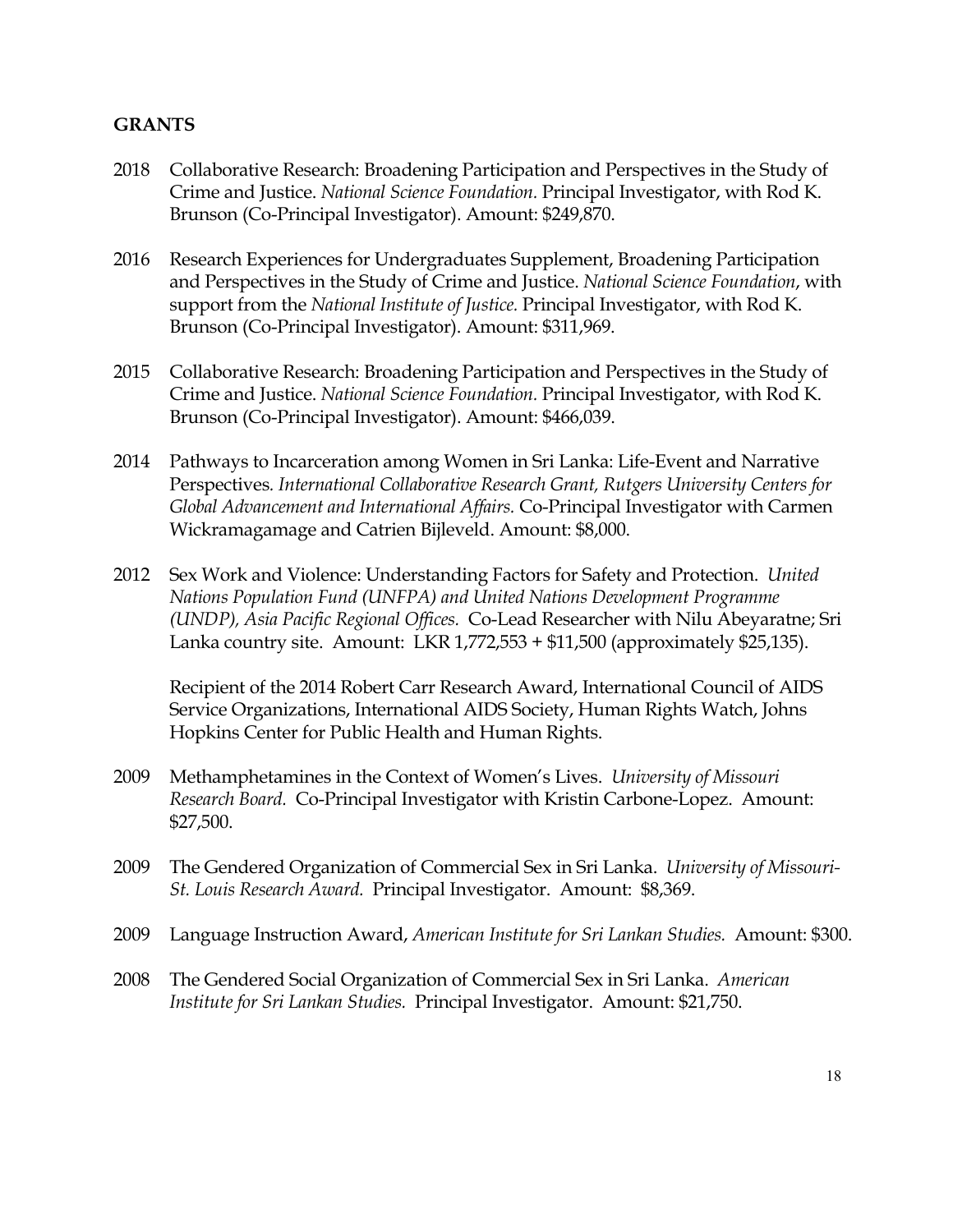- 2007 Institute for Women's and Gender Studies Small Grant Fund, University of Missouri St. Louis. Amount: \$350.
- 2006 Internationalizing Service Learning: The UM-St. Louis Tsunami Reconstruction Project. *Missouri Campus Compact.* Principal Investigator. Amount: \$3,000.
- 2006 Institute for Women's and Gender Studies Small Grant Fund, University of Missouri St. Louis. Amount: \$350.
- 2001 University of Missouri-St. Louis Small Grant Award. Amount: \$1,000.
- 2000 The Commercial Sex Industry in Sri Lanka. *University of Missouri Research Board.* Principal Investigator. Amount: \$34,212.
- 2000 The Commercial Sex Industry in Sri Lanka. *University of Missouri-St. Louis Research Award.* Principal Investigator. Amount: \$10,368.
- 2000 University of Missouri-St. Louis Small Grant Award. Amount: \$1,000.
- 1999 Assessing the Nature of Violence against Young Women in Urban African American Communities. *National Consortium on Violence Research.* Co-Principal Investigator with Norman A. White. Amount: \$71,709.
- 1999 Child Sex Tourism in Sri Lanka. *University of Missouri-St. Louis Research Award.* Principal Investigator. Amount: \$10,890.
- 1997 Female Gang Involvement in St. Louis. *University of Missouri Research Board.* Principal Investigator. Amount: \$23,523.
- 1997 Female Gang Involvement in the Midwest. *University of Missouri-St. Louis Research Award.* Principal Investigator. Amount: \$4,752.
- 1997 Evaluation of St. Louis Safe Futures Program, Subcontract with the City of St. Louis, *Office of Juvenile Justice and Delinquency Prevention.* Co-Investigator with Scott H. Decker and G. David Curry, Principal Investigators. Amount: \$124,387.
- 1996 University of Missouri-St. Louis Small Grant Award. Amount: \$600.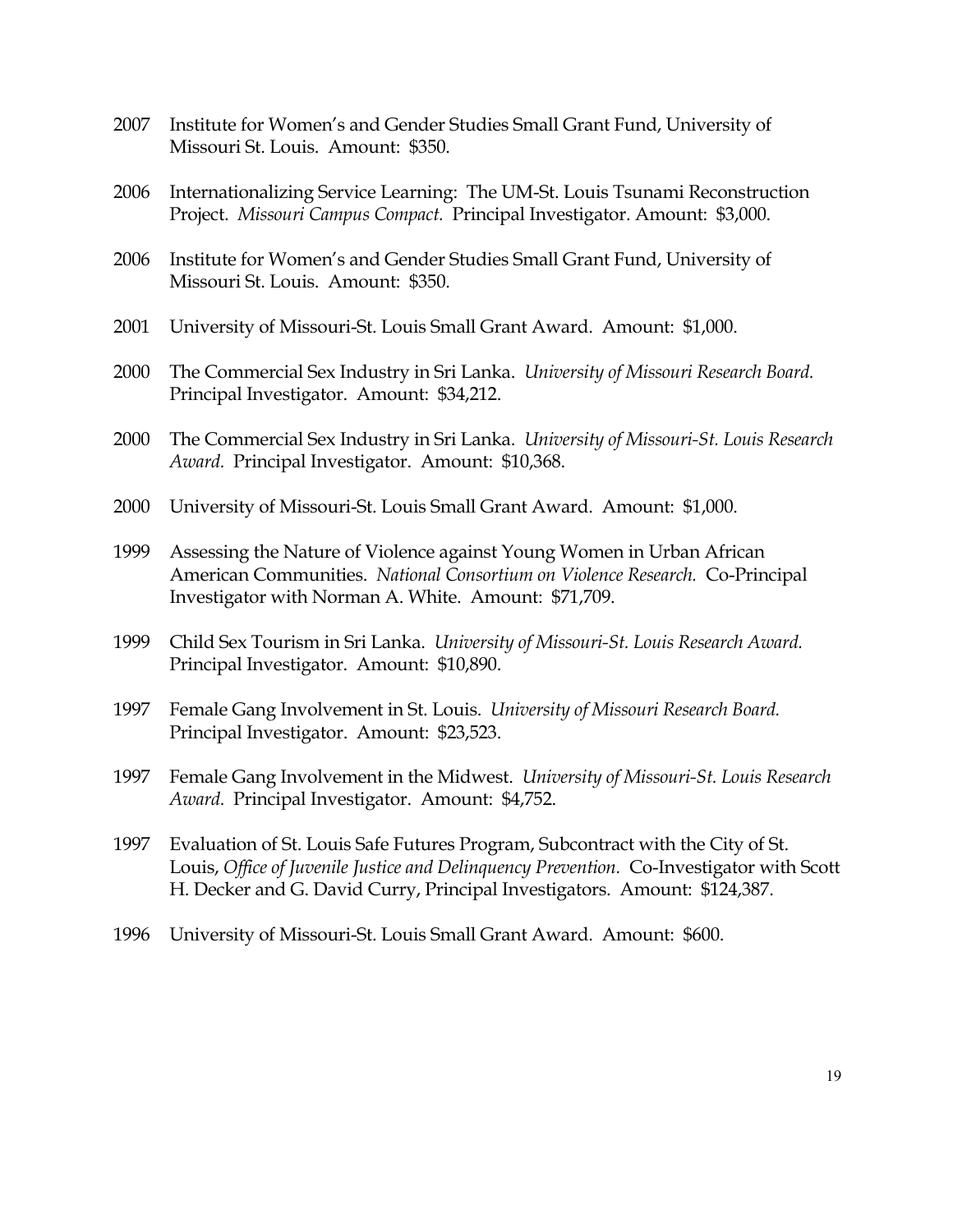# **TECHNICAL REPORTS AND ASSISTANCE**

- 2014 *Newark LGBTQA Youth Summit – Survey Report, 2014*. LGBTQ & Diversity Resource Center, Rutgers University-Newark (with Maren Greathouse, Vanessa R. Panfil, Danielle Shields, and Meda Barker).
- 2014 *Newark LGBTQA Youth Summit – Key Survey Findings, 2014*. LGBTQ & Diversity Resource Center, Rutgers University-Newark.
- 2014 *Country-Level Final Report: Sex Work and Violence in Colombo, Sri Lanka*. Regional Research Project on Sex Work and Violence: Understanding Factors for Safety and Protection. UNFPA, UNDP, UNAIDS Asia Pacific Regional Offices, APNSW, Sangram/CASAM, Partners for Prevention (with Nilu Abeyaratne).
- 2013 *Briefing Paper: Overview of Sri Lanka Research, Part of a Regional Research Project*. Sex Work and Violence: Understanding Factors for Safety and Protection. UNFPA, UNDP, UNAIDS Asia Pacific Regional Offices, APNSW, Sangram/CASAM, Partners for Prevention.
- Miller, Jody, ed. 2010. *Men's Drug Use and Re-Entry Challenges in St. Louis: The Role and Impact of the Gateway Foundation.* Research report submitted to the Gateway Foundation, the Missouri Department of Corrections and the Missouri Department of Mental Health (Student authors: LaMarcus Bolton, Mark DeBarr, Michael Deckard, Robert Domiano, Mikhial Gunderman, Sarah Hoertel, Kimberly Kras, Hyon Namgung, Tiffany Polk, Allen Shamow, J. Michael Vecchio, and Stephanie Wiley).
- Miller, Jody, ed. 2009. *Evaluation of the Challenges of Women's Re-Entry in St. Louis and the Role and Impact of the Center for Women in Transition.* Research report submitted to the Missouri Department of Corrections and the Center for Women in Transition (Student authors: Ethan Amidon, Ekaterina Archakova, Dena C. Carson, Daniel Duplantier, Elizabeth Elliott, Amanda Gendon, Krystle Leugoud, Jennifer Owens, Breanne Pleggenkuhle, Kaitlin Rayne, and Meghan Rogers).
- Miller, Jody, ed. 2008. *Evaluation of the C.H.A.M.P. Service Dog Training Program at the Women's Eastern Reception, Diagnostic, and Correctional Center.* Research Report to the Missouri Department of Corrections and C.H.A.M.P. Assistance Dogs, Inc. (Student authors: Mariaimee' Gonzalez, RaDonna Blake, Eva Sophia Clark, Jessica Cowan, Michael Gibson, Lacey Greninger, Amy Harbert, Anne Lornson, Katie O'Shaughnessy, Jaimie Pitterle, Nicole Pulido, Amy Razeghi, Vena Stevens, and Benjamin Voss).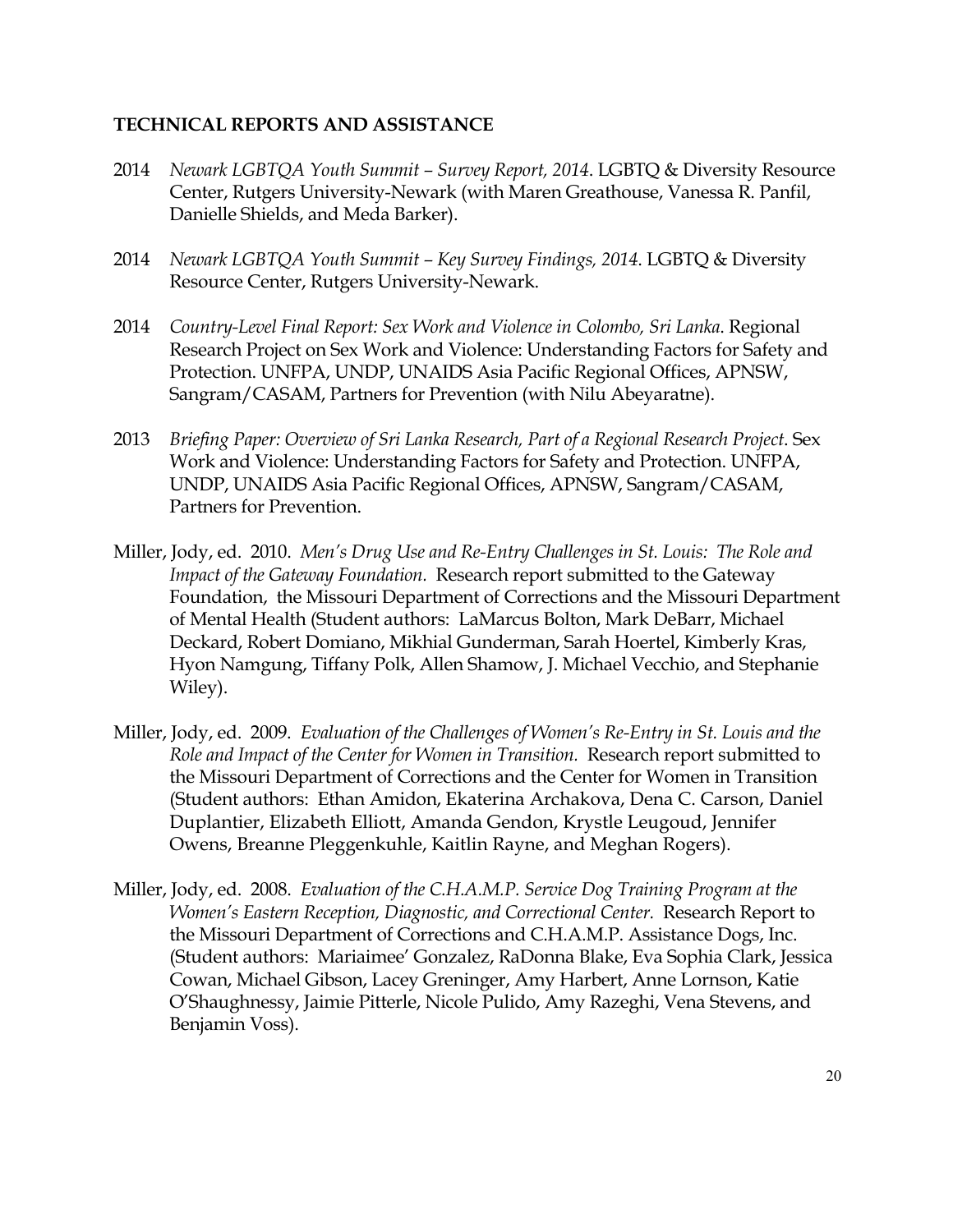- Miller, Jody. 1998. *Female Gang Involvement in a Midwestern City: Correlates, Nature and Meanings.* Final Report to the National Institute of Justice, Grant # 95-1642394.
- Gang Addendum, constructed for the Arrestee Drug Abuse Monitoring Program, National Institute of Justice, 1997-98.

# **TEACHING**

# **Courses Taught**

#### *Undergraduate Graduate*

Cutting Edge Criminology Qualitative Research Methods2 Community, Crime and Justice in Newark Gender, Crime & Justice Gender, Crime & Justice<sup>2</sup> Gang Ethnography Workshop Juvenile Gangs and Co-Offending Sex Crimes Comparative Criminology & Criminal Justice Theories of Crime

*Honors Research Seminars*:

- Wrongful Conviction<sup>2</sup>
- Gender & Incarceration<sup>2</sup>

#### *Senior Seminars*:

- Wrongful Conviction<sup>2</sup>
- Qualitative Research
- Sex Crimes
- Youth Gangs
- Evaluating Criminal Justice Education<sup>2</sup>

#### *Sociology Courses*:

- Social Problems<sup>3</sup>
- Introduction to Sociology
- Sociology of the Family

#### *Women's/Gender Studies Courses*:

- Introduction to Women's Studies<sup>3</sup>
- Feminist Theory & Social Science Research

<sup>2</sup> Community engagement course component

<sup>&</sup>lt;sup>3</sup> Also taught in correctional education setting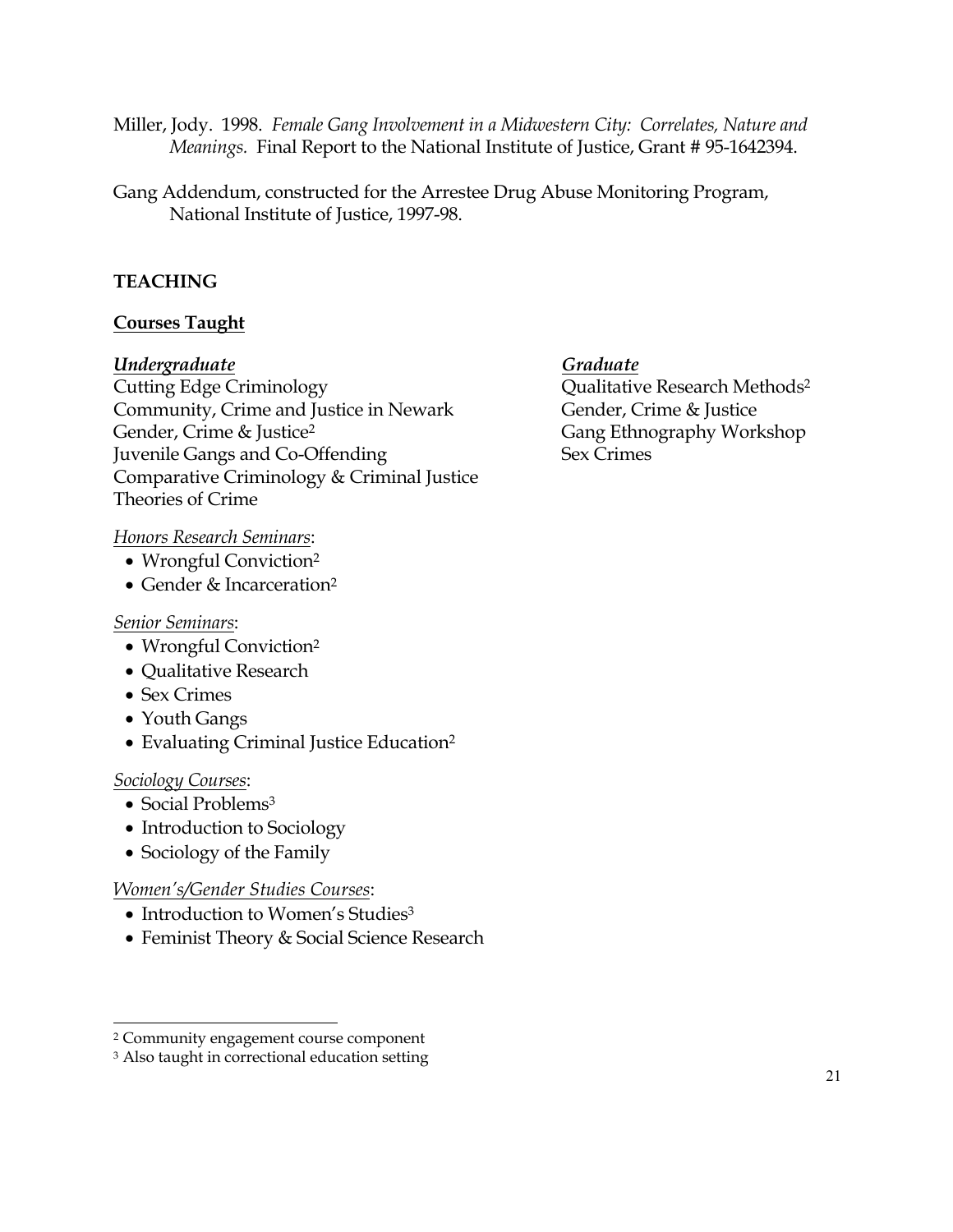# **Dissertation Chair (Completed)**

- Kurt Fowler (Criminal Justice, Rutgers University), Ph.D. 2019, Instructor, Rutgers-Camden.
- Shannon Jacobsen (Criminal Justice, Rutgers University), Ph.D. 2018, Assistant Professor, Drexel University.
- Janet Garcia-Hallett (Criminal Justice, Rutgers University), Ph.D. 2017, Assistant Professor, University of Missouri-Kansas City.
- Madeleine Novich (Criminal Justice, Rutgers University), Ph.D. 2016, Assistant Professor, Manhattan College.
- Amarat Zaatut (Criminal Justice, Rutgers University), Ph.D. 2016, Assistant Professor, Temple University.
- Shannon Grugan (Criminal Justice, Rutgers University), Ph.D. 2015, Assistant Professor, West Chester University.
- Lindsey Livingston Runell (Criminal Justice, Rutgers University), Ph.D. 2015, Assistant Professor, Kutztown University.
- Dilys Asuagbor (Criminal Justice, Rutgers University), Ph.D. 2014, Senior Legal Counsel, African Development Bank, Côte d'Ivoire.
- Jennifer Cobbina (Criminology & Criminal Justice, University of Missouri-St. Louis), Ph.D. 2009, Associate Professor, Michigan State University.
- Tom Holt (Criminology & Criminal Justice, University of Missouri-St. Louis), Ph.D. 2005, Associate Professor, Michigan State University.
- Christopher Mullins (Criminology & Criminal Justice, University of Missouri-St. Louis), Ph.D. 2004, Associate Professor, Southern Illinois University-Carbondale.

# **Dissertation Co-Supervisor (Completed)**

Heidi Gruntdetjern (Criminology and Sociology of Law, University of Oslo; Supervisor Sveinung Sandberg), Ph.D. 2017, Assistant Professor, Villanova University.

# **Dissertation Chair (Current)**

Ntasha Bhardwaj (Criminal Justice, Rutgers University)

# **Dissertation Committees (Completed)**

- Amanda Bolton, (Criminology & Criminal Justice, University of Missouri-St. Louis), Ph.D. 2019.
- Elizabeth Webster, (Criminal Justice, Rutgers University), Ph.D. 2018. Assistant Professor, Loyola University, Chicago.
- Hyoungah (David) Park, (Criminal Justice, Rutgers University), Ph.D. 2018.
- Esther Nir (Criminal Justice, Rutgers University), Ph.D. 2016. Assistant Professor, New Jersey City University.
- Mikh Gunderman (Criminology & Criminal Justice, University of Missouri-St. Louis), Ph.D. 2015. Assistant Professor, Missouri Southern State University.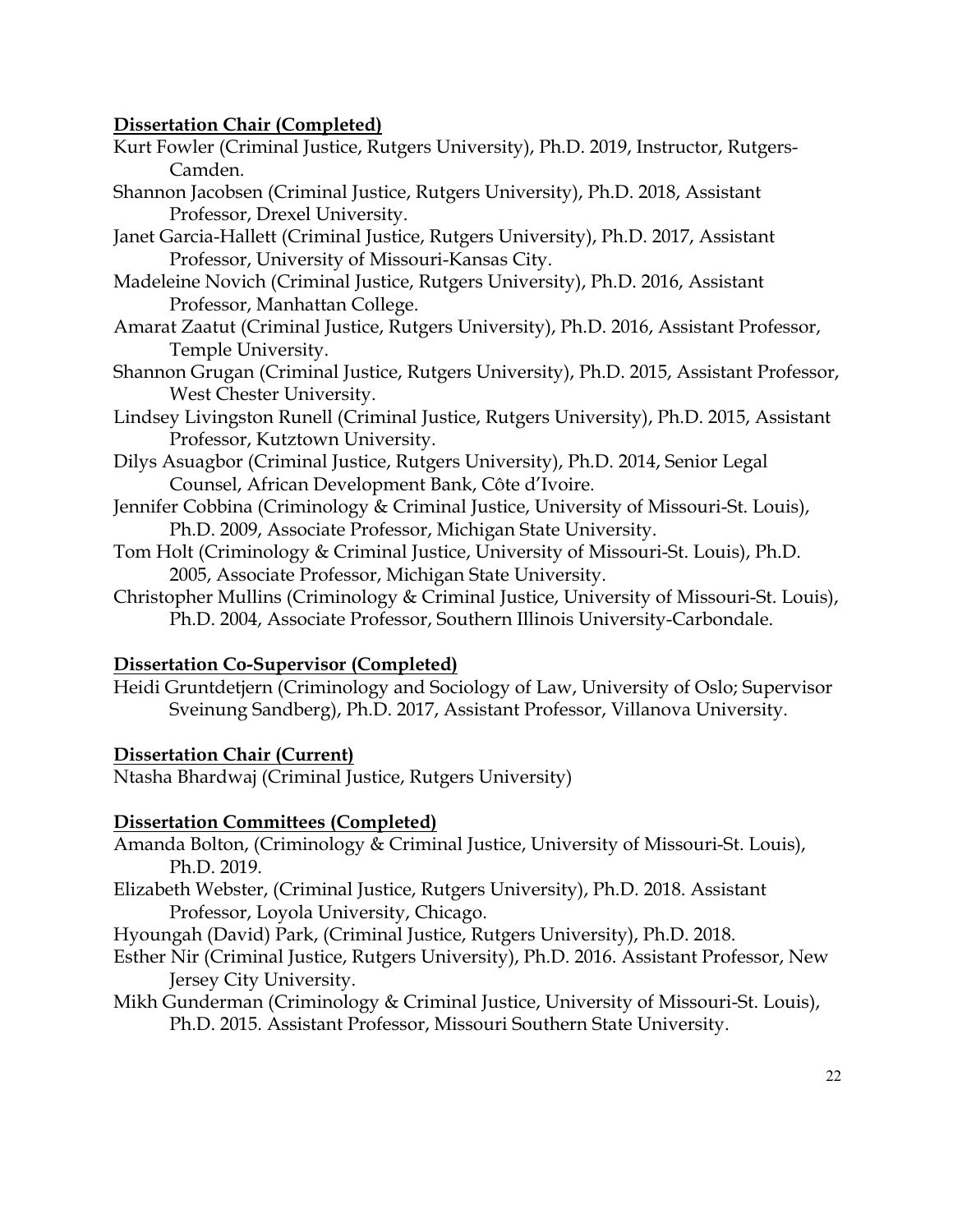- Abigail Kolb (External Examiner; Criminology, Simon Fraser University), Ph.D. 2015. Assistant Professor, Clayton State University.
- J. Michael Vecchio (Criminology & Criminal Justice, University of Missouri-St. Louis), Ph.D. 2014. Assistant Professor, Loyola University, Chicago.
- Sung-hun Byun (Criminal Justice, Rutgers University), Ph.D. 2014. Assistant Professor, Columbus State University.
- Vanessa Panfil (Criminal Justice, SUNY-Albany), Ph.D. 2013. Assistant Professor, Old Dominion University.
- David Marvelli (Criminal Justice, Rutgers University), Ph.D. 2013. Adjunct Instructor, University of Mary Washington.
- Brian Engelmann (Urban Systems, New Jersey Institute of Technology), Ph.D. 2013. Research Associate, University of Maryland.
- Mariaimeé Gonzalez (Counseling Education, University of Missouri-St. Louis), Ph.D. 2012. Faculty member, Antioch University.
- Andrea Nichols (Criminology & Criminal Justice, University of Missouri-St. Louis), Ph.D. 2011. Professor, St. Louis Community College.
- Monica Smith (Geography, National University of Singapore; External Reader), Ph.D. 2011. Immigration Grants Manager, Centro Legal De La Raza.
- Pernell Witherspoon (Criminology & Criminal Justice, University of Missouri-St. Louis), Ph.D. 2010. Associate Professor, Lindenwood University.
- Scott Jacques (Criminology & Criminal Justice, University of Missouri-St. Louis), Ph.D. 2010. Associate Professor, Georgia State University.
- Christian Bolden (Sociology, University of Central Florida), Ph.D. 2010. Assistant Professor, Loyola University-New Orleans.
- Meghna Patel (Psychology, University of Missouri-St. Louis), Ph.D. 2009. Assistant Professor, Emory University.
- Lauren Williams (Psychology, University of Missouri-St. Louis), Ph.D. 2008.
- Jeff Rojek (Criminology & Criminal Justice, University of Missouri-St. Louis), Ph.D. 2005, Associate Professor, University of Texas at El Paso.
- Rod Brunson (Criminal Justice, University of Illinois-Chicago), Ph.D. 2003, Dean and Professor, Rutgers University.
- Arlen Egley (Criminology & Criminal Justice, University of Missouri-St. Louis), Ph.D. 2003, Assistant Professor, Truman State University.
- Dyan McGuire (Criminology & Criminal Justice, University of Missouri-St. Louis), Ph.D. 2001, Associate Professor, Saint Louis University.

# **Dissertation Committees (Current)**

Ellen Van Damme (Leuven Institute of Criminology, Belgium) Cherrell Green (Criminology & Criminal Justice, University of Missouri-St. Louis) Willa Rae Culpepper (Global Affairs, Rutgers University) Jean Y. Sung, ABD (Urban Systems, Rutgers University)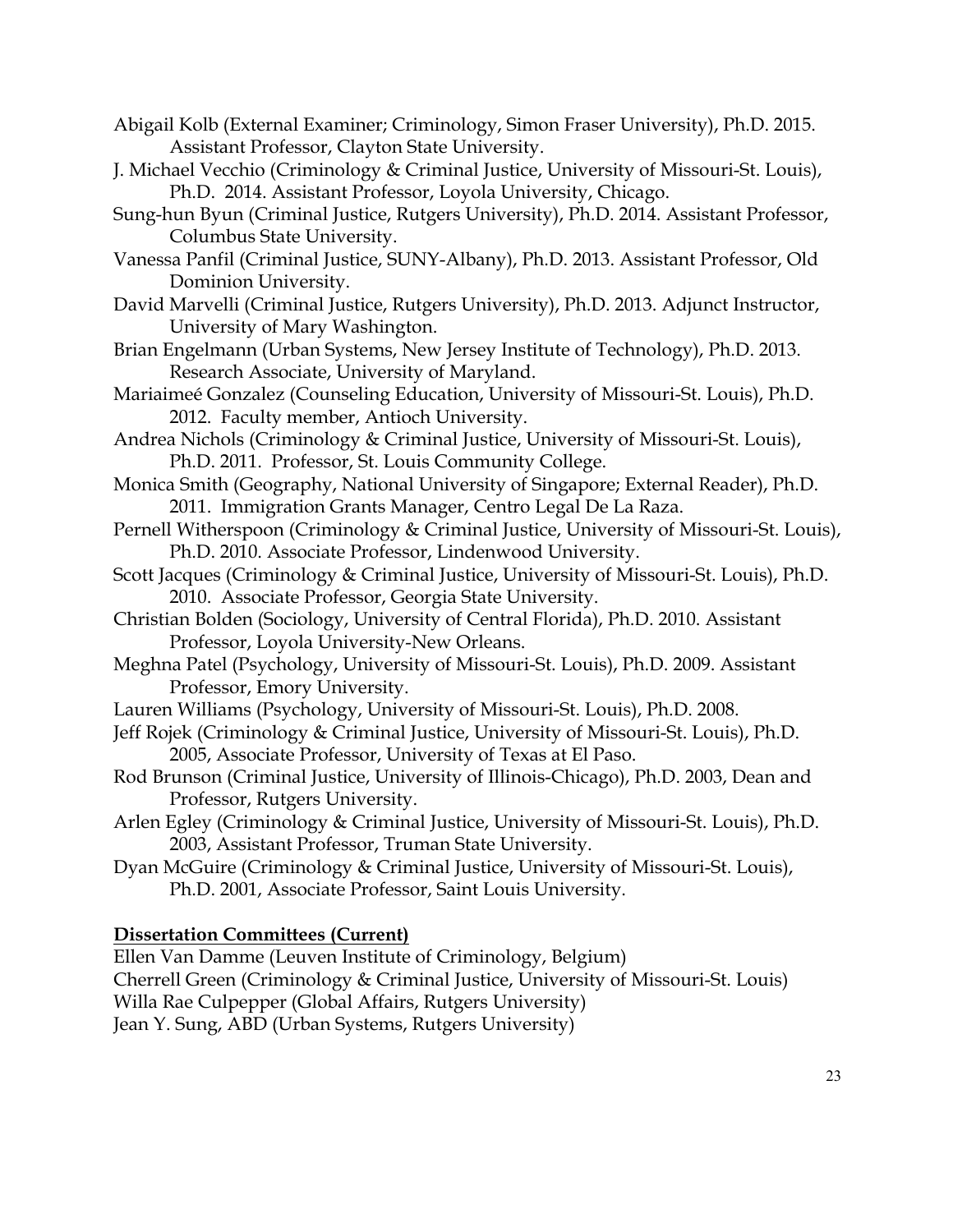# **Ph.D. Empirical Paper Committees, Rutgers University**

Christopher Chukwuedo (Chair; in progress) Whitney Tchoula (Chair; in progress) Danielle Shields (Chair; in progress) Janet Garcia (Chair; 2014) Lindsey Livingston (Chair; 2014) Madeleine Novich (Chair; 2014) Amarat Zaatut (Chair; 2014) Shannon Jacobsen (Chair; 2013) Katherine Bright (Committee member; in progress) Valeria Metla (Committee member; in progress) Ntasha Bhardwaj (Committee member; 2018) Hyoungah (David) Park (Committee member; 2016) Marin Kurti (Committee Member; 2015) Mustafa Demir (Committee member; 2014) Shannon Grugan (Committee member; 2014) Esther Nir (Committee Member; 2012)

# **Ph.D. Core Examination Committees, Rutgers University**

Dilys Asuagbor (Chair; 2011) Rosalyn Bocker (Chair; 2011) Liza Chowdhury (Chair; 2011) Nusret Sahin (Committee Member; 2012)

# **PRESENTATIONS**

# **Invited**

- 2018 Discussant, Presidential Plenary: Revealing the Nexuses of Social Institutions, Cultures, Crime and Justice through Qualitative Analyses. Annual meeting of the American Society of Criminology, Atlanta, GA, November 14.
- 2018 "Utilizing Peer Interviewers to Investigate Violence Against Sex Workers: Insights and Assessment." Presidential Plenary, Southwestern Association of Criminal Justice, San Antonio, TX, October 18.
- 2018 "Utilizing Peer Interviewers to Investigate Violence Against Sex Workers: Insights and Assessment." Measures and Meanings of Crime and Justice in the Global South Workshop: New Strategies to Create Knowledge, Build Community, and Push for Reform. Rutgers University, October 12.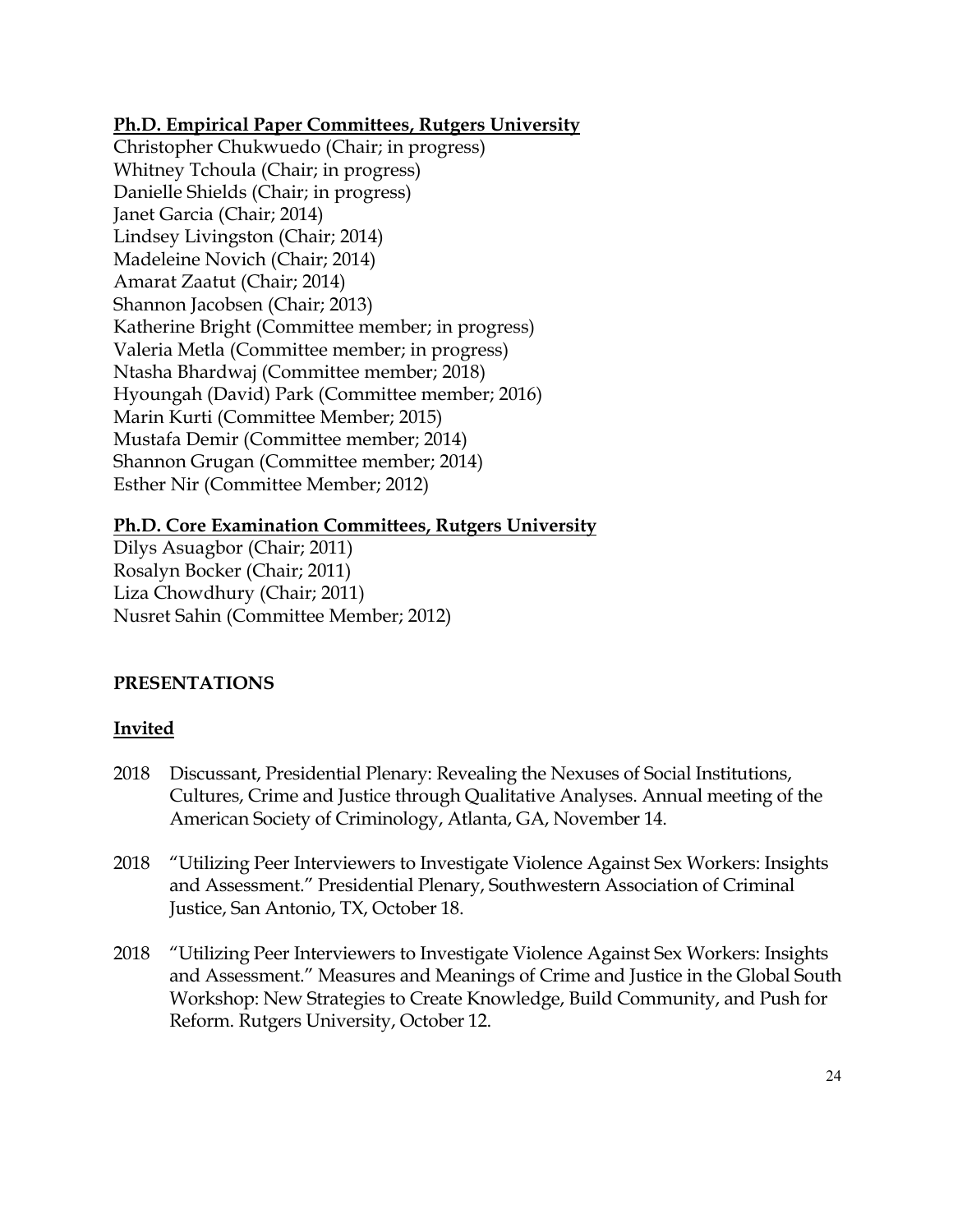- 2018 "Utilizing Peer Interviewers to Investigate Violence Against Sex Workers: Promise and Pitfalls from a UN-Sponsored Study in Sri Lanka." XXXIV International Post-Graduate Course on Victimology, Victim Assistance and Criminal Justice. Inter-University Center, Dubrovnik, Croatia, May 15.
- 2017 Book and Journal Publishing: Tips and Strategies. Didactic Session. Racial Democracy, Crime and Justice Network Workshop, Rutgers University, Newark. July 13.
- 2017 "Sex Work, Violence, and Identity in Sri Lanka: Observations of Continuity and Change via Ethnographic Returning." Workshop: Longitudinal Ethnography on Violence. Netherlands Institute for the Study of Crime and Law Enforcement, Amsterdam. June 23.
- 2016 "Relationships: Gendered Violence." Workshop with Shabnam Javdani and Francine Sherman. Girls' Justice: A Conference for Child Welfare, School and Justice Practitioners. New York State Summit, NYS Permanent Judicial Commission on Justice for Children and New York University Steinhardt School of Culture, Education and Human Development. July 20.
- 2016 "Sex Work and Violence in Sri Lanka: The Politics and Practice of International Scholarship for Social Change." Department of Sociology Talks Series, John Jay College, CUNY. May 5.
- 2016 "Qualitative Research in Criminology and Criminal Justice: Workshop." Department of Criminology and Criminal Justice, University of Missouri-St. Louis. April 15.
- 2016 "Sex Work and Violence in Sri Lanka: The Politics and Practice of International Scholarship for Social Change." College of Arts and Sciences Visiting Scholars Program, University of Missouri-St. Louis. April 12.
- 2015 "Examining Intersectionality: Combining Ethnicity and Gender in the Study of Ethnic Minority Youth Crime." Keynote address, Ethnic Minority Youth: Drugs, Gangs and Street Life Conference, Aarhus University, Denmark. September 29.
- 2015 "Celebrating the Past and Moving Forward into the Future." Panel Discussion (with Rod K. Brunson, Robert Crutchfield, and Kevin Drakulich), Racial Democracy, Crime and Justice Network Meeting. The Ohio State University. July 24.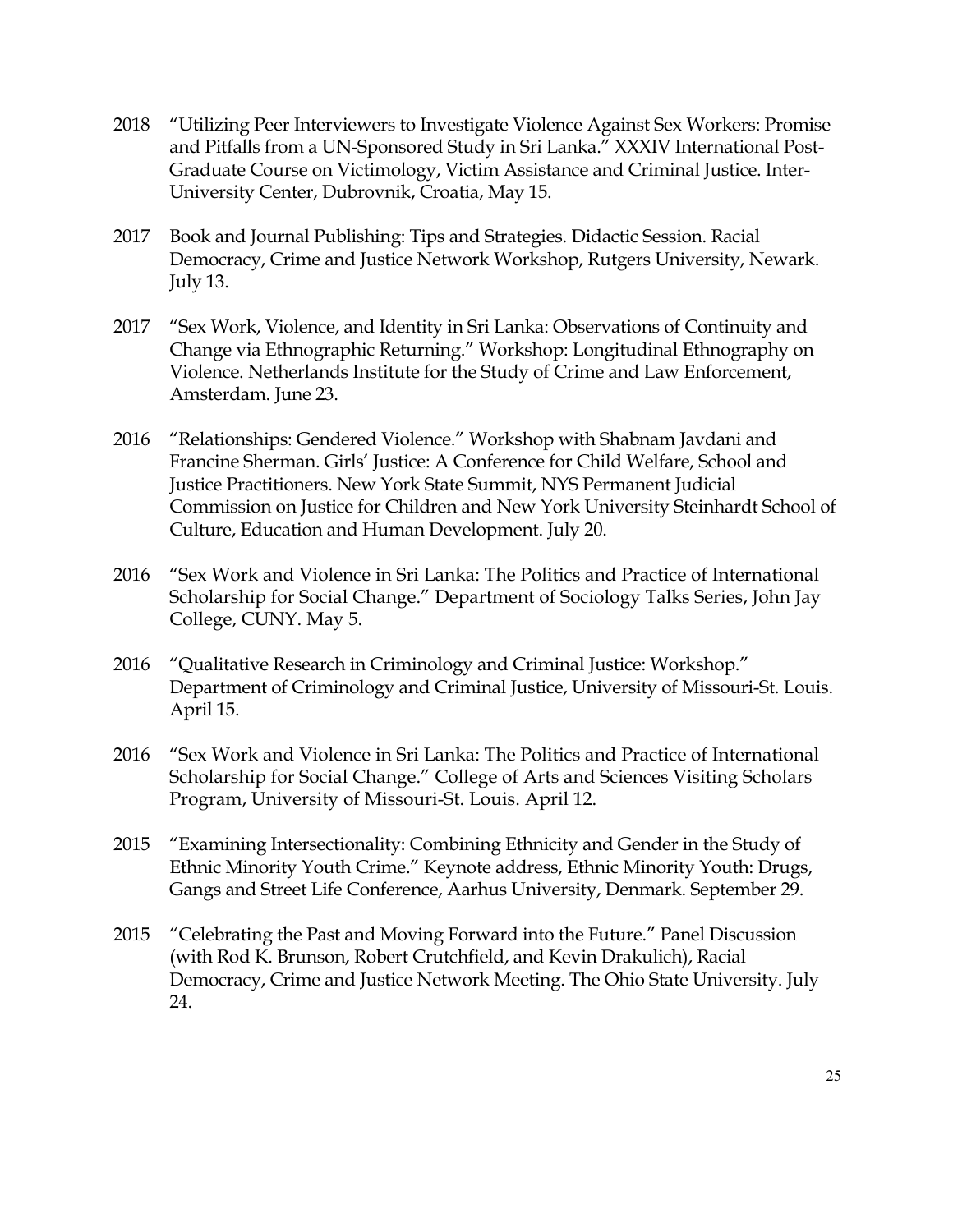- 2015 "Sex Work and Violence in Sri Lanka: The Politics and Practice of International Scholarship for Social Change." School of Criminology, Simon Fraser University, Vancouver Canada. March 26.
- 2015 "Strategizing Inclusion: Reflections on the Past and Future." Panel Colloquium (with Ruth D. Peterson, Geoffrey Ward, and Valerie Jenness). Department of Criminology, Law and Society, University of California-Irvine. February 26.
- 2015 "Sex Work and Violence in Sri Lanka: The Politics and Practice of International Scholarship for Social Change." Department of Criminology, Law and Society, University of California-Irvine. February 9.
- 2014 "Qualitative Research in Criminology and Criminal Justice." Department of Criminology and Criminal Justice, University of Maryland, Statistical Applications Lecture Series. October 28.
- 2014 "Sex Work and Violence in Sri Lanka: The Politics and Practice of International Scholarship for Social Change." Rutgers University-Princeton University Criminal Justice Working Group, October 22.
- 2014 Sex Work and Violence in Colombo, Sri Lanka: Understanding Factors for Safety and Protection." Sri Lanka National Working Group, Sex Work and Violence Project, UNFPA, UNDP, UNAIDS. Colombo, Sri Lanka, September 3.
- 2014 Considering Why, When and How to Participate in Prison-Based Higher Education. Didactic Session. Racial Democracy, Crime and Justice Network Summer Workshop, Ohio State University, July 25.
- 2014 "Gender, Sexuality, and Risks for Violence among Young Women and LGBTQ Youth in Urban Communities." Keynote Address, Children at Risk Annual Conference, Children at Risk Research Cluster, University of Kentucky. Lexington, KY. April 17.
- 2013 "Women's Incarceration in Sri Lanka: Patterns, Pathways and Contexts." Women in Prison: Risk Factors and Consequences Conference, Phoolan Devi Institute, VU University. Amsterdam. June 17.
- 2012 "Gendered Power Relations: The Experiences of Commercial Sex Workers." Workshop on Gender Orders in Sri Lanka: Challenge, Backlash and Change. American Institute for Lankan Studies. Colombo, Sri Lanka. December 20. (with Revati Chawla)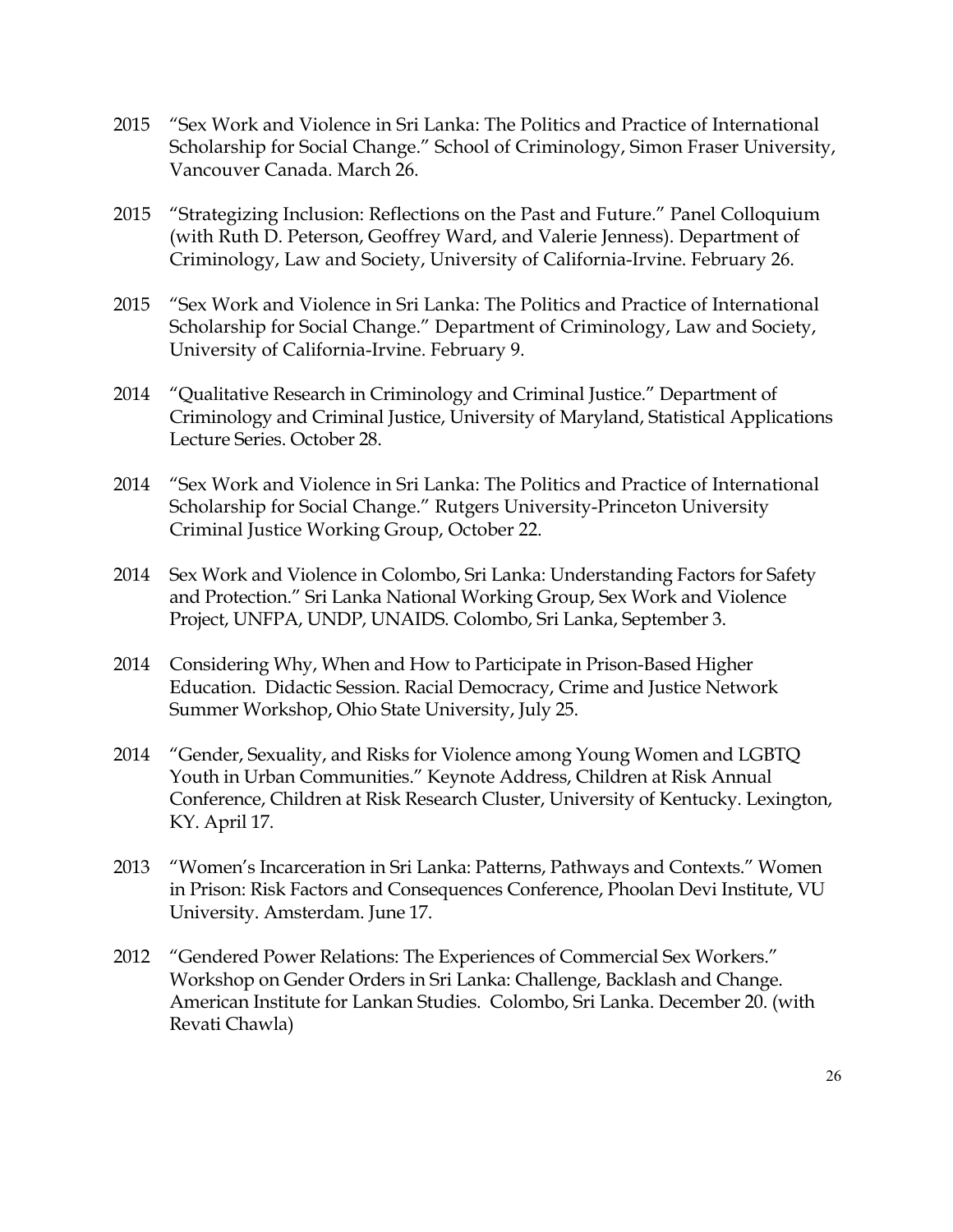- 2012 "Gender Inequality, Social Practices and Social Organization of Drug Networks: Insights from Feminist Criminology." Keynote address, Gender and Sexualities: Revisioning Drug and Alcohol Research Conference, Aarhus University, Denmark. October 10.
- 2012 "African American Girls' Coping Strategies: The Need for Institutional and Community Support." Keeping Black Girls Safe Video Conference, sponsored by Rise Sister Rise, the Ohio Commission on Minority Health, and the Franklin County Urban Commission, Columbus, Ohio. June 27.
- 2012 "Young Women and Gangs: Why Gender Matters for Policy and Practice." 12<sup>th</sup> Workshop of the Eurogang Program of Research, Stockholm, Sweden. May 3.
- 2011 "Why 'Beach Boys' and Not 'Beach Girls'? The Gender Organization of Sri Lanka's Tourist Sex Industry." Netherlands Institute for the Study of Crime and Law Enforcement, Amsterdam. December 7.
- 2011 "Reflections on Doing Feminist Criminology." Center for Gender, Power, and Diversity, Roskilde University, Denmark. September 26.
- 2011 Brunson, Rod K. and Jody Miller. "Unintended Consequences of Racially Biased Policing in the United States." Roundtable on Current Debates, Research Agendas and Strategies to Address Ethnic/Racial Profiling in the UK and USA, Open Society Foundations, John Jay College. August 10-11.
- 2011 "Race, Gender, Inequality, and Violence Against Girls in St. Louis." 10th Annual Youth Violence Prevention Conference, University of Missouri-St. Louis. April 21.
- 2010 "Getting Played: African American Girls, Urban Inequality, and Gendered Violence." Controversies About Inequality Lecture Series, Center for the Study of Inequality, Cornell University, November 1.
- 2010 "Culture, Inequality, and Gender Relations among Black Youth." Black Youth Culture Workshop, Department of Sociology, Harvard University, October 29.
- 2010 Research Forum: Girls and Violence. Racial Democracy, Crime and Justice Network Summer Workshop, Ohio State University, July 30.
- 2010 "Why 'Beach Boys' and Not 'Beach Girls'? Gender Organization and Gendered Sexual Subjectivity in Sri Lanka's Tourist Sex Industry." Department of Sociology Colloquium Series, University of New Mexico, April 16.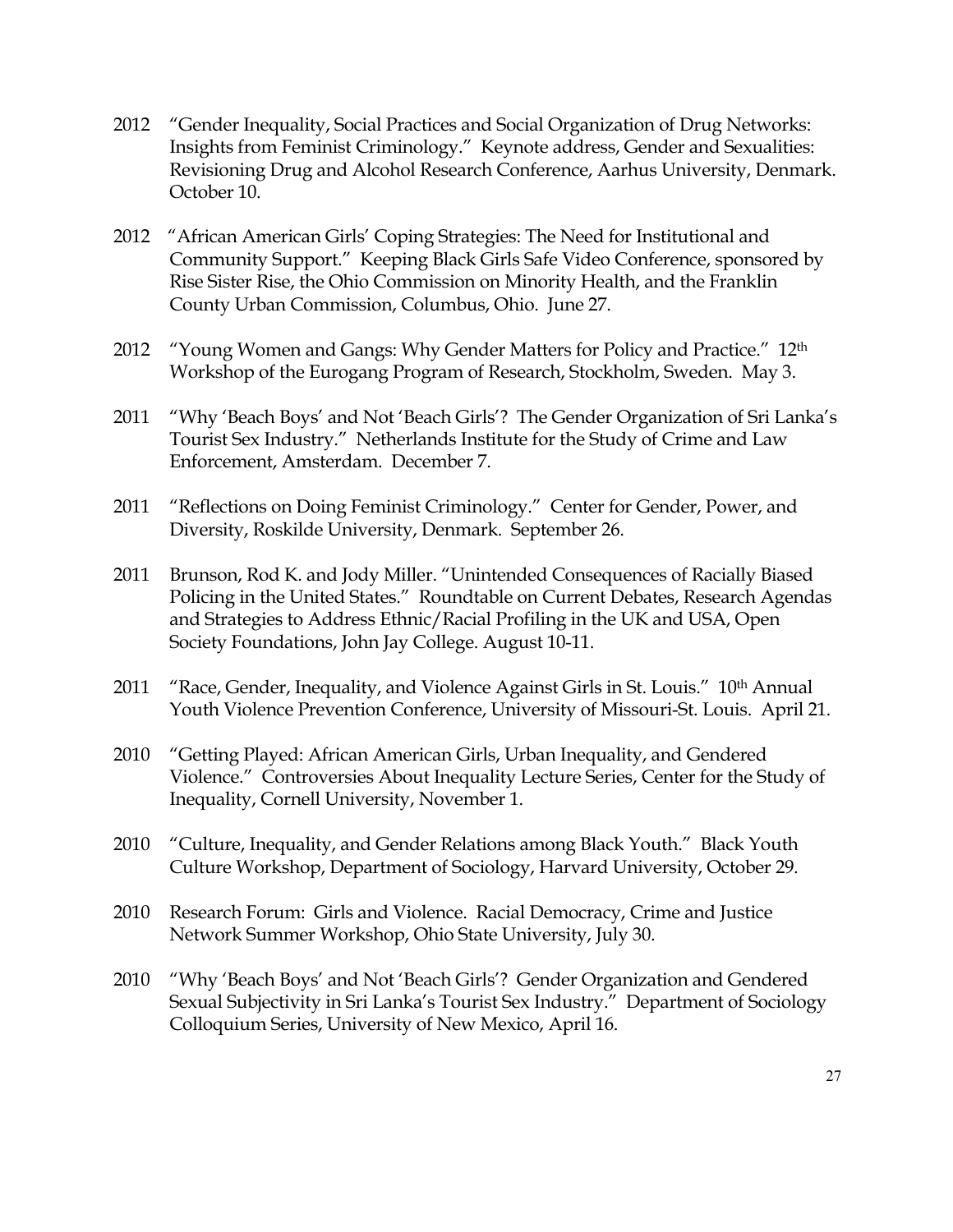- 2010 "Gender, Social Position, and Qualitative Interview Research." Department of Sociology Research and Professionalization Series, University of New Mexico, April 16.
- 2010 "Brothels, Bus Halts and Beach Boys: The Gendered Organization of Sex Work in Sri Lanka." Graduate Student Distinguished Speaker Series, Department of Criminal Justice, Indiana University. April 9.
- 2010 "Getting Played: African American Girls, Urban Inequality, and Gendered Violence." Children's Advocacy Services of Greater St. Louis, Kathy J. Weinman Children's Advocacy Center, March 18.
- 2010 "Getting Played: African American Girls, Urban Inequality, and Gendered Violence." Department of Sociology Graduate Student Lecture Series, Northern Illinois University. February 18.
- 2009 "Getting Played: African American Girls in St. Louis, Urban Inequality, and Gendered Violence." Community Organization of Women, Mothers and Daughters Against Aggression and Violence Project 2009, St. Louis Community College, Forest Park. October 21.
- 2009 "Getting Played: African American Girls, Urban Inequality, and Gendered Violence." Mary Jo Huth Memorial Urban Lecture, University of Dayton, October 14.
- 2008 "Getting Played: African American Girls, Urban Inequality, and Gendered Violence." School of Criminology and Criminal Justice Lecture Series, Arizona State University-West. October 23.
- 2008 "Negotiating Gender When Interviewing Offenders on Offending." Netherlands Institute for the Study of Crime and Law Enforcement (NSCR) Workshop: Offenders on Offending: How Do We Learn From Criminals About Criminal Choices? October 10.
- 2008 "Getting Played: African American Girls, Urban Inequality, and Gendered Violence." Rogers Park Young Women's Action Team, DePaul University Women's and Gender Studies Program, & Women and Girls Collective Action Network. May 1.
- 2008 "Getting Played: African American Girls, Urban Inequality, and Gendered Violence." Department of Behavioral Sciences and Student Life, St. Louis Community College-Meramec. April 22.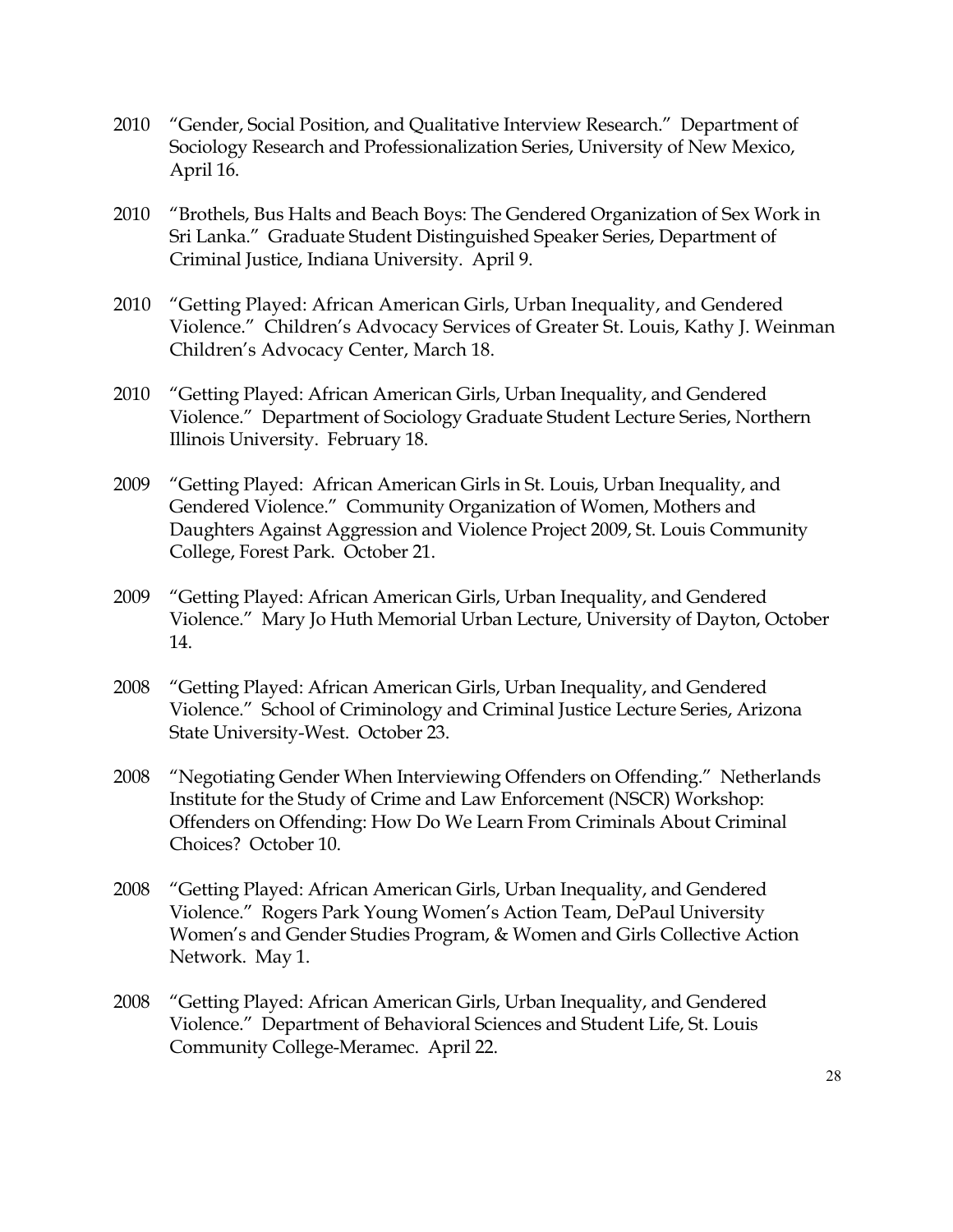- 2008 "The Gendered Context of Young Women's Violence." Piercing the Myths: Girls, Violence and Aggression Lecture Series, Sponsored by the Center for Children and Childhood Studies, Rutgers University, Camden. April 17.
- 2008 "Gender 'N the 'Hood: Neighborhood Violence against Urban African American Girls." Sponsored by the Multicultural Resource Center; Department of Sociology, Anthropology & Social Work; Department of Women's Studies; Sociology Graduate Student Association, Kansas State University. March 13.
- 2008 "Getting Played: African American Girls, Urban Inequality, and Gendered Violence." Justice Studies Colloquium, University of Alabama-Birmingham, February 24.
- 2008 "Career Trajectories & Challenges for Women in Academia." Distinguished Women Scholars Program, University of Alabama-Birmingham. February 23.
- 2007 "Gender 'N the 'Hood: Neighborhood Violence against Urban Girls." Department of Sociology Seminar Series, University of Central Florida. March 26.
- 2006 Keynote Address: "Tsunami-Affected Libraries and Education: The Case of Andaragasyaya Vidyalaya." National Conference on Library and Information Studies. Sri Lanka Library Association. Colombo, Sri Lanka. June 29.
- 2006 "Ethics and Methods in International Field Research: Sri Lanka's Commercial Sex Industry as a Case Study." Department of Sociology, Ohio University, April.
- 2005 "Gender 'N the 'Hood: Neighborhood Violence against Urban Girls." Centre of Criminology Seminar Series, University of Toronto. Toronto, Canada. October 20.
- 2005 "Stuck Up, Telling Lies, and Talking Too Much: The Gendered Context of Young Women's Violence." Department of Sociology and Anthropology Colloquium Series, North Caroline State University. Raleigh, NC. April 21.
- 2004 "Race, Inequality and Gendered Violence." Inequality, Crime and Justice: Challenges and Prospects. Symposium sponsored by the Department of Sociology, The Ohio State University. Columbus, Ohio. July 22.
- 2004 "The Gendered Context of Young Women's Violence." Department of Sociology and Alpha Kappa Delta Colloquium, Southern Illinois University at Carbondale. April 9th.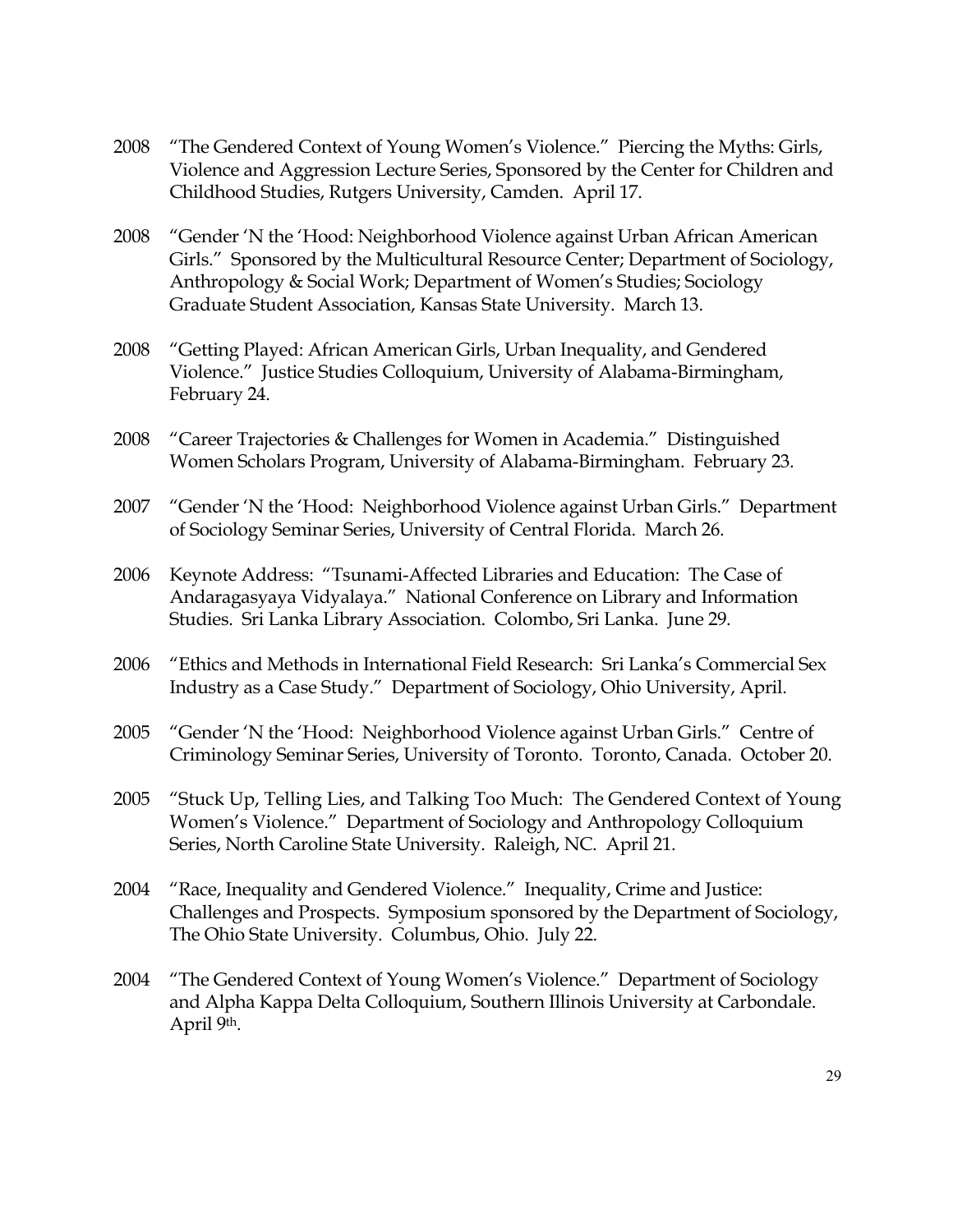- 2004 "The Intersections of Personal History and Sociological Research." Alpha Kappa Delta induction ceremony keynote speaker, Department of Sociology, Southern Illinois University at Carbondale. April 8th.
- 2004 "Sex Play, Violent Play: Urban Girls' Negotiation with Gender Violence." Department of Sociology and Center of Criminology and Sociolegal Studies Lecture Series. University of Iowa. February 20<sup>th</sup>.
- 2004 "Global Violence against Sex Workers: The Sri Lankan Example." Violence Against Women as a Human Rights Issue Conference, University of Dayton, Dayton, Ohio. February 28<sup>th</sup>.
- 2003 "Gender, Race, Inequality and Girls' Violence." Setting a National Agenda for Research on Race/Ethnicity, Crime, and Criminal Justice Workshop. Denver, Colorado, November 18.
- 2003 "Cultural and Legal Facets of the Commercial Sex Industry in Sri Lanka." Invited Plenary Address, World Congress on Criminology, sponsored by the International Society for Criminology. Rio de Janeiro, Brazil, August 13th.
- 2003 "Violence Against Girls." Girls, Gangs and Violence Session, 2nd Annual Youth Violence Prevention Conference, University of Missouri-St. Louis, April 17th.
- 2003 "Violence Perpetrated By and Against Girls: Dating Violence." Ninth Annual Symposium on Youth Gangs and Delinquency, Boys and Girls Clubs of America, March 14.
- 2003 "Gang Prevention: An Overview." Ninth Annual Symposium on Youth Gangs and Delinquency, Boys and Girls Clubs of America, Pre-Symposium Funded Site Meeting, March 13.
- 2003 "Gender and Adolescent Relationship Violence: A Contextual Examination." Department of Sociology, University of Missouri-Columbia Spring Speaker Series, February 28.
- 2002 "Gender and Relationship Violence among Urban African American Youths." International Centre for Ethnic Studies Seminar Series, Colombo, Sri Lanka, July 24.
- 2002 "African American Girls' Negotiations with Sexual Harassment in Schools." Youth Symposium—Telling the Truth(s) About Youth: Social Inequality, Popular Culture and Education. Sponsored by the Departments of Education and Sociology, University of Southern California. March 22.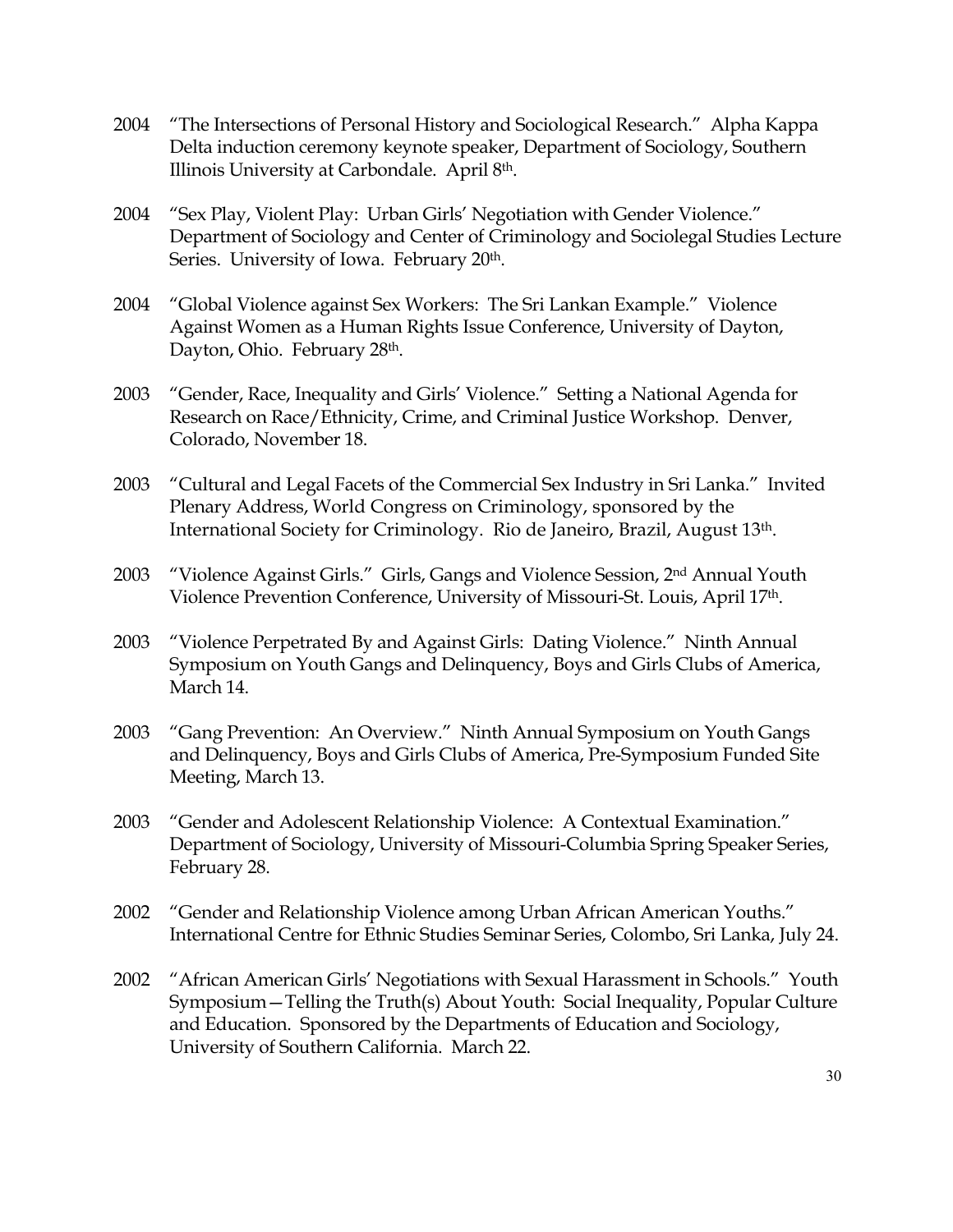- 2002 "One of the Boyz? Girls, Gangs and Gender." Women's History Month, Southwestern Illinois College. March 1.
- 2002 "Violence and Harassment against Sri Lanka's Transgendered Sex Workers: Interactions of Masculinity, Sexuality, Culture and the Law." International Centre for Ethnic Studies Seminar Series, Colombo, Sri Lanka, January 8.
- 2001 "Stigma and Discrimination against Commercial Sex Workers." Stigma and Discrimination: Seminar sponsored by Lanka+ and The AIDS Coalition. Colombo, Sri Lanka. December 28.
- 2001 "Sex Play, Violent Play: Urban Girls' Negotiation with Gender Violence." Criminal Justice Research Center Seminar Series, The Ohio State University. Columbus, Ohio. October 26.
- 2001 "Girls in Street Gangs: Crimes and Motivation—Are They Different for Girls?" The Forgotten Ones: Can We Meet the Needs of Girls in the Justice System? Forum sponsored by the Kings County, New York District Attorney and St. Francis College. Brooklyn, NY. October 3.
- 2001 "Sex Play, Violent Play: Urban African American Girls' Negotiation with Gender Violence." International Centre for Ethnic Studies Lecture Series, Colombo, Sri Lanka. August.
- 2001 "Girls, Gangs and Violence: Observations on Studying Gender and Street Crime." Keynote Address, Sociology Week, Southern Illinois University-Edwardsville, April.
- 2001 "Girls, Gangs and Gender in the United States." Institute of Criminology Lecture Series, University of Tuebingen, Germany, March.
- 2001 "Getting Played: Violence Against Young Women and Strategies for Intervention." Workshop run with Toya Z. Like\*, Seventh Annual Symposium on Youth Gangs and Delinquency, Boys and Girls Clubs of America, Fort Worth, March.
- 2001 "Females in the Juvenile Justice System: What About Our Girls?" Workshop run with Cynthia Weaver, Seventh Annual Symposium on Youth Gangs and Delinquency, Boys and Girls Clubs of America, Fort Worth, March.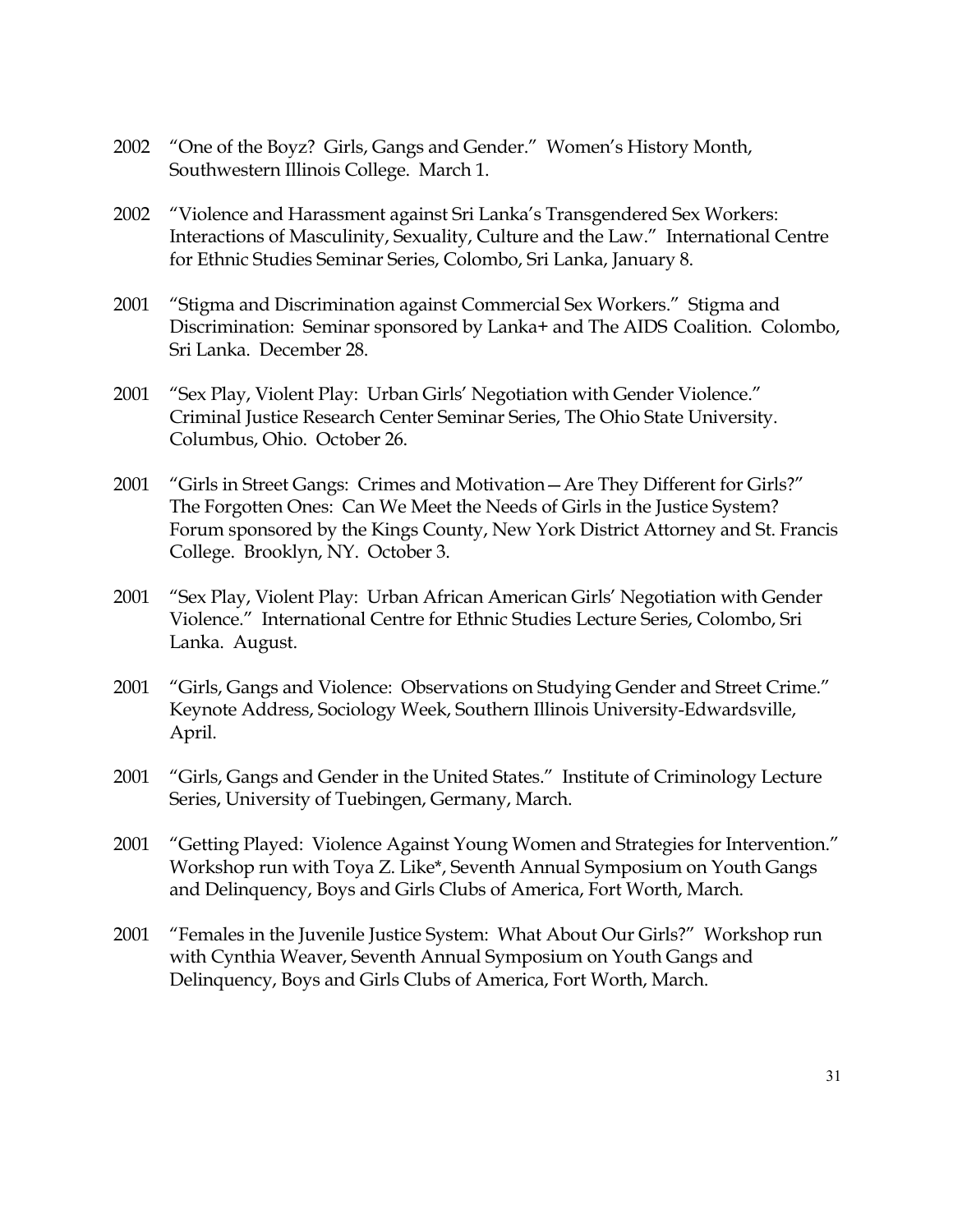- 2001 "The Commercial Sex Industry in Sri Lanka." International Studies Colloquium Series (co-sponsored by the Department of Sociology and Anthropology), Barry College, Atlanta. February.
- 2000 "Violence Against Sex Workers in Sri Lanka: Causes, Consequences, and Remedies." International Centre for Ethnic Studies Lecture Series, Colombo, Sri Lanka. August. (with Dheeshana Jayasundera\* and D.M. Dayawansa).
- 2000 "Delinquency and Victimization Risk Among Young Women in Gangs." XVI. Post Graduate Course of Victimology, Victim Assistance, and Criminal Justice, sponsored by the World Society of Victimology, Dubrovnik, Croatia, May.
- 2000 "Legal and Social Factors Contributing to Victimization Among Commercial Sex Workers in Sri Lanka." XVI. Post Graduate Course of Victimology, Victim Assistance, and Criminal Justice, sponsored by the World Society of Victimology, Dubrovnik, Croatia, May.
- 2000 "Young Women and High Risk Behavior." Workshop run with Olivia Quarles, Sixth Annual Symposium on Youth Gangs and Delinquency, Boys and Girls Clubs of America, Atlanta, March.
- 2000 "Drugs, Violence and Victimization among Gang Girls." Youth Gang Consortium Meeting, Office of Juvenile Justice and Delinquency Prevention. Washington D.C. February.
- 1999 Short Presentation on Future Directions of Gang Research. Gang Research Cluster Meeting, Office of Juvenile Justice and Delinquency Prevention and National Institute of Justice. Washington D.C. October.
- 1999 "The Commercial Sex Industry in Sri Lanka: Some Preliminary Observations." International Centre for Ethnic Studies Lecture Series, Colombo, Sri Lanka. August.
- 1999 "Beach Boys and Brothels: Preliminary Findings on the Gender Organization of Sex Work in Sri Lanka." Department of Criminology Lecture Series, The University of Melbourne, Australia. April.
- 1999 "Beach Boys and Brothels: Preliminary Findings on the Gender Organization of Sex Work in Sri Lanka." Institute of Criminology Lecture Series, The University of Sydney, Australia. April.
- 1998 "Female Gang Involvement." Eurogang Workshop, Schmitten, Germany, October.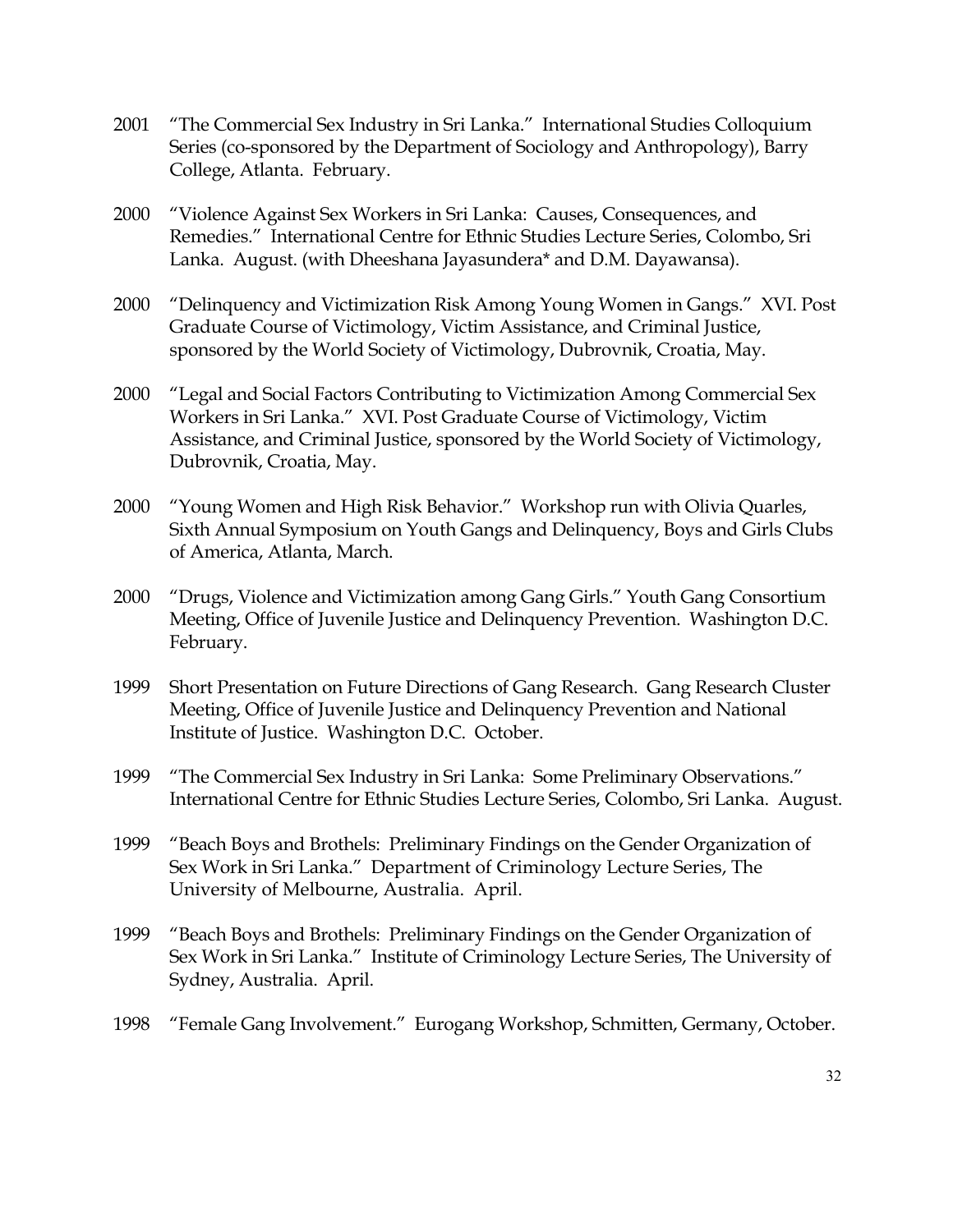- 1998 "Do Girls 'Group' Differently?" Eurogang Workshop, Schmitten, Germany, October.
- 1998 "Young Women and Gangs: What is the Truth?" Fourth Annual Symposium on Youth Gangs and Delinquency, Boys and Girls Clubs of America, Minneapolis, March.
- 1997 "Young Women, Gangs and Violence." Fifth Joint National Conference on Gangs, Schools, and Communities, Orlando, September. (Session sponsored by the National Institute of Justice)
- 1997 "Gender, Gang Involvement, Delinquency and Victimization." National Research and Evaluation Conference, National Institute of Justice, Washington DC, July.
- 1997 "Gender and Victimization Risk Among Young Women in Gangs." National Institute of Justice Brown Bag Seminar Series. May.
- 1996 "The Dynamics of Female Gang Involvement in Columbus, Ohio." National Youth Gang Symposium, Dallas, June.

#### **Conference Presentations**

- 2019 Author Meets Critic: *After Prison: Reentry and Reintegration in the Era of Mass Incarceration,* by David J. Harding, Jeffrey D. Morenoff and Jessica J.B. Wyse. Annual Meeting of the American Society of Criminology. San Francisco, CA. November.
- 2019 Organizer and Chair, Author Meets Critic: *Hands Up, Don't Shoot: Why the Protests in Ferguson and Baltimore Matter, and How They Changed America,* by Jennifer E. Cobbina. Annual Meeting of the American Society of Criminology. San Francisco, CA. November.
- 2018 Author Meets Critic: *The Making of a Teenage Service Class,* by Ranita Ray. Annual Meeting of the American Society of Criminology. Atlanta, GA. November.
- 2018 Author Meets Critic: *Drift: Illicit Mobility and Uncertain Knowledge,* by Jeff Ferrell. Annual Meeting of the American Society of Criminology. Atlanta, GA. November.
- 2018 Organizer and Chair, Author Meets Critic: *Surviving Gangs, Violence and Racism in Cape Town: Ghetto Chameleons,* by Marie Lindegaard. Annual Meeting of the American Society of Criminology. Atlanta, GA. November.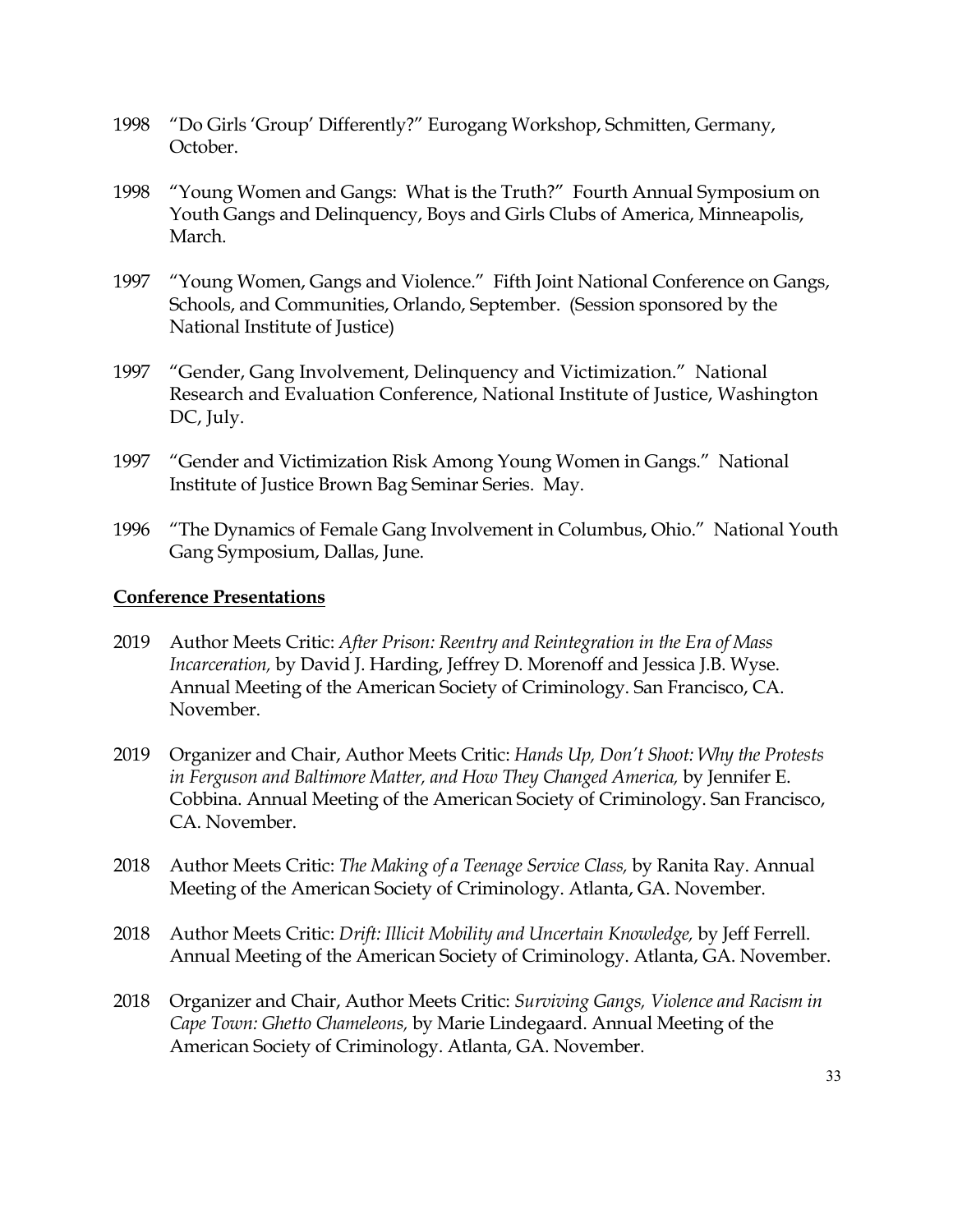- 2018 "Home-Grown Meth in the Midwest: Organizational Conditions and Women's Positions." Annual Meeting of the American Society of Criminology. Atlanta, GA. November. (with Heidi Grundetjern and Jennifer Kim\*).
- 2017 "Negotiating Transgressive Identities in a Criminalized State: Law, Community, and Human Rights among Gay, Nachchi, CD, and Transgender Individuals in Sri Lanka." Annual Meeting of the American Society of Criminology. Philadelphia, PA. November. (with Vanessa R. Panfil).
- 2015 Organizer and Chair, *The Comparative Gang Ethnography Project: Quantifying Qualitative Gang Research*. Annual Meeting of the American Society of Criminology. Washington DC. November. (with Cheryl Maxson, Discussant; Jason Gravel\*, Amy Magnus\*, Kristen Maziarka\*, Amanda Petersen\*, James Pratt\*, Daniel Scott\*, and Jenny West-Fagan\*, Presenters).
- 2015 Panel Discussion, Queer Criminology and the Maintenance of Disciplinary Boundaries. Annual Meeting of the American Society of Criminology. Washington DC. November.
- 2015 Author Meets Critic: *System Kids: Adolescent Mothers and the Politics of Regulation,* by Lauren J. Silver. Annual Meeting of the American Society of Criminology. Washington DC. November.
- 2015 "The Comparative Gang Ethnography Project." 15<sup>th</sup> Workshop of the Eurogang Program of Research. Blaubeuren, Germany. June (with Cheryl Maxson).
- 2014 "'I'm the Only Chick I Know Who Can Burn One By Herself': The Gendered Social Organization of Rural Methamphetamine Markets." Annual Meeting of the American Society of Criminology. San Francisco. November (with Kristin Carbone-Lopez).
- 2014 "Gender, Perceived Risk, and Risk Avoidance Strategies among Students in an Urban University Setting" Annual Meeting of the American Society of Criminology. San Francisco. November (with Shannon Jacobsen\* and Ntasha Bhardwaj\*).
- 2014 "Psychological Correlates of Victimization among Urban LGBTQ and Allied Youth." Annual Meeting of the American Society of Criminology. San Francisco. November (with Danielle Shields\* and Vanessa R. Panfil).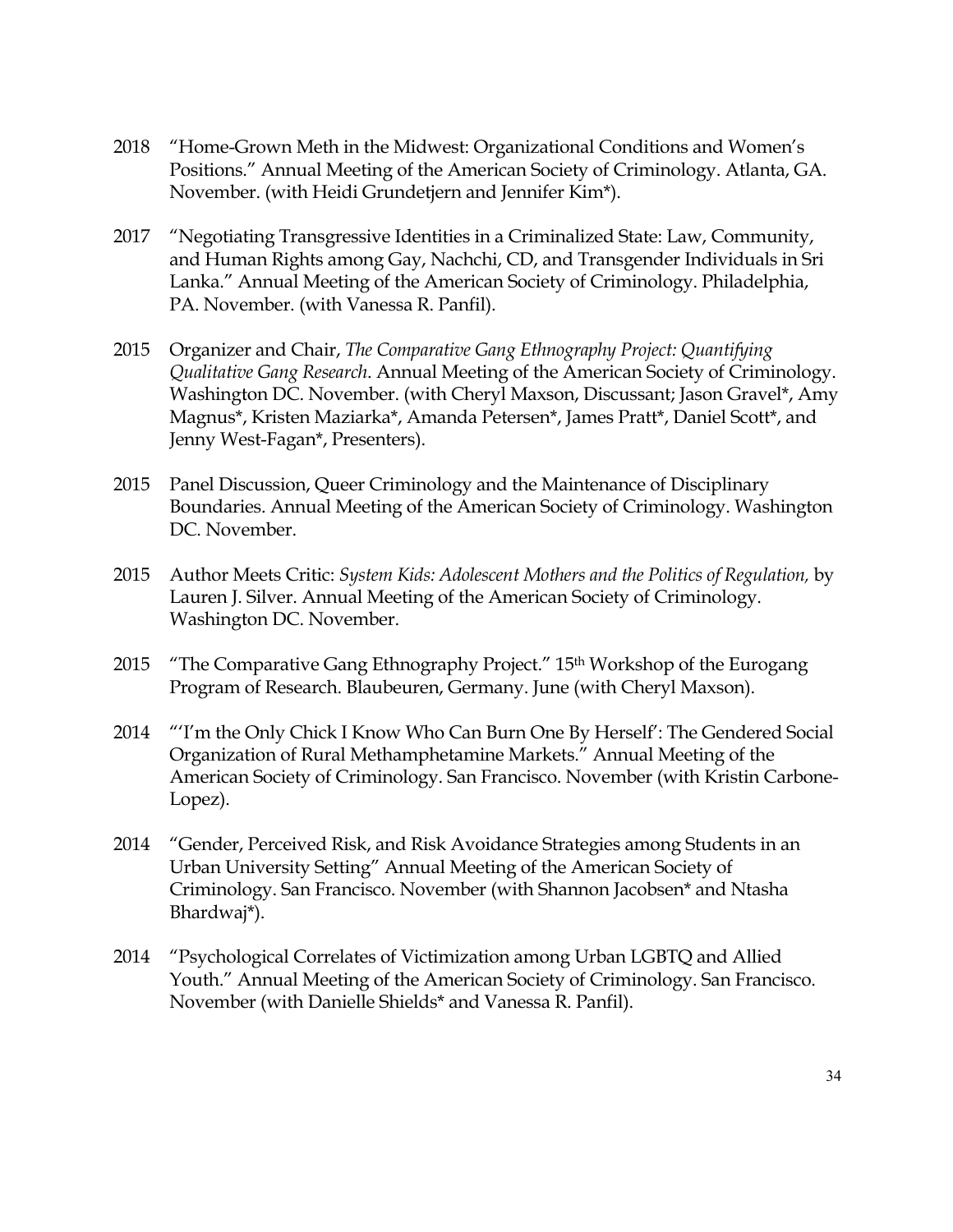- 2014 "Gendering Wrongful Conviction: Focal Concerns, 'Normal Crimes,' and Women's Experiences of Miscarriages of Justice." Annual Meeting of the American Society of Criminology. San Francisco. November (with Elizabeth Webster\*).
- 2014 "Women's Drug Dealing as a Source of Empowerment." Annual Meeting of the American Society of Criminology. San Francisco. November (with Heidi Grundetjern\*).
- 2013 "Sex Work and Gendered Social Control in Sri Lanka." Annual Meeting of the American Society of Criminology. Atlanta. November.
- 2013 Author Meets Critic: *Falling Back: Incarceration and Transitions to Adulthood among Urban Youth* by Jamie J. Fader. Annual Meeting of the American Society of Criminology. Atlanta. November.
- 2013 Author Meets Critic: *Gang Life in Two Cities: An Insider's Journey* by Robert Duran. Annual Meeting of the American Society of Criminology. Atlanta. November.
- 2012 Reconceptualizing Diversity, Panel Discussion organized by the Minority Affairs Committee. Annual Meeting of the American Society of Criminology (invited).
- 2012 "State Intervention and the Policing of Sri Lanka's Commercial Sex Industry." Annual Meeting of the American Society of Criminology. Chicago. November (with Madeleine Novich\*).
- 2012 "Prisoner Reentry and Gender: The Mentoring Experiences of Women in Transition." Annual Meeting of the American Society of Criminology. Chicago. November (with Janet Garcia\* and Johnna Christian).
- 2012 "Transitory Mobility, Cultural Heterogeneity, and Victimization Risk among Township Young Men in South Africa." Annual Meeting of the American Society of Criminology. Chicago. November (with Marie Lindegaard and Danielle Reynald).
- 2012 "Inter-Rater Reliability among Qualitative Criminologists: An Assessment and Implications." Annual Meeting of the American Society of Criminology. Chicago. November (with Henk Elffers).
- 2011 Presidential Session on Advancements in Methodology in Criminology. Annual Meeting of the American Society of Criminology. Washington, D.C. November (Invited).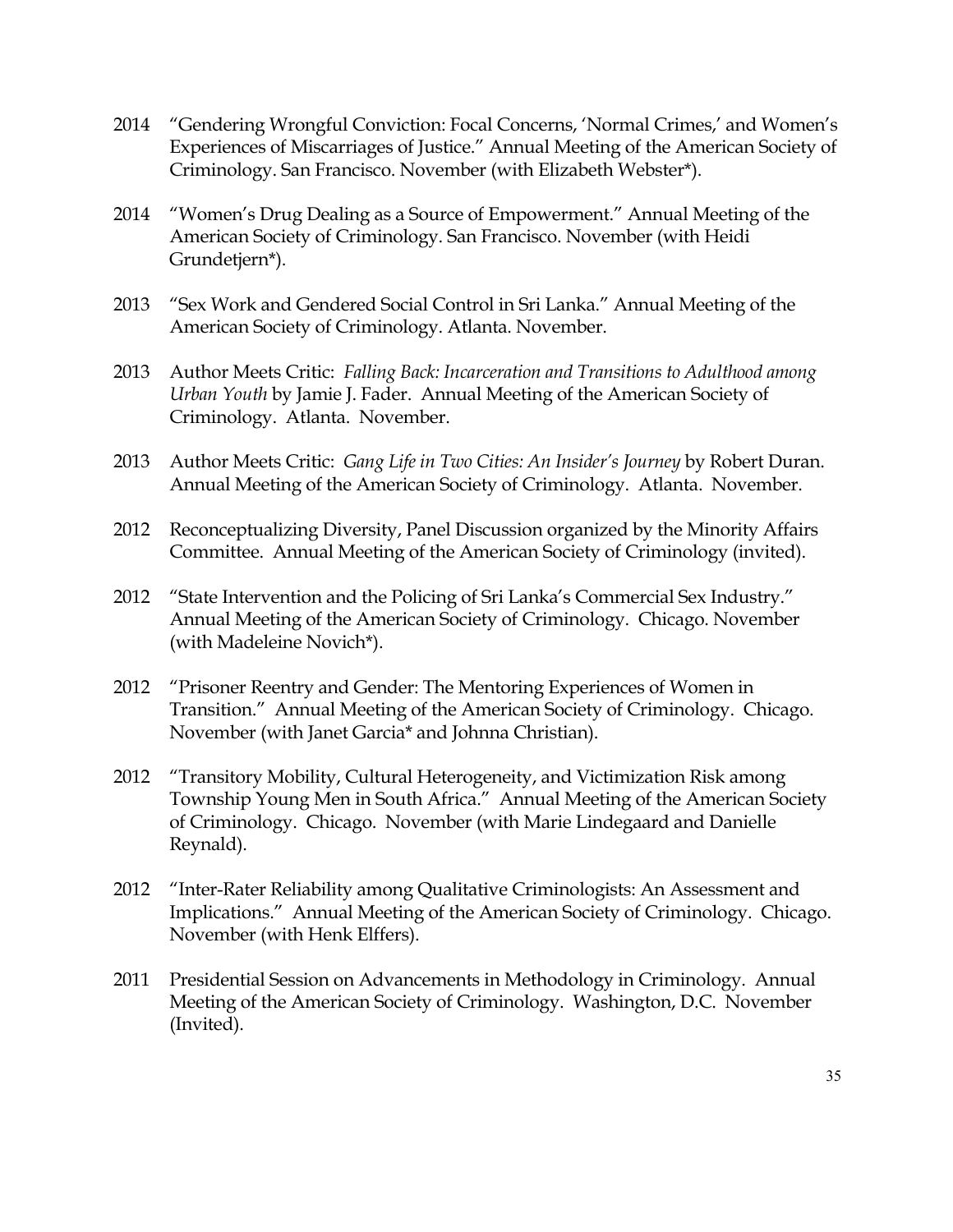- 2011 "Resistance and Recourse: An Examination of Responses to Abuse among Sri Lankan Transgender Sex Workers." Annual Meeting of the American Society of Criminology. Washington, D.C. November. (with Andrea Nichols\*).
- 2011 "The Significance of Intersectionality for Understanding Crime and Victimization." Annual Meeting of the Eastern Sociological Society. February (Invited Thematic Session – Intersectionalities and Crime: Challenges to Theory, Research, and Policy).
- 2010 Students Meet Scholars. Annual Meeting of the American Society of Criminology. San Francisco. November (Invited Session; ASC Student Affairs Committee).
- 2010 Author Meets Critic: *Public Criminology?* by Ian Loader and Richard Sparks. Annual Meeting of the American Society of Criminology. San Francisco. November.
- 2010 "'And That was the Beginning': Women's Narratives of their Pathways into Methamphetamine Use." Annual Meeting of the American Society of Criminology. San Francisco. November. (with Kristin Carbone-Lopez and Jennifer Owens\*).
- 2010 "Gender Dynamics in Street Robbery: Findings from the National Crime Victimization Survey." Annual Meeting of the American Society of Criminology. San Francisco. November. (with Callie Marie Rennison and Chris Melde).
- 2009 "Why 'Beach Boys' and Not 'Beach Girls'? Gender Organization and Gendered Sexual Subjectivity in Sri Lanka's Tourist Sex Industry." Panel on *Dilemmas of Desire: Managing Sexuality in Transnational Sri Lankan Spaces.* 38th Annual Conference on South Asia. The University of Wisconsin, Madison. Madison, WI. October.
- 2008 Author Meets Critic: *Getting Played: African American Girls, Urban Inequality, and Gendered Violence,* by Jody Miller. Annual Meeting of the American Society of Criminology. St. Louis, MO. November.
- 2008 "Engaging Students in Community Research: Evaluation of the CHAMP Prison Program." Annual Meeting of the American Society of Criminology. St. Louis, MO. November (with Mariaimee' Gonzalez\*).
- 2008 "Schools, Neighborhoods, and Adolescent Conflicts: A Situational Examination of Reciprocal Dynamics." Annual Meeting of the American Society of Criminology. St. Louis, MO. November (with Rod K. Brunson).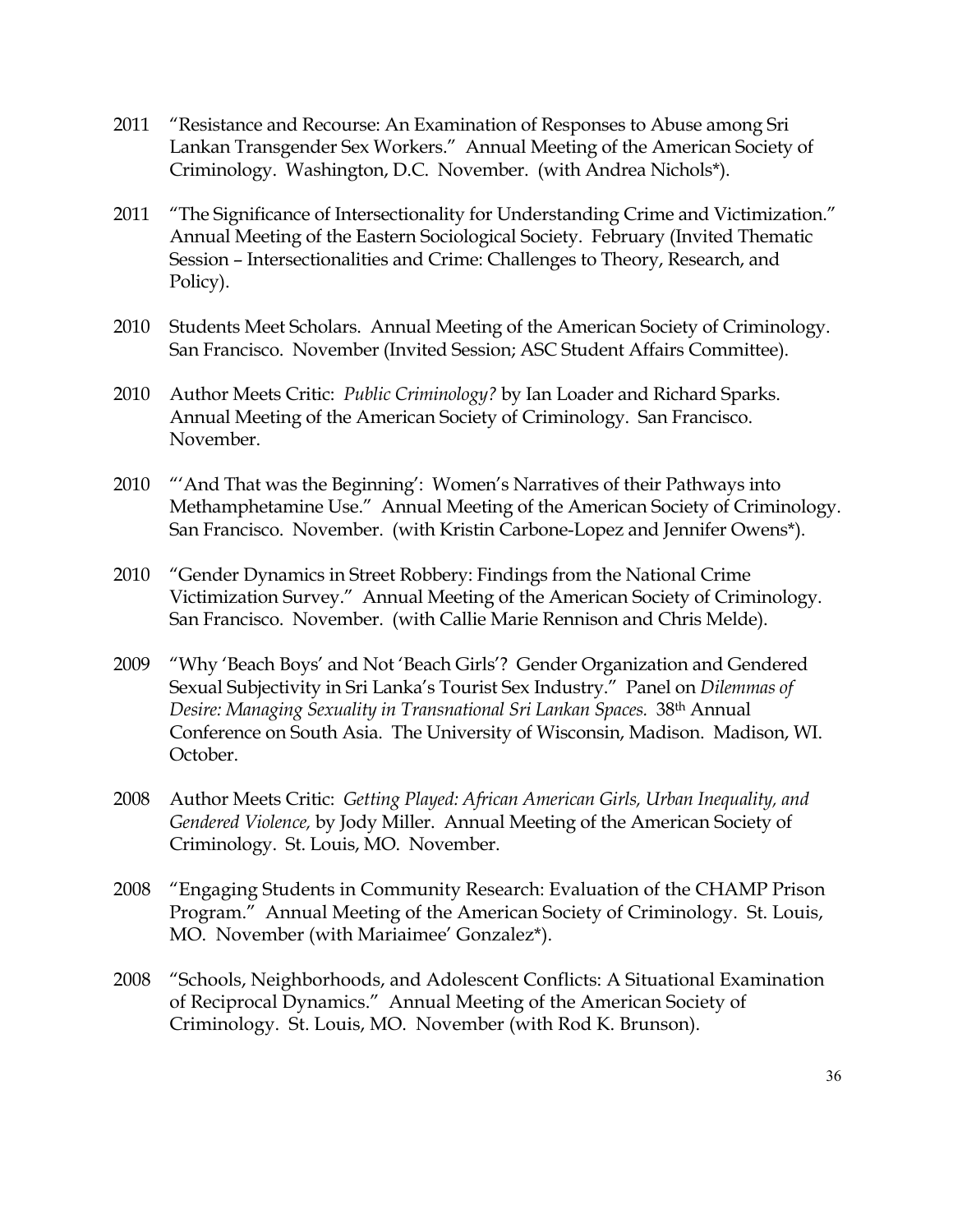- 2008 "Evaluation of the CHAMP Prison Program: Community-Based Service Learning Research in Action." 4th Annual Missouri Campus Compact Statewide Conference. St. Louis, MO. October (with Mariaimee' Gonzalez\*).
- 2007 "Ethics and Methods in International Field Research on Commercial Sex." Annual Meeting of the American Society of Criminology. Atlanta, GA. November.
- 2007 "Defining and Researching the Experiences of Transgendered Sex Workers in Sri Lanka." Annual Meeting of the American Society of Criminology. Atlanta, GA. November. (with Andrea Nichols\*).
- 2007 "Gender, Neighborhood Risk, and Risk Avoidance Strategies among Urban African American Youth." Annual Meeting of the American Society of Criminology. Atlanta, GA. November. (with Jennifer Cobbina\* and Rod K. Brunson)
- 2007 "Running Trains: Masculinity Construction and Sexual Aggression among Urban Delinquent Boys." American Men's Studies Association Meetings. Kansas City, MO. April.
- 2005 "Young Black Men and Urban Policing." Annual Meeting of the American Society of Criminology. Toronto, Canada. November. (with Rod K. Brunson).
- 2004 "Taking Stock: The Status of Feminist Theories in Criminology." Presidential Plenary, Annual Meeting of the American Society of Criminology, Nashville, Tennessee. November. (invited; with Christopher Mullins\*).
- 2004 "The Gendered Context of Young Women's Violence." Annual Meeting of the American Sociological Association, San Francisco, California. August. (invited session).
- 2003 "Race, Gender and Adolescent Relationship Violence: A Contextual Examination." Annual Meeting of the American Society of Criminology, Denver, Colorado. November. (with Norman A. White).
- 2002 "Situational Effects of Gender Inequality on Girls' Participation in Violence." Annual Meeting of the American Society of Criminology, Chicago, Illinois. November. (with Norman A. White).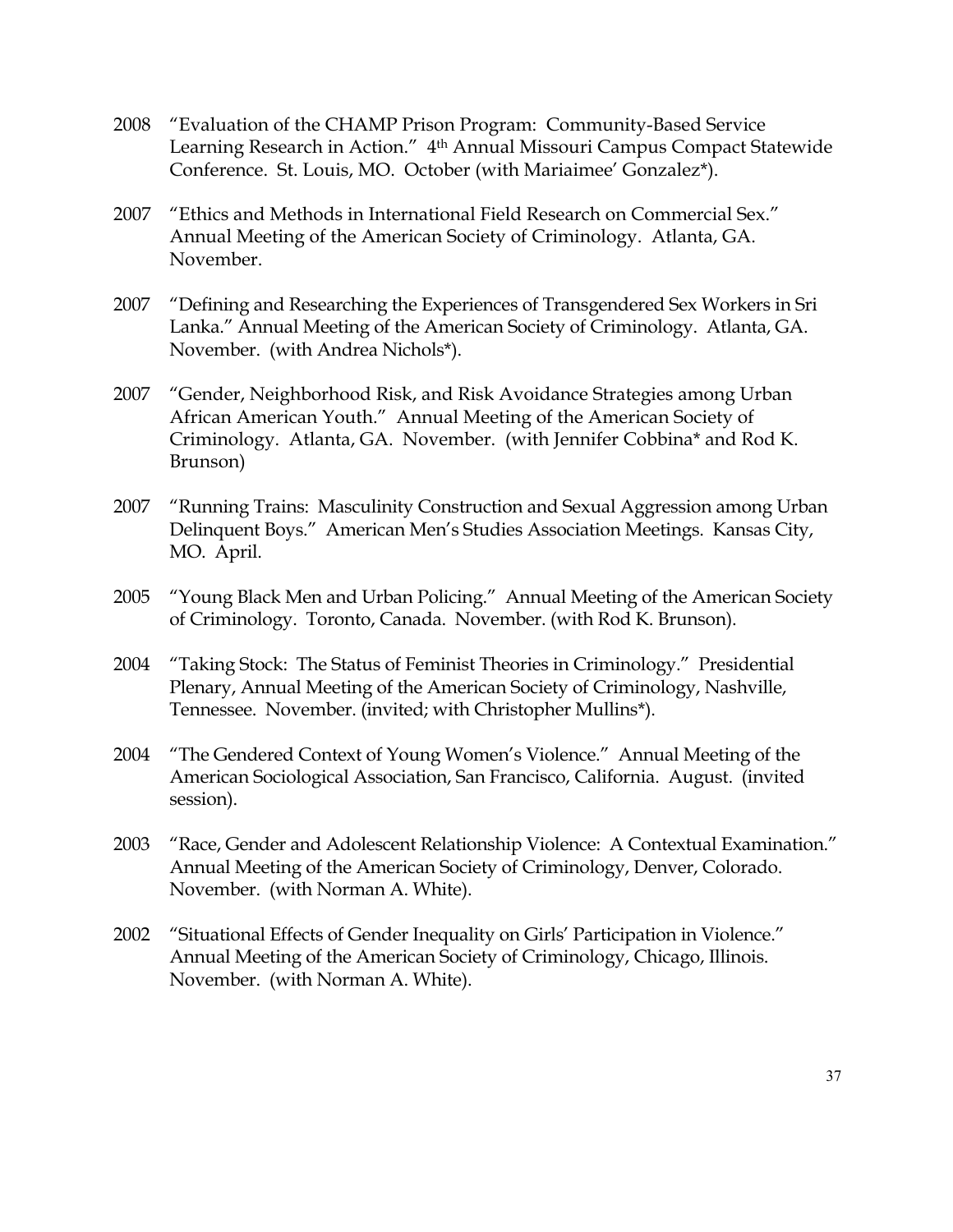- 2002 "Violence Against Urban Girls: Peer and Neighborhood Contexts." Annual Meeting of the Western Society of Criminology, San Diego, California. February. (with Norman A. White).
- 2001 "Legal and Cultural Influences on Violence and Coercion in Sri Lanka's Commercial Sex Industry." Annual Meeting of the American Society of Criminology, Atlanta, Georgia, November. (with Dheeshana Jayasundara\*).
- 2001 "Gender and Intimate Partner Violence Among African American Youths." Annual Meeting of the American Society of Criminology, Atlanta, Georgia, November. (with Toya Z. Like\* and Norman A. White).
- 2001 "Imaging the 'Bad Girl': Popular Media Constructs of Young Women, Sex, and Crime." Special Session on the Marketing of Urban Crime. Annual Meeting of the American Sociological Association, Anaheim, California, August.
- 2000 "The Strengths and Limits of 'Doing Gender' for Understanding Street Crime." Annual Meeting of the American Society of Criminology, San Francisco, California, November.
- 2000 "Violence Against Urban African American Girls." Annual Meeting of the American Society of Criminology, San Francisco, California, November. (with Toya Z. Like\* and Norman A. White).
- 2000 "The Impact of Gender Composition on Gangs and Gang Member Delinquency." Annual Meeting of the American Society of Criminology, San Francisco, California, November. (with Dana Peterson Lynskey\* and Finn-Aage Esbensen).
- 2000 Discussant, Presidential Plenary: Malcolm Klein's Contributions to the Study of Crime and Delinquency. Annual Meeting of the American Society of Criminology, San Francisco, California, November.
- 2000 "Drug Use, Drug Sales and Violence Among Gang Girls." Annual Meeting of the Western Society of Criminology, Kona, Hawaii, February.
- 1999 "Gangs as a Monolithic Phenomenon: Are They Really?" Annual Meeting of the Academy of Criminal Justice Sciences, Orlando, March. (with Dana Peterson Lynskey\* and Finn-Aage Esbensen).
- 1998 "Female Gang Members' Negotiations of Gender." Annual Meeting of the American Sociological Association, San Francisco, August. (Invited Session)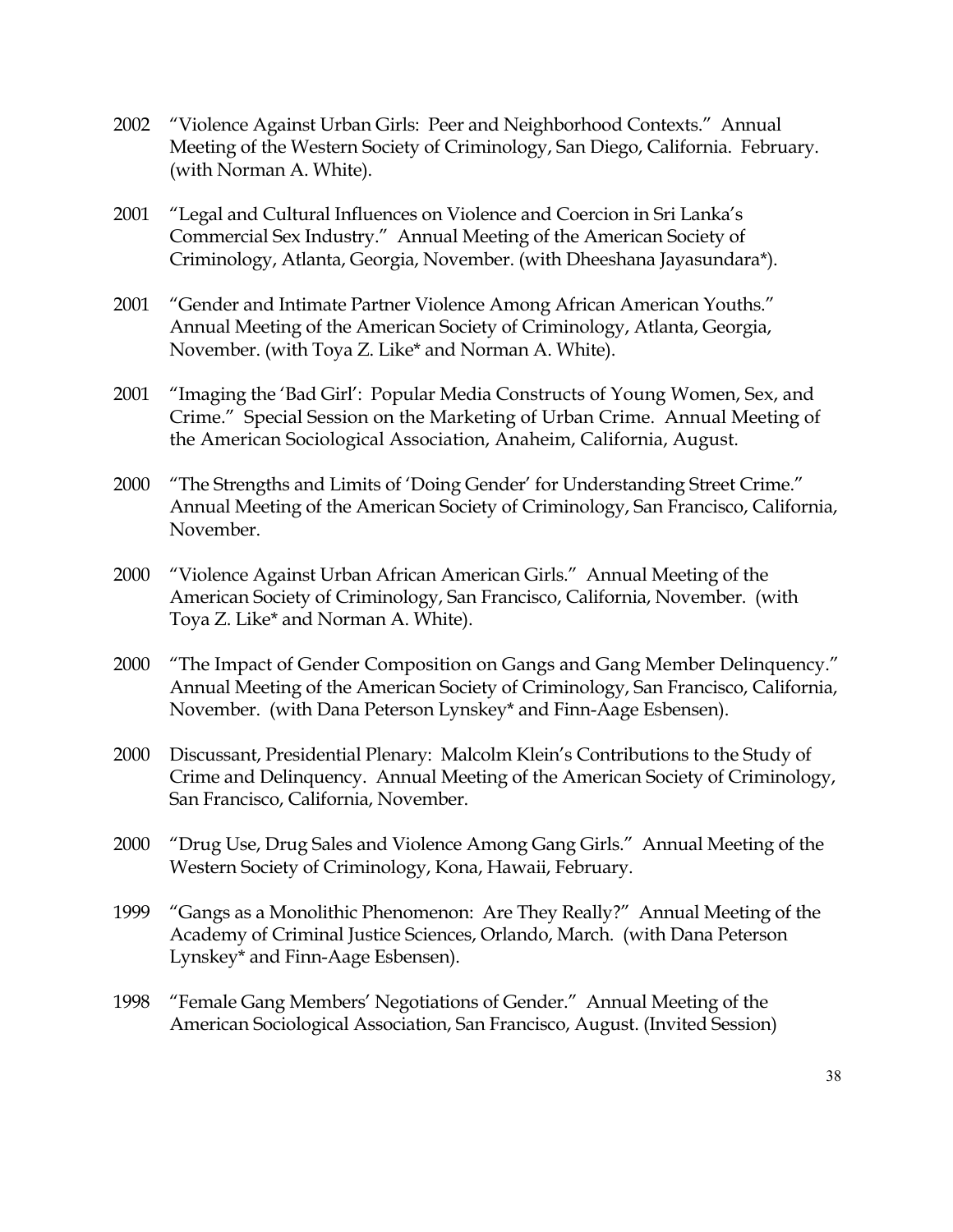- 1998 "The Operation of Gender within Street Gangs: A Comparison of Male and Female Perceptions." Annual Meeting of the American Society of Criminology, Washington DC, November. (with Rod K. Brunson\* and Norman A. White).
- 1998 Author Meets Critic: *People and Folks, 2nd Edition*, by John M. Hagedorn. Annual Meeting of the American Society of Criminology, Washington DC, November.
- 1997 "Pushing the 'Blurred Boundaries' of Women's Crime: Victims, Victimizers, Accountability, and Change." Annual Meeting of the American Society of Criminology, San Diego, November.
- 1996 "Gender Dynamics in Mixed-Gender Gangs." Annual Meeting of the American Society of Criminology, Chicago, November.
- 1995 "Female Gang Involvement in the Midwest: An Exploratory Discussion." Annual Meeting of the Society for Applied Sociology, San Diego, November.
- 1994 "Ethical and Methodological Issues in the Study of Prostitution." Annual Meeting of the American Society of Criminology, Miami, November.
- 1994 "Race, Gender and Juvenile Justice: An Examination of Disposition Decision-Making for Delinquent Girls." Annual Meeting of the American Society of Criminology, Miami, November.
- 1994 "Deviantizing Women's Sexuality: Portrayals of Lesbians and Prostitutes in the Media" Annual Meeting of the North Central Sociological Association, Columbus, Ohio, April (with Shawn Carlos Royal).
- 1993 "Gender and Power on the Streets: The Ecology of Street Prostitution in an Era of Crack Cocaine." Annual Meeting of the American Sociological Association, Miami, August.
- 1993 "Representing the 'Exotic Other': The Promotion of Sex Tourism in Southeast Asia." Annual Meeting of the Society for the Study of Social Problems, Miami, August.
- 1993 "The Discursive Construction of 'Delinquent' Girls: Race, Class, Sexuality and Generation in Probation Investigation Reports." Annual Meeting of the American Society of Criminology, Phoenix, November.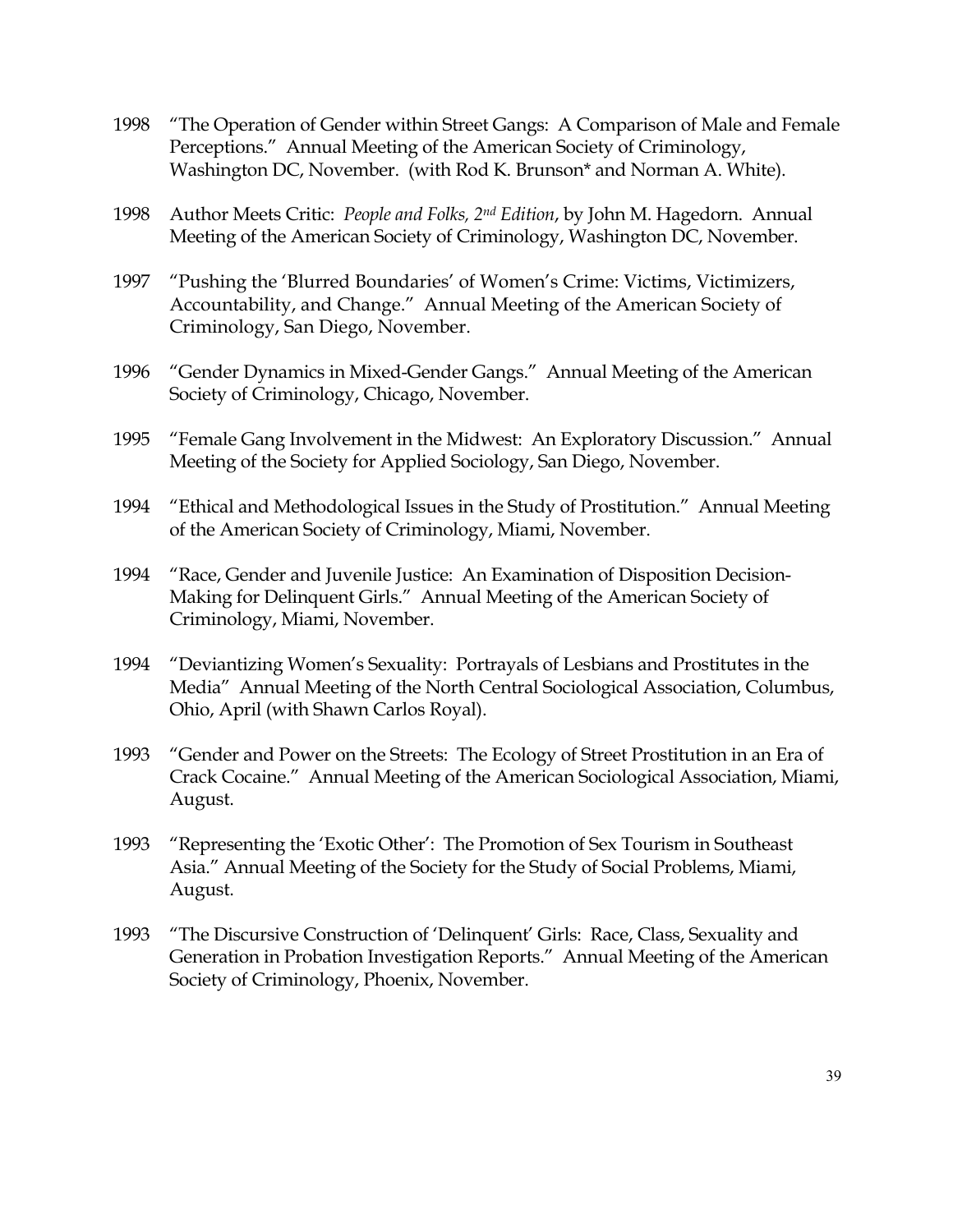- 1993 "The Ideology of Sexual Violence Against Prostitutes, Wives, Lovers and Other Perceived Sexual Property." Annual Meeting of the American Society of Criminology, Phoenix, November (with Martin D. Schwartz).
- 1992 "Lewd Lighters and Dick-ee Darts: Material Culture and the Sexual Objectification of Women." Annual Meeting of the American Society of Criminology, New Orleans, November (with Martin D. Schwartz).
- 1991 "Violence Against Street Prostitutes." Annual Meeting of the American Society of Criminology, San Francisco, November.

# **Campus Talks**

- 2012 "State Intervention and the Policing of Sri Lanka's Commercial Sex Industry" (with Madeleine Novich\*). SCJ Brownbag Series, Rutgers University. April.
- 2008 "Neighborhood Conditions and Gender Inequalities: Impact on the Safety of Adolescent Girls in our Communities." Community Partnership Project's Seminar Series, University of Missouri-St. Louis. April.
- 2008 "Getting Played: African American Girls, Urban Inequality, and Gendered Violence." Center for the Humanities Monday Noon Series, University of Missouri-St. Louis. February.
- 2006 "Gender, Race and Urban Policing: The Experience of African American Youth" (with Rod K. Brunson). Institute for Women's and Gender Studies Colloquium Series, Co-sponsored by Criminology & Criminal Justice, University of Missouri-St. Louis. March.
- 2005 "Who's Da' Meaner? Urban African American Young Men's Experiences with the St. Louis Police" (with Rod K. Brunson). Center for the Humanities Monday Noon Series, University of Missouri-St. Louis. October.
- 2003 "Gender and Adolescent Relationship Violence: A Contextual Examination." Center for Trauma Recovery Colloquium Series, University of Missouri-St. Louis. March.
- 2001 "Eurogangs" (with Scott H. Decker). State of the World Conference. Center for International Studies, University of Missouri-St. Louis. April.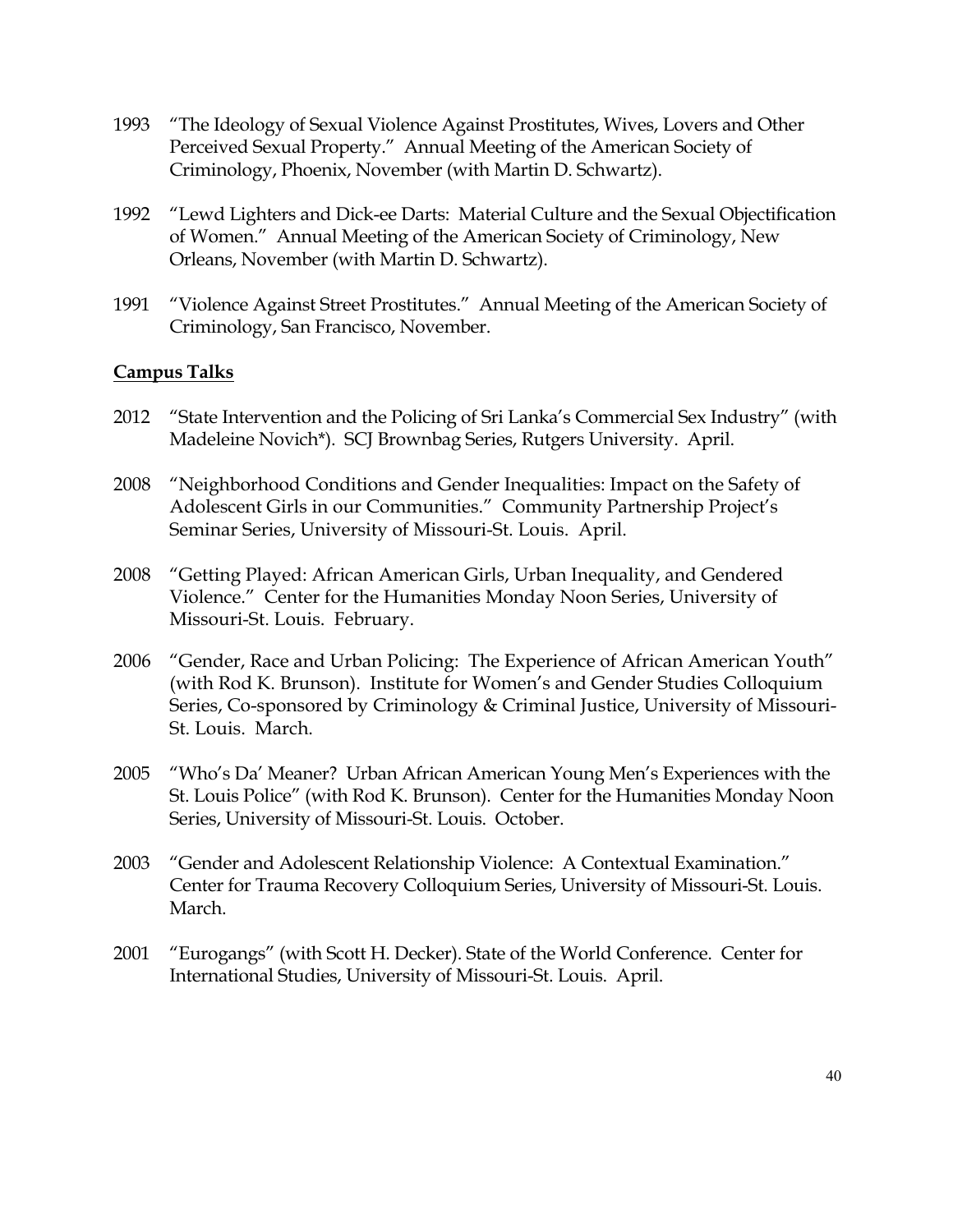- 2000 "Victimization and Resistance Among Commercial Sex Workers in Sri Lanka" (with Dheeshana Jayasundera\*). Center for Trauma Recovery Colloquium Series, University of Missouri-St. Louis. March.
- 2000 "Beach Boys and Brothels: The Sex Industry in Sri Lanka" (with Dheeshana Jayasundera\*). Center for the Humanities Monday Noon Series, University of Missouri-St. Louis, co-sponsored by the Institute for Women's and Gender Studies. March.
- 1997 "Gender and the Enactment of Crime." Center for the Humanities Monday Noon Series, University of Missouri-St. Louis. October.
- 1997 "Young Women, Gangs and Violence." Center for Trauma Recovery Colloquium Series, University of Missouri-St. Louis. February.

# **PROFESSIONAL WORKSHOP & WORKING GROUP PARTICIPATION**

- Invited Instructor, Methodology Workshop on Qualitative Data Analysis. Annual meeting of the Southwestern Association of Criminal Justice. October 17, 2018.
- Invited Instructor, Qualitative Research Workshop, Monitoring and Evaluation Post-Graduate Course, University of Sri Jayawardenapura, Sri Lanka, January 27, 2018.
- Invited Instructor, Pre-Meeting Methodology Workshop on Qualitative Data Analysis. American Society of Criminology. November 19, 2013 (with Kristin Carbone-Lopez).
- Invited Participant, Workshop on Gender Orders in Sri Lanka: Challenge, Backlash and Change. Colombo, Sri Lanka. American Institute for Lankan Studies. December 20, 2012.
- Invited Participant, Offenders on Offending: How Do We Learn from Criminals on Criminal Choices? Netherlands Institute for the Study of Crime and Law Enforcement (NSCR) Workshop, Leiden, Netherlands. October, 2008.
- Invited Participant, National Consortium on Violence Research (NCOVR) Final Workshop, Bermuda. February 2008.
- Member, Girls Study Group, Office of Juvenile Justice and Delinquency Prevention (Margaret Zahn, Principal Investigator). 2004-2008.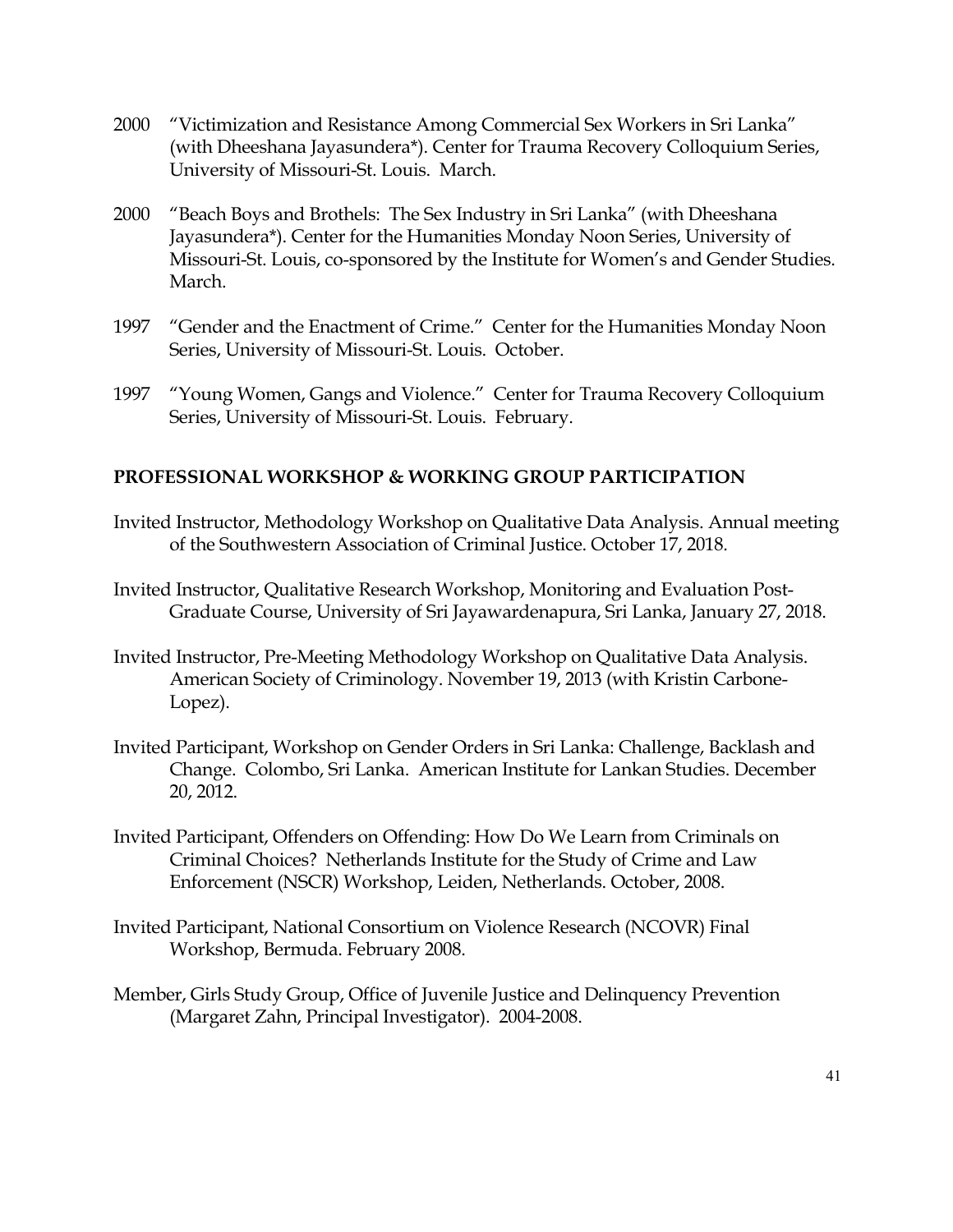- Invited Participant, Workshop on Interdisciplinary Standards for Systematic Qualitative Research, National Science Foundation. May, 2005.
- Invited Participant, Gender Theory and Practice Workshop. August 2002. Open University, Nugegoda, Sri Lanka. The American Institute for Lankan Studies.

Invited Participant, Eurogang Network Workshops: XIV. June 2014. Stavern, Norway XII. May 2012. Stockholm, Sweden XI. September 2011. Copenhagen, Denmark IX. May 2008, University of Southern California, Los Angeles VII. July 2004, Albany, New York VI. June 2003, Straubing, Germany IV. September 2000. Egmond aan Zee, The Netherlands III. October 1999, Leuven, Belgium II. September 1999, Oslo, Norway I. October 1998, Schmitten, Germany

# **PROFESSIONAL SERVICE**

# **Elected Positions**

- 2016-2017 Vice President, American Society of Criminology
- 2009-2011 Executive Counselor, American Society of Criminology

# **Editorial**

- Co-Editor, *Criminology*, 2016-present. (With David McDowall [2016-present]; Janet Lauritsen [2016-2019]; Brian Johnson [2016-2020]; Charis Kubrin [2020-present]; Carter Hay [2020-present].)
- Editor, *The Criminologist*, 2017.
- Editorial Board, *Criminology,* 2015-2016.
- Editorial Board, *Oxford Research Encyclopedia of Criminology and Criminal Justice* (Henry Pontell, Editor-in-Chief), 2015.

Deputy Editor, *Journal of Contemporary Ethnography,* 2002-2016.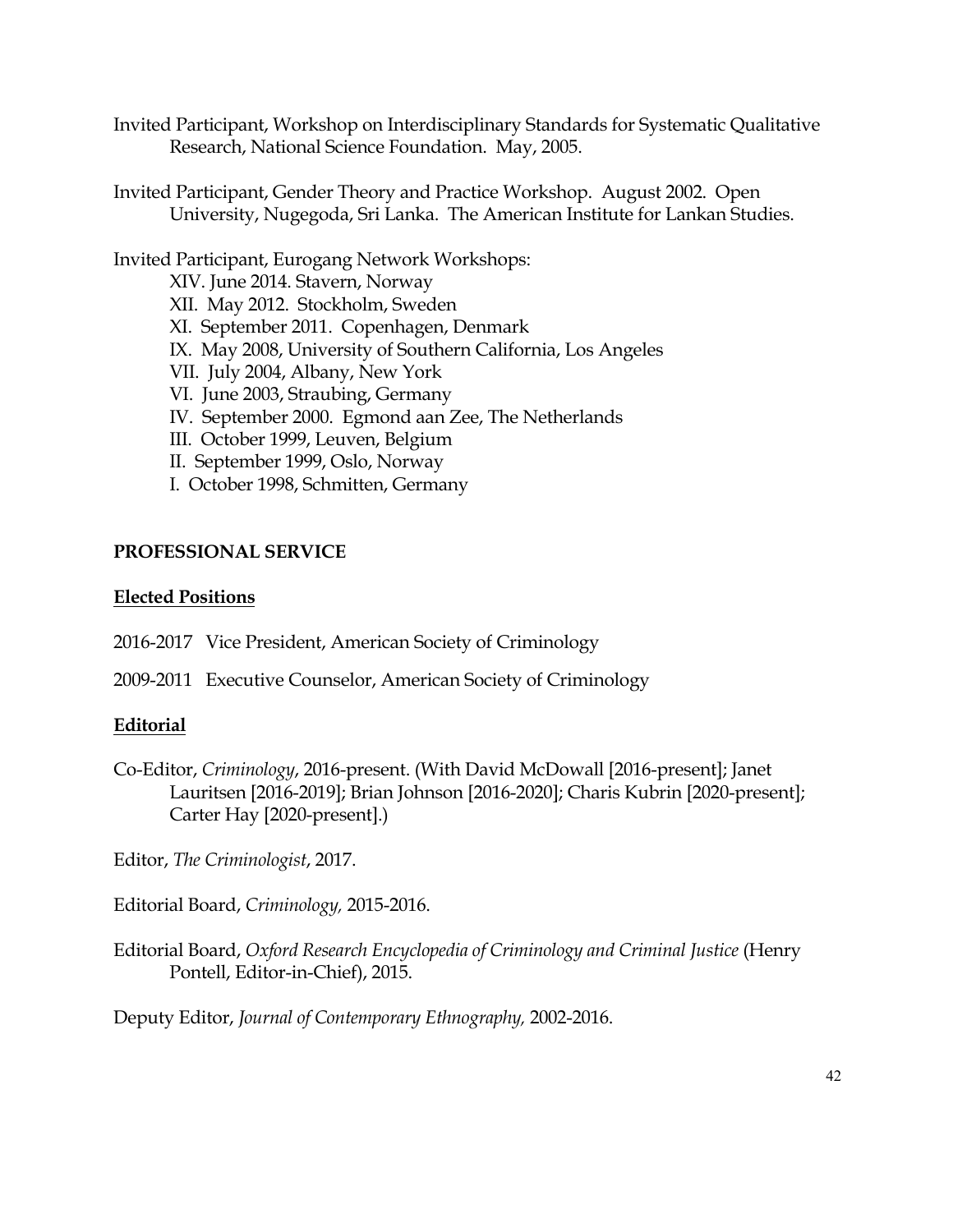Advisory Board, *Criminal Law and Criminal Justice Books,* 2011-present.

Editorial Board, *Journal of Qualitative Criminal Justice and Criminology,* 2013-2016.

Editorial Advisory Board, *The Sri Lankan Journal of the Humanities,* 2013-present.

Editorial Board, *Justice Quarterly,* 2010-2016.

Editorial Board, *Race and Justice: An International Journal,* 2009-2016.

Editorial Board, Rose Series, American Sociological Association, 2013-2015.

Editorial Board, *Australian and New Zealand Journal of Criminology,* 2009-2012.

International Editorial Advisory Board, *International Journal of Criminal Justice Science,* 2009 present.

Editorial Board, *Theoretical Criminology,* 2002-2016.

- International Advisory Board, *Criminology & Criminal Justice: An International Journal* (formerly *Criminal Justice*), 2001-2016.
- Editorial Board, *Critical Criminology: An International Journal,* 2001-2016.
- Editorial Board, *Violence Against Women,* 2001-2013.

Deputy Editor, *Justice Quarterly,* 2002-2004.

Editorial Board, *Gender & Society,* 2004-2011.

- Editorial Board, *Journal of Crime and Justice,* 2001-2003.
- Editorial Board, Gender and Justice Series (Series Editor, Nicole Rafter), Carolina Academic Press, 2001-2003.

Editorial Associate, *Theory and Society,* 1997-2002.

Editorial Associate, *Justice Quarterly,* 1998-2001.

Editorial Board, *American Journal of Criminal Justice,* 1996-1999.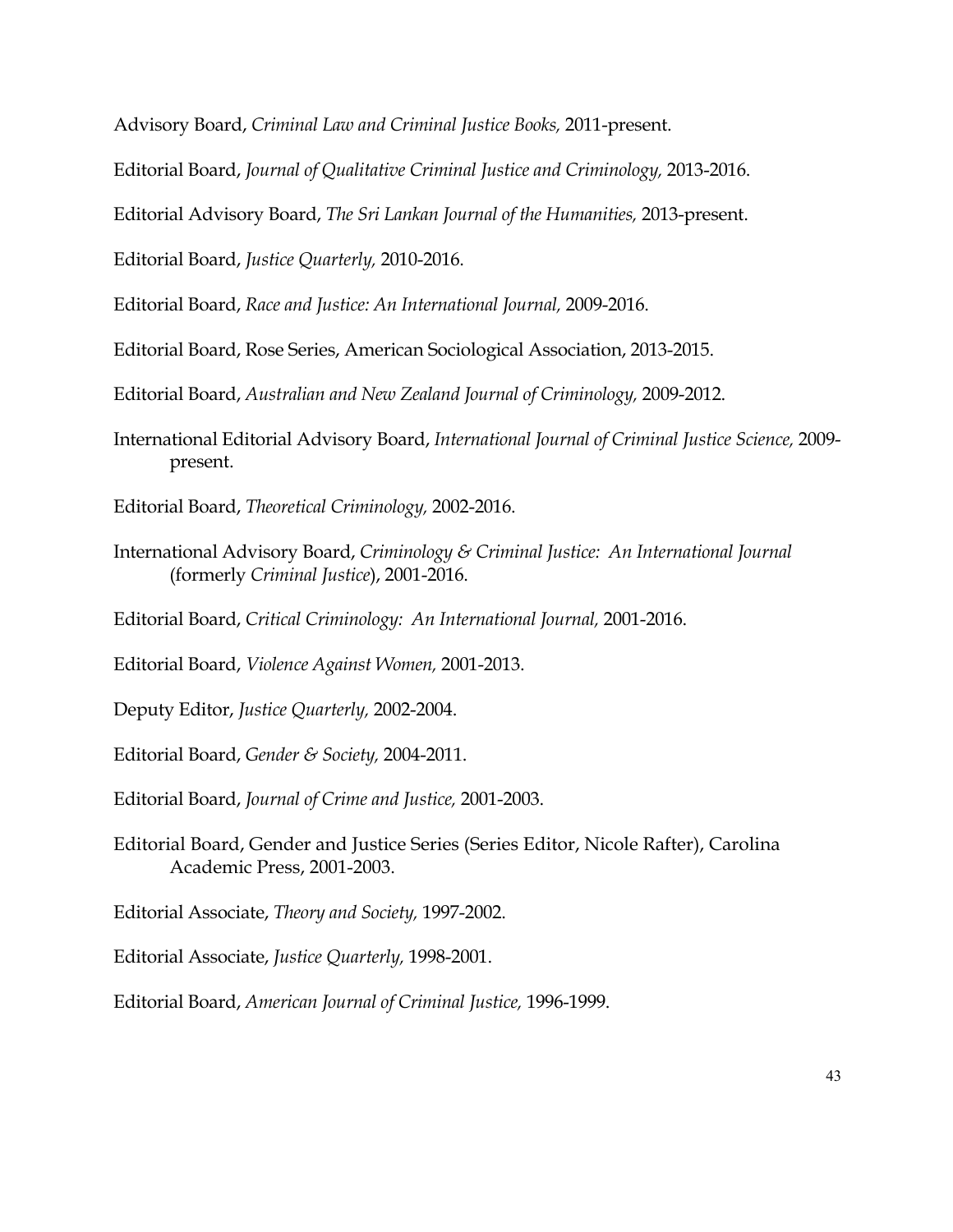- Ad Hoc Peer Reviewer: *American Journal of Sociology*; *American Sociological Review; Australian and New Zealand Journal of Criminology; British Journal of Sociology; Child Abuse & Neglect; Crime, Media, Culture; Criminology*; *Cityscape; Feminism & Psychology; Feminist Criminology; Gender & Society*; *International Journal of Comparative and Applied Criminal Justice*; *International Journal of Conflict and Violence; International Review of Victimology*; *Journal of Contemporary Criminal Justice*; *Journal of Qualitative Criminal Justice and Criminology; Journal of Quantitative Criminology; Journal of Research in Crime and Delinquency*; *Law and Society Review; Medical Anthropology*; *Social Forces; Social Justice; Social Problems*; *Social Psychology Quarterly; Sociological Focus*; *Sociological Forum*; *Sociological Perspectives*; *Sociological Quarterly*; *Sociology Compass; Teaching Sociology; The Sri Lankan Journal of the Humanities; Violence and Victims*.
- Ad Hoc Manuscript Reviewer: Blackwell Publishers; Cambridge University Press; Intersentia; New York University Press; Northeastern University Press; Oxford University Press; Routledge; Roxbury Publishing; Rutgers University Press; Sage Publications; Stanford University Press; Temple University Press; Wadsworth Publishing; Vanderbilt University Press; Westview Press; Zed Books.

#### **Advisory**

- Mentor, Career Enhancement Fellowship for Junior Faculty, Woodrow Wilson National Fellowship Foundation (Ana Campos-Holland, Connecticut College), 2015.
- Peer Reviewer, W.E.B. Du Bois Fellowship for Research on Race, Gender, Culture and Crime. National Institute of Justice, 2014.
- External Reviewer, Criminology and Criminal Justice Ph.D. Program, Old Dominion University, 2014.
- Mentor, ISS Publication Mentoring Programme, Governance, Crime and Justice Programme, Institute for Security Studies, Pretoria South Africa, 2013.
- Sociology Dissertation Advisory Panel, National Science Foundation, 2010-2011.
- International Advisory Board Member, South Asian Society of Criminology & Victimology (SASCV), 2009-present.
- External Reviewer, Tenure and Promotion: Arizona State University; Cleveland State University; Florida State University; Indiana University; Kent State University; Louisiana State University; Michigan State University; Mississippi State University; Northeastern University; Oakland University; Ohio State University;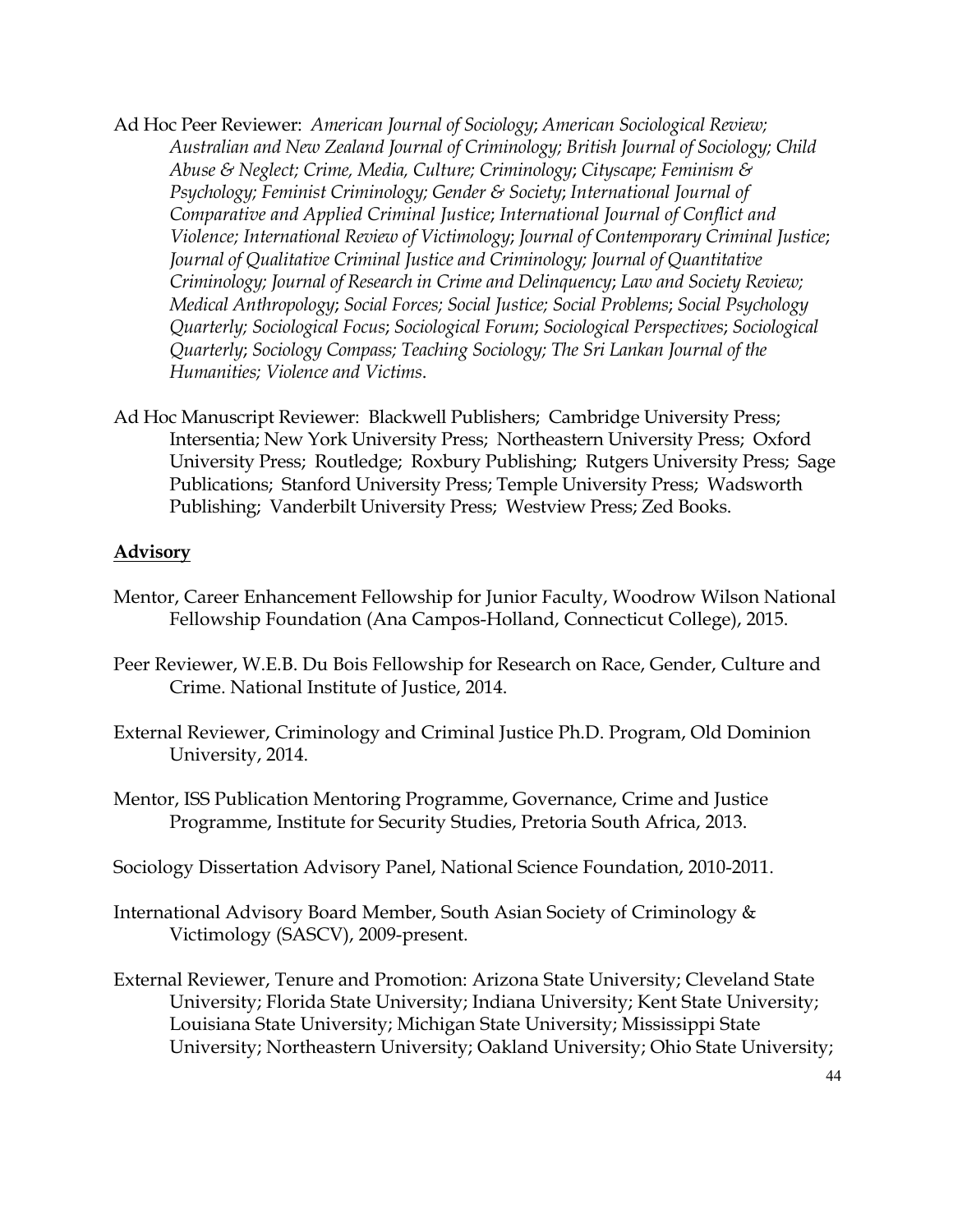Pace University; Pennsylvania State University; Roosevelt University; Santa Clara University; Temple University; University of California-Irvine; University of California-Merced; University of California-Riverside; University of California-Santa Barbara; University of Colorado-Boulder; University of Colorado-Colorado Springs; University of Essex; University of Maryland; University of Michigan-Dearborn; University of Missouri-St. Louis; University of New Mexico; University of Oklahoma; University of South Carolina; University of Southern California; University of Tennessee; Villanova University; Western Washington University.

- Network Expert, Violence Against Women Online Resources (VAWOR) Rapid Response Project, Minnesota Center Against Violence and Abuse (MINCAVA), University of Minnesota and Office on Violence Against Women, U.S. Department of Justice, 2009.
- Advisory Board Member, *Encyclopedia of Criminological Theory,* edited by Francis Cullen and Pam Wilcox, Sage Publications, 2007-2008.
- Ad Hoc Grant Reviewer: Economic and Social Research Council; Israel Science Foundation; National Institute of Justice; National Science Foundation; Office of Juvenile Justice and Delinquency Prevention; Professional Staff Congress – City University of New York; Social Sciences and Humanities Research Council of Canada
- External Reviewer, Department of Sociology, Criminology and Anthropology, University of Northern Iowa, 2003.
- Resource Faculty Member, Annual Post Graduate Course of Victimology, Victim Assistance, and Criminal Justice, World Society of Victimology, 2000.
- National Advisory Board on Youth Gangs and Delinquency, Boys and Girls Clubs of America, 1998-2004.
- National Advisory Board, Victims of Gang Violence Project, funded by the Office of Victims of Crime, Department of Justice, 1997-2001.

#### **Organizational**

Chair, Pre-Meeting Workshop Committee, American Society of Criminology, 2018.

Member, Edwin H. Sutherland Award Committee, American Society of Criminology, 2018.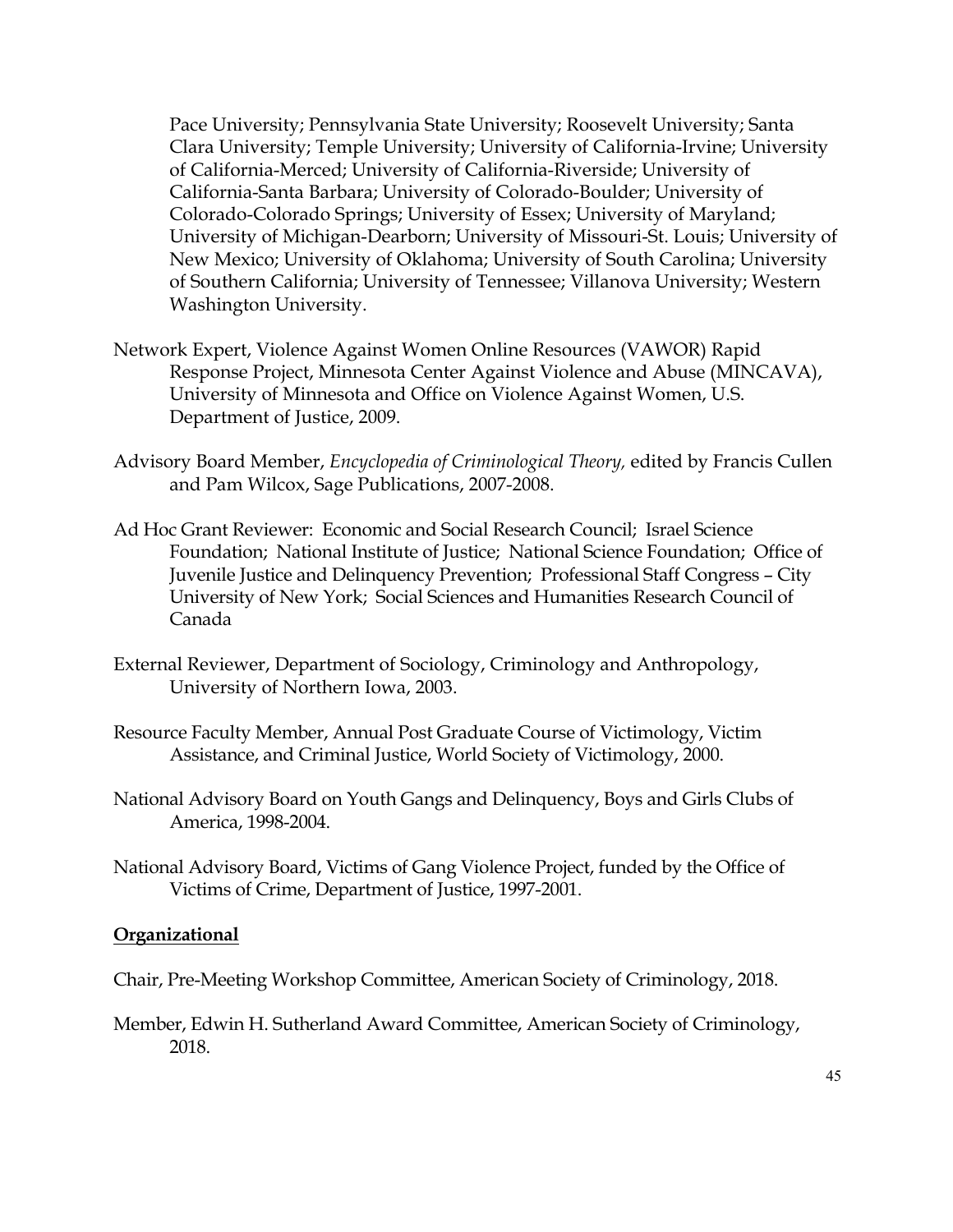Chair, Publications Committee, American Society of Criminology, 2017.

- Chair, Ad-hoc Committee on the American Society of Criminology's Statement on the Presidential Administration's Policies Relevant to Crime and Justice, 2017.
- Member, Publications Committee, American Society of Criminology, 2016.
- Member, Edwin H. Sutherland Award Committee, American Society of Criminology, 2016.
- Member, Herbert Bloch Award Committee, American Society of Criminology, 2015.
- Member, Division on Women and Crime Scholarship Committee, American Society of Criminology, 2015.
- Selection Committee, Summer Research Institute, Racial Democracy, Crime and Justice Network, 2015.
- Member, Hindelang Book Award Committee, American Society of Criminology, 2014.
- Selection Committee, Summer Research Institute, Racial Democracy, Crime and Justice Network, 2014.
- Senior Faculty Mentor, Summer Research Institute, Racial Democracy, Crime and Justice Network, 2012 (LaDonna Long, Roosevelt University), 2014 (Michael Walker, University of Nebraska-Omaha).
- Chair, Nominations Committee, American Society of Criminology, 2013.
- Member, Program Committee (Public Order Crimes Area Chair), American Society of Criminology Annual Meetings, 2012.
- Member, Future Directions Committee, Racial Democracy, Crime and Justice Network, 2011-2012.
- Chair, Methods Workshops Committee, American Society of Criminology, 2011.
- Co-Chair, External Awards Committee, Division on Women and Crime, American Society of Criminology, 2011.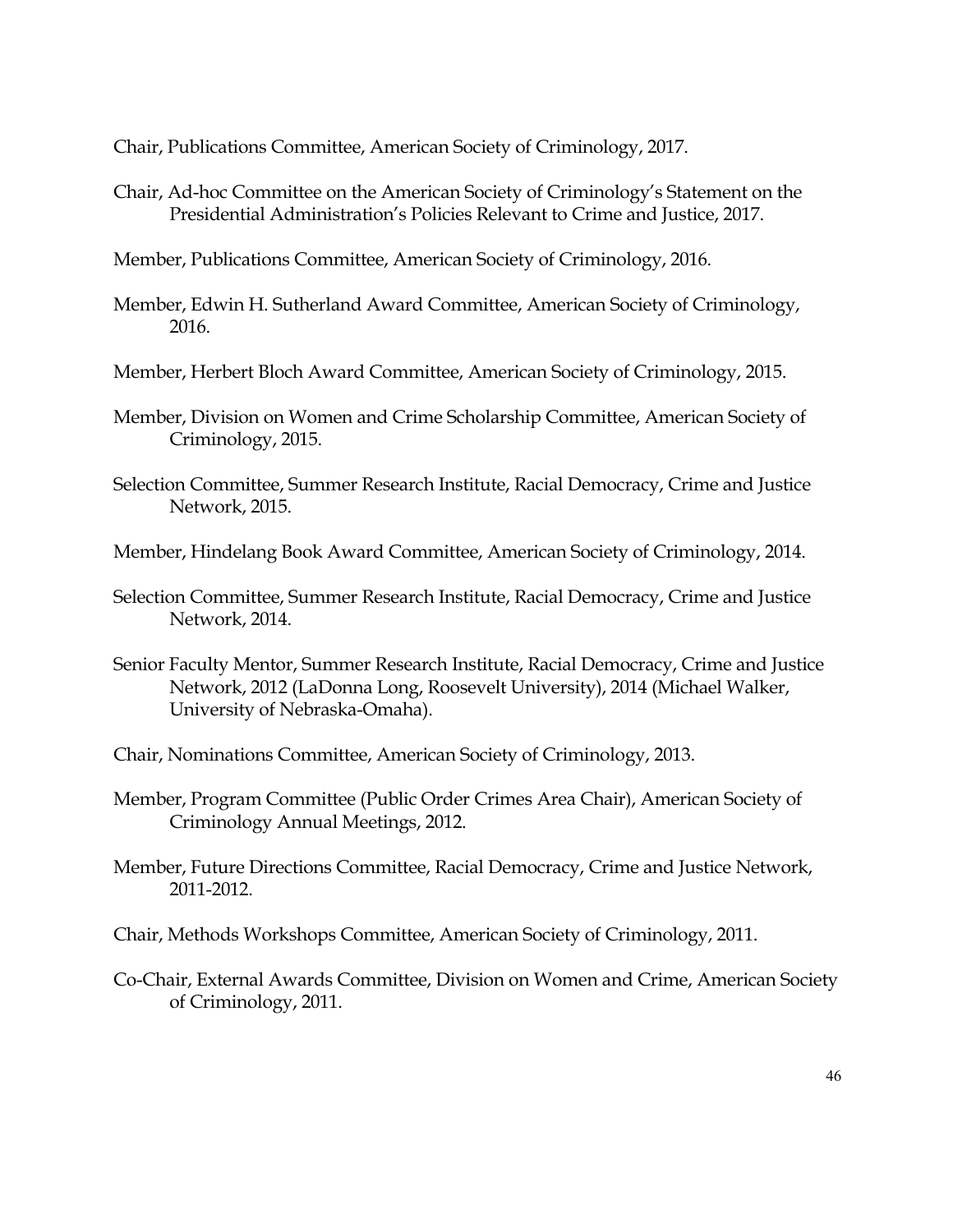- Chair, Nominations Committee, Crime, Law and Deviance Section, American Sociological Association, 2010.
- Member, Program Committee (Gender, Crime and Justice Area Chair), American Society of Criminology Annual Meetings, 2010.
- Member, Outstanding Article Award Committee, American Society of Criminology, 2010.
- Member, Methods Workshops Committee, American Society of Criminology, 2010.
- Member, Internal Awards Committee, Division on People of Color and Crime, American Society of Criminology, 2010.
- Member, Fulbright Discipline Review Committee Criminology, Council for International Exchange of Scholars, 2008-2010.
- Member, Nominations Committee, Crime, Law and Deviance Section, American Sociological Association, 2009.
- Member, Student Awards Committee, American Society of Criminology, 2009.
- Contributor, *Ask a Tenured Professor*, Division on Women and Crime Newsletter, American Society of Criminology, 2009.
- Co-Chair, Program Committee, 2008 Annual Meeting of the American Society of Criminology.
- Member, Ad Hoc Workshop Committee, American Society of Criminology, 2008, 2009.
- Chair, Distinguished Graduate Student Paper Competition Committee, Crime Law and Deviance Section, American Sociological Association, 2007.
- Member, Division on Women and Crime Student Paper Competition Committee, American Society of Criminology, 2007.
- Member, Program Committee (Street Crimes Section Chair), 2007 Annual Meeting of the American Society of Criminology.
- Member, Constitution and By-Laws Committee, American Society of Criminology, 2007.
- Member, Program Committee (Women, Crime and Justice Area), 2006 Annual Meeting of the American Society of Criminology.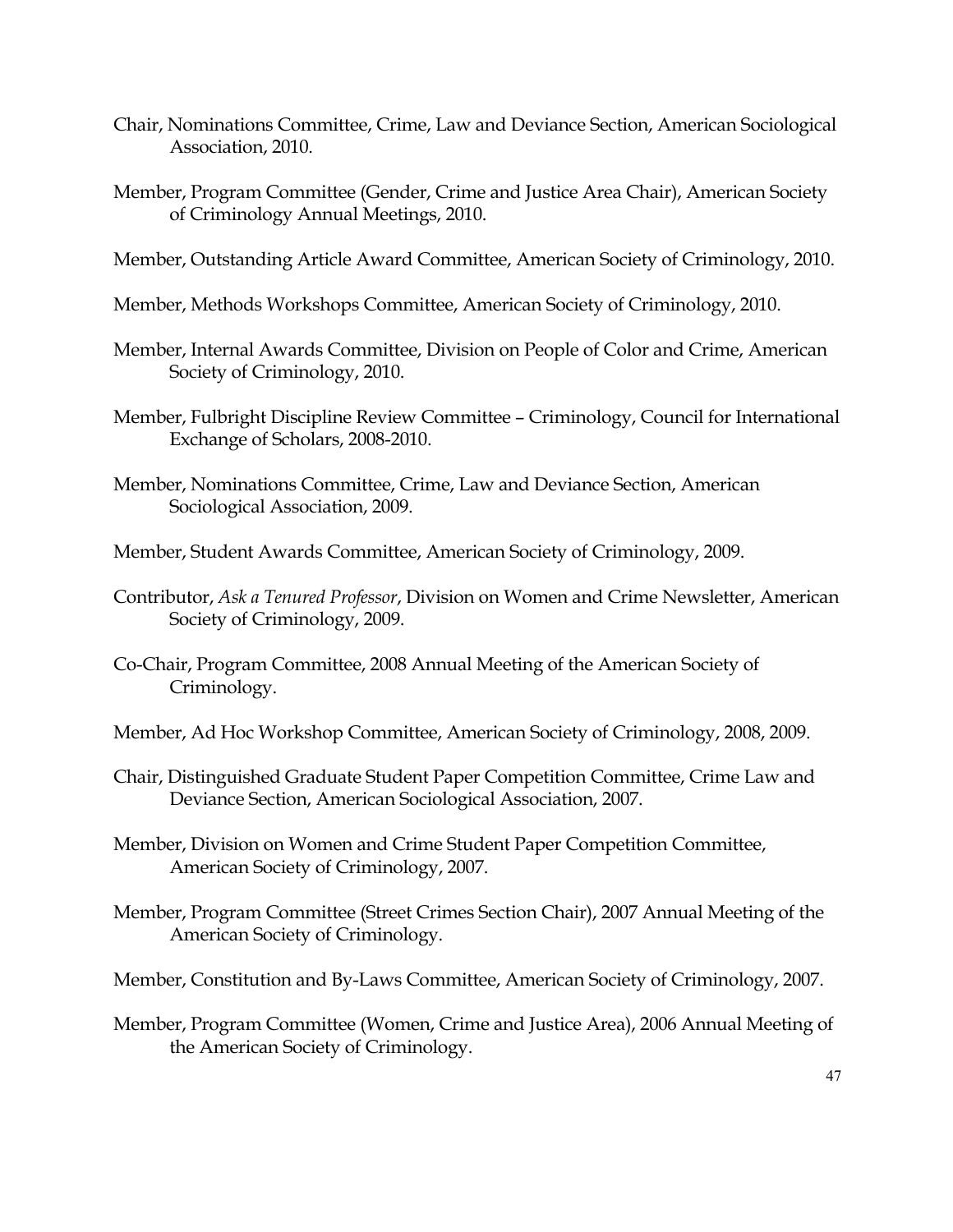- Member, Ruth Shonle Cavan Young Scholar Award Committee, American Society of Criminology, 2005.
- Review Committee Member, Sociology/Social Work, Fulbright Senior Specialist Program, J. William Fulbright Foreign Scholarship Board, 2001-2003.
- Program Committee (Area Chair, Women, Crime & Justice), 2004 Annual Meeting of the American Society of Criminology.
- Member, Minority Affairs Committee, American Society of Criminology, 2003.
- Secretary/Treasurer, Division of Critical Criminology, American Society of Criminology, 2002-2003.
- Awards Committee Chair, Division of Critical Criminology, American Society of Criminology, 2001.
- Program Committee (Gender Section Chair), 2001 Annual Meeting of the American Society of Criminology.
- Program Committee (Victimless Crime Section Chair), 2000 Annual Meeting of the American Society of Criminology.
- Coordinator, Ethnography Working Group, Eurogang Network, 1999-2004.
- Program Committee (Women and Crime Section Chair), Academy of Criminal Justice Sciences 1999 Annual Meeting.
- Member, Gene Carte Student Paper Competition Awards Committee, American Society of Criminology, 1999.
- Volunteer Coordinator (with Janet Lauritsen), 1997 National Women's Studies Association Conference.
- Member, Membership Committee, American Society of Criminology, 1997.

#### **Rutgers University-Newark/Rutgers University System**

Reviewer, International Collaborative Research, Global Grants Program, Rutgers University, 2018.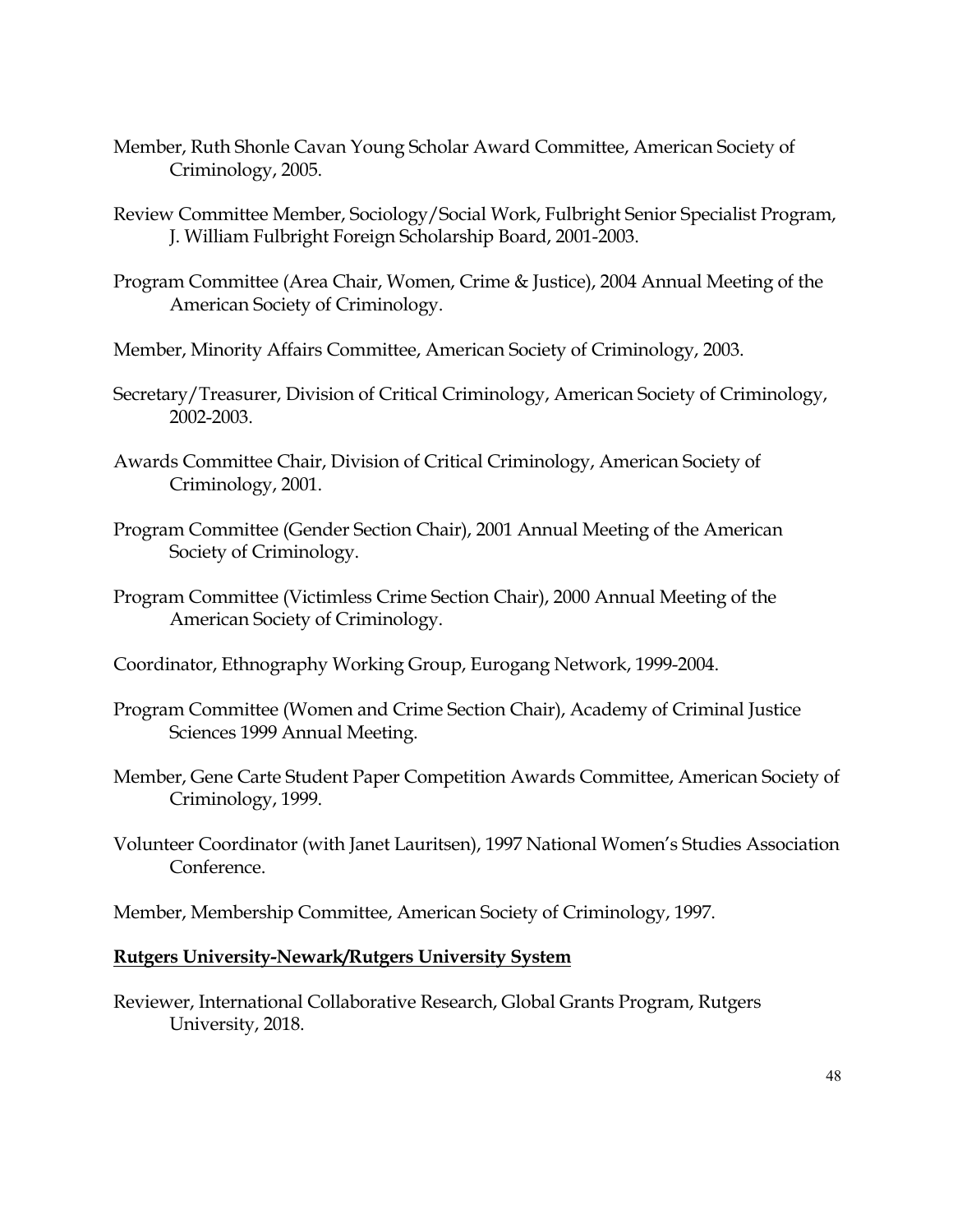- Member, Ad-Hoc Distinguished Professor Promotion Committee, Department of Sociology and Anthropology, Rutgers-Newark, 2017.
- Member, Chancellor's Commission on Diversity and Transformation, Rutgers-Newark, 2016-2017.
- Member, Rutgers University Press Editorial Board and Press Council, 2015-2019.
- Member, Teaching Assistant/Graduate Assistant Personnel Grievance Committee, Rutgers-Newark, 2011-2012.
- Organizer and Moderator, "The Fire This Time: Film Screening and Panel Discussion," Cornwall Center for Metropolitan Studies, February 8, 2011.
- Executive Director's Program Committee, Graduate School Faculty, Newark, 2011.
- Academic Programs and Policies Committee, Graduate School Faculty, Newark, 2011.

Coordinator, Rutgers Sri Lankan Educational Fund, 2010-present.

# **Rutgers School of Criminal Justice**

SCJ Faculty Chair, 2010-present.

Chair, SCJ Tenure and Promotion Committee, 2012-present.

Member, Scheduling Committee, 2019-present.

Member, Dean's Search Committee, 2019-2020.

Member, Awards and School Promotion Committee, 2020-present.

Member, Ph.D. Comprehensive Exam Committee, 2018-present.

SCJ Professional Development Seminar (with Vanessa Panfil), "The Academic Job Market," May 2015.

Member, SCJ By-Laws Committee, 2014.

Member, School of Criminal Justice Dean Search Committee, 2013-2014.

Chair, SCJ Research and Professional Development Committee, 2013-2014.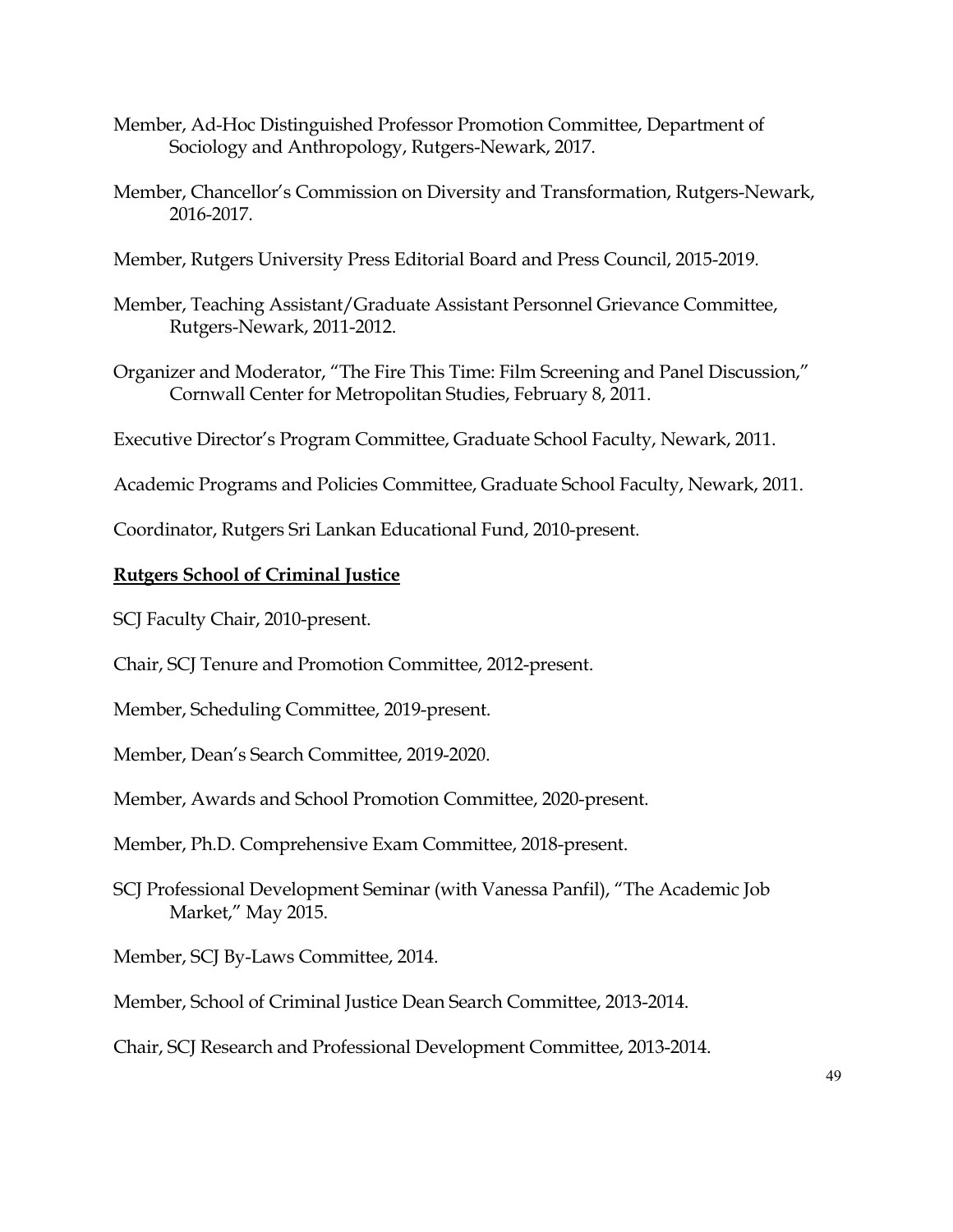SCJ Faculty Executive Committee, 2013.

SCJ Faculty Search Committee Chair, 2012-2014.

Member, SCJ Undergraduate Committee, 2011-2012.

SCJ Associate Dean for Academics, 2011.

Chair, SCJ Professional Development Committee, 2011.

SCJ Ph.D. Program Director, 2011.

Chair, SCJ Research Committee, 2010-2011.

Member, SCJ Ph.D. Committee, 2010.

Chair, SCJ Tenure and Promotion Committee, Johnna Christian, 2010.

#### **UM-St. Louis Department of Criminology & Criminal Justice**

Member, CCJ Undergraduate Program Committee, 2007-2010.

Chair, CCJ/IWGS Joint Appointment Search Committee, 2006.

Guest Speaker, ("Women's Participation in Chinese Transnational Human Smuggling") CCJ Graduate Student Association Brown Bag Series, 2006.

Ph.D. Comprehensive Exam Committee, Criminology and Criminal Justice, 2005-2007.

Participant, CCJ Graduate Student Professional Development Seminars, 2004-2010.

Director of Undergraduate Studies, Criminology and Criminal Justice, 2003-2006.

Executive Committee, Criminology and Criminal Justice, 2004-2006.

Chair, Undergraduate Curriculum Committee, 2003-2004.

Member, Criminology and Criminal Justice Graduate Committee, 2000-2003.

Library Liaison, Criminology and Criminal Justice, 2001-2003.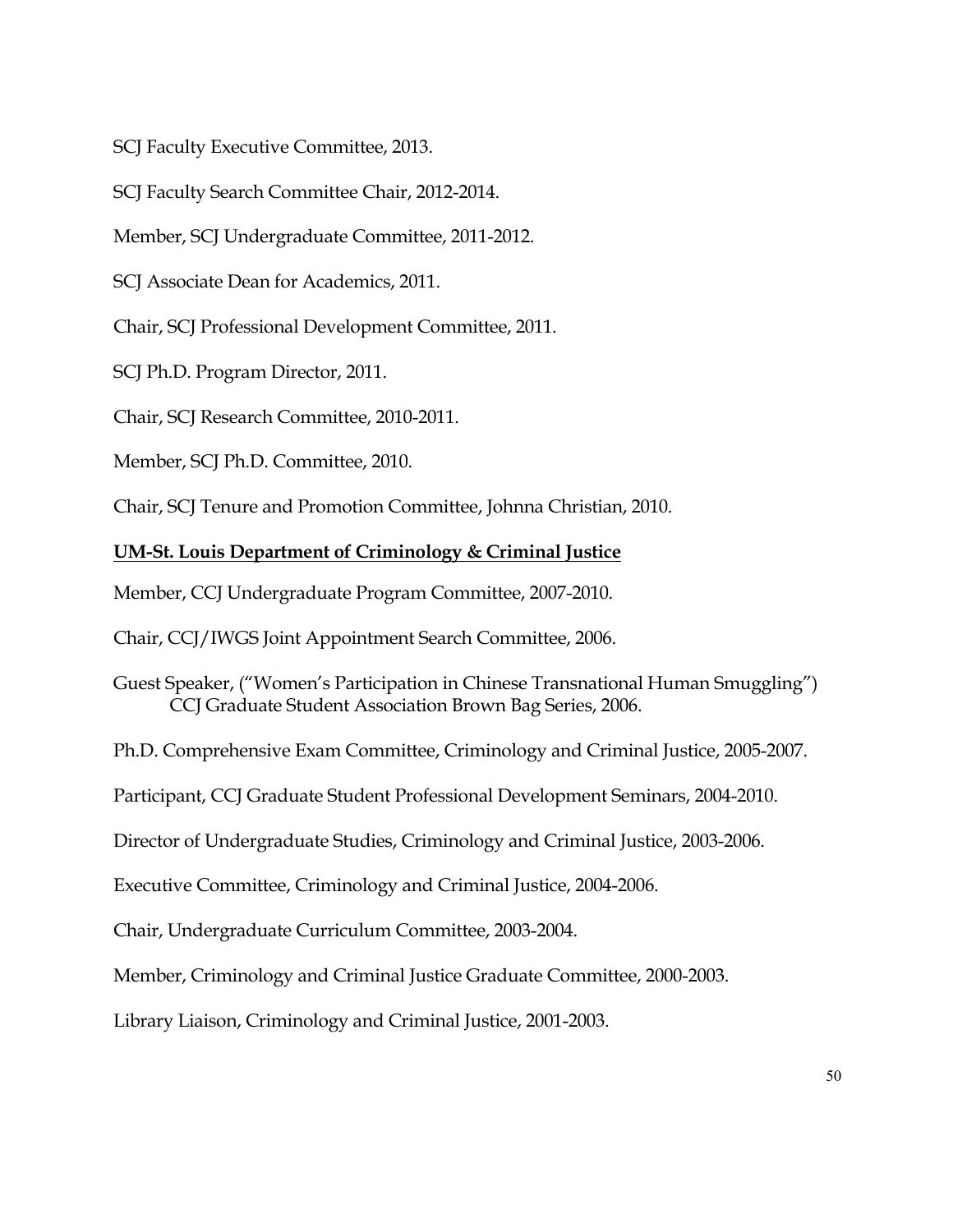- Member, Criminology and Criminal Justice Departmental Committee for Institutional Review, 1999-2000.
- Member, Search Committee for the E. Desmond Lee Endowed Professorship in Youth Violence (Affirmative Action Advocate), 1998-2000.

# **UM-St. Louis Institute for Women's and Gender Studies**

Member, IWGS Tenure and Promotion Committee, 2009.

Member, IWGS Affiliation Committee, Fall 2008.

Co-Chair, IWGS Tenure Procedures Review Committee, 2008.

Chair, IWGS Curriculum Committee, 2007-2008.

Chair, IWGS Third Year Review Committee, Farida Jalalzai, 2007-2008.

Volunteer Server, IWGS Party on the Patio Fundraiser, September 14, 2007.

- Presentation, "Commercial Sex in Sri Lanka." IWGS Happy Hour for Women's Power Fundraiser, April 20, 2007.
- Member, Graduate Administrative Assistantship Selection Committee, Institute for Women's and Gender Studies, UM-St. Louis, 2003.
- Governing Board Member, Institute for Women's and Gender Studies, University of Missouri-St. Louis, 1996-1997; 2006-2010.

# **University of Missouri-St. Louis/University of Missouri System Service**

Coordinator, UM-St. Louis Sri Lankan Educational Fund, 2005-2010.

Member, University of Missouri Research Board, 2009-2010.

- Member, Campus Review Team, College of Education Division of Teaching and Learning Five-Year Review, 2010.
- Member, Interdisciplinary International Certificate Working Group, Center for International Studies, 2010.

Member (Chancellor's Appointee), Faculty Grievance Panel, 2006-2009, 2009-2010.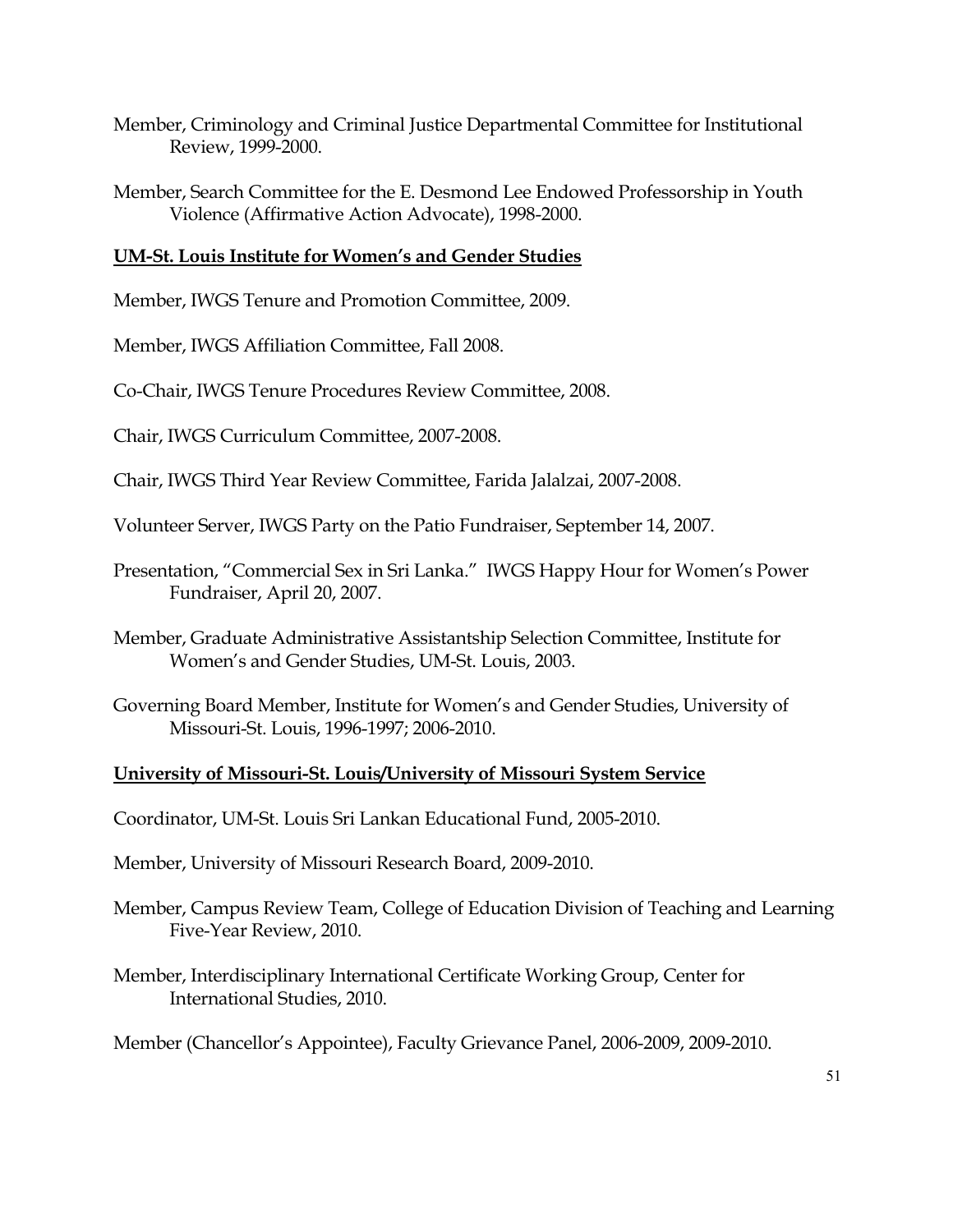Member, Student Fulbright Interview Committee, Center for International Studies, 2009.

- Guest Curator, "Kids with Cameras: Photographs by Macaldeniya Tea Plantation Children in Sri Lanka." Gallery Visio, 2009 (December 3-17).
- Member, College of Arts and Sciences Standing Curriculum Committee, 2009-2010.
- Mentor, Colleague Circle, Center for Teaching and Learning, 2008.
- Guest Curator, "What I See: Self Portraits by Sri Lankan Children." Gallery Visio, 2008 (May 8-June 26).
- Guest speaker, New Faculty Teaching Scholars Luncheon, 2008 (April 11).
- Internal Reviewer, University of Missouri Office of Research, Missouri Foundation for Health LOIs, 2008.
- Member, Provost's Civic Engagement Steering Committee (Long Range Planning Subcommittee), 2007-2008.
- Faculty Presenter, "Effective Teaching Tips from UMSL's 2007 Campus Award Winners." Focus on Teaching and Technology Conference, UM-St. Louis, 2007 (November 2).
- Faculty Presenter, "Operation Teardrop: The UMSL Community and Global Civic Engagement," News at Noon, American Democracy Project Program, co-sponsored by *The Current* and *The New York Times*, 2007 (October 3).
- Review Committee Member, Service-Learning and Civic Engagement Fellowship Awards, Center for Teaching and Learning & LEAD and Serve Program, Funded by the Missouri Campus Compact, 2007.
- Poster Panelist, UMSL Civic Engagement Day. Center for Teaching and Learning, 2007 (March 9).
- Panelist, Faculty Colloquium: Meeting the UMSL Goal for Civic Engagement. Center for Teaching and Learning, 2006 (October 20).
- Guest Curator, "Landscapes with Love: Artwork by Sri Lankan Children." Gallery Visio, 2006 (August 8-17).

Faculty participant, Arts & Sciences New Student Orientation, 2005 (August 13).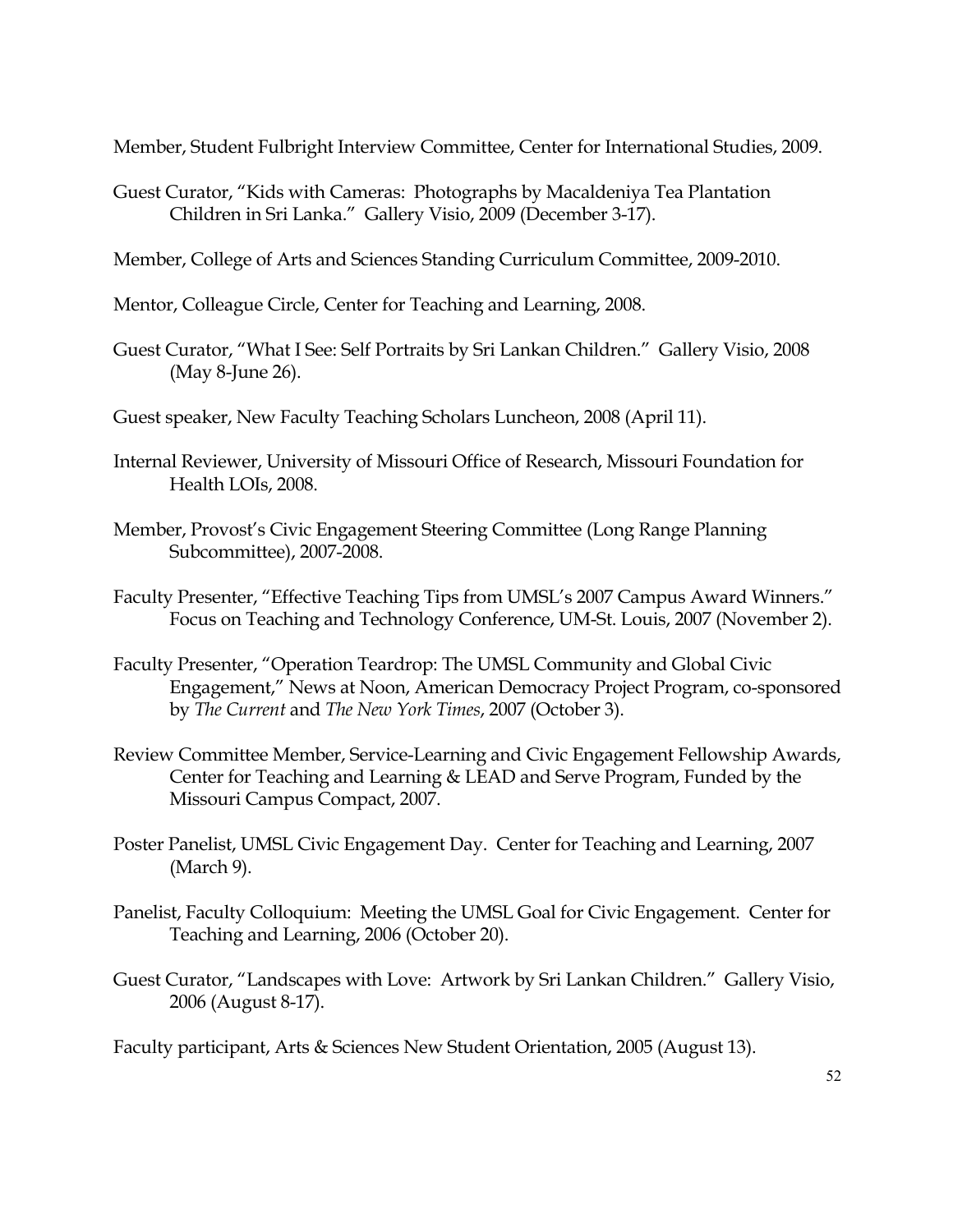Honorary Faculty Member, Golden Key International Honour Society, 2005-2010.

College of Arts and Sciences Curriculum Committee, 2004-2006.

Member, Chancellors' Ad Hoc Committee on Summer Operations, 2003-2004.

Member, UM-St. Louis Faculty Senate Committee on Committees, 2003.

Member, UM-St. Louis Faculty Senate/University Assembly, 2003-2004.

Member, Meehan Scholarship Review Committee, College of Arts and Sciences, 2003.

- Member, UM-St. Louis review committee for National Endowment for the Humanities grant proposals, 2003.
- Panelist, "Preparing for Tenure and Promotion: A Perpetual Preoccupation" New Faculty Colloquium, December 6, 2002.
- Member, UM-St. Louis review committee for National Endowment for the Humanities grant proposals, 2002.

Member, College of Arts and Sciences Gender Equity Committee, Fall 2001.

Reviewer, University of Missouri Research Board, 1998, 2001, 2003, 2005, 2006, 2007, 2008.

# **Community Service**

- Principal Investigator, *LGBTQA Youth Summit Survey,* Partnership with LGBTQ & Diversity Resource Center, Rutgers University; Hetrick-Martin Institute, Newark; Newark Public Schools (with Vanessa Panfil, Maren Greathouse, Meda Barker, and Danielle Shields), 2013-2018.
- Discussant, Screening of *Frozen River,* West Windsor Arts Council, Princeton Junction, NJ, May 10, 2014.
- Workshop/Presentation, "African American Girls, Urban Inequality, and Gendered Violence." St. Louis Family Court, May 6, 2010.
- Presentation, "Operation Teardrop: An Education Project in Sri Lanka." 3rd Grade Classes, Bristol Elementary School, Webster Groves, MO, December 12, 2008.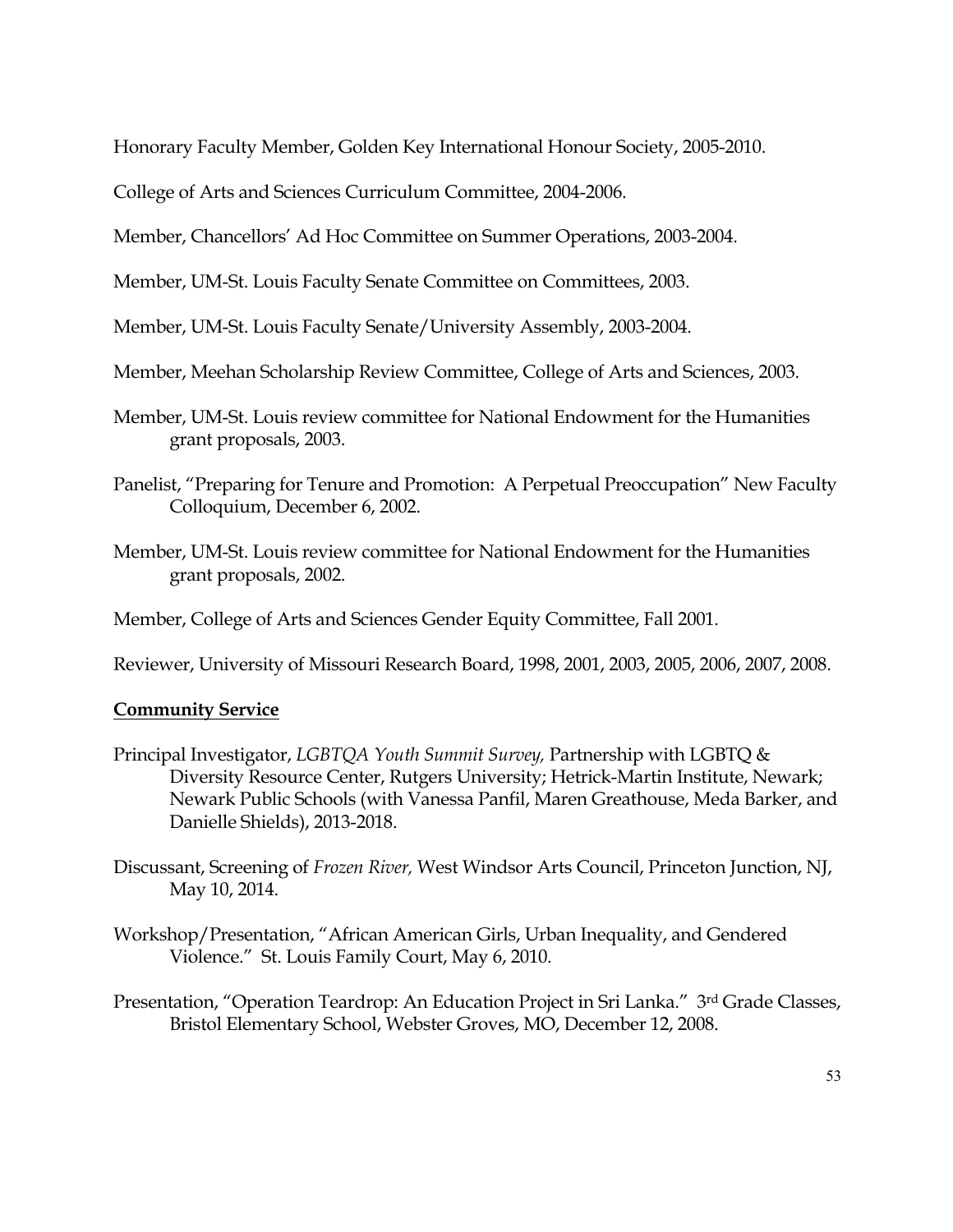- Presentation, "Operation Teardrop: An Education Project in Sri Lanka." Barbara Swalina's 4th Grade Class, North Glendale Elementary School, Kirkwood, MO, October 5, 2007.
- Presentation, "Tsunami Relief Campaign and International Service Learning Project." UM-St. Louis International Advisory Affairs Committee Meeting, March 16, 2006.
- Panelist, State of the Black Community Conference: Blacks and the Criminal Justice System. Sponsored by the Organization for Black Struggle, February 24, 2006.
- Advisory Committee, St. Louis Safe Futures Conference on Urban Girls, 1998-1999.
- Organizer and sponsor, Art Contest for young women in Safe Futures, St. Louis, fall 1998.
- Volunteer instructor, Project Respond Educational Pilot Program (PREPP), 2433 N. Grand, St. Louis, summer 1998.
- Radio Interview on Female Gang Involvement: KWMU, October 6, 1997; KMOX, March 30, 1998.
- Community talks on gender and crime: The Richmond Heights Senior Citizen Club, Richmond Heights, Missouri, October 1999; The Gatesworth Retirement Community, One McKnight Place, St. Louis, October 1997.

# **PRIOR POSITIONS AND AFFILIATIONS**

| Associate Dean for Academics, School of Criminal Justice, Rutgers University.                     |
|---------------------------------------------------------------------------------------------------|
| Research Fellow, Center for International Studies, University of Missouri-St.<br>Louis.           |
| Associate Faculty, Institute for Women's and Gender Studies, University of<br>Missouri-St. Louis. |
| Member, National Consortium on Violence Research (Race/Ethnicity<br>Working Group Member).        |
| Faculty Affiliate, Center for Trauma Recovery, University of Missouri-St.<br>Louis.               |
| Affiliate Faculty, Institute for Women's and Gender Studies, University of<br>Missouri-St. Louis. |
| Lecturer, Department of Sociology, The Ohio State University.                                     |
| Lecturer, Center for Women's Studies, The Ohio State University.                                  |
| Lecturer, Department of Sociology, Muskingum College.                                             |
|                                                                                                   |